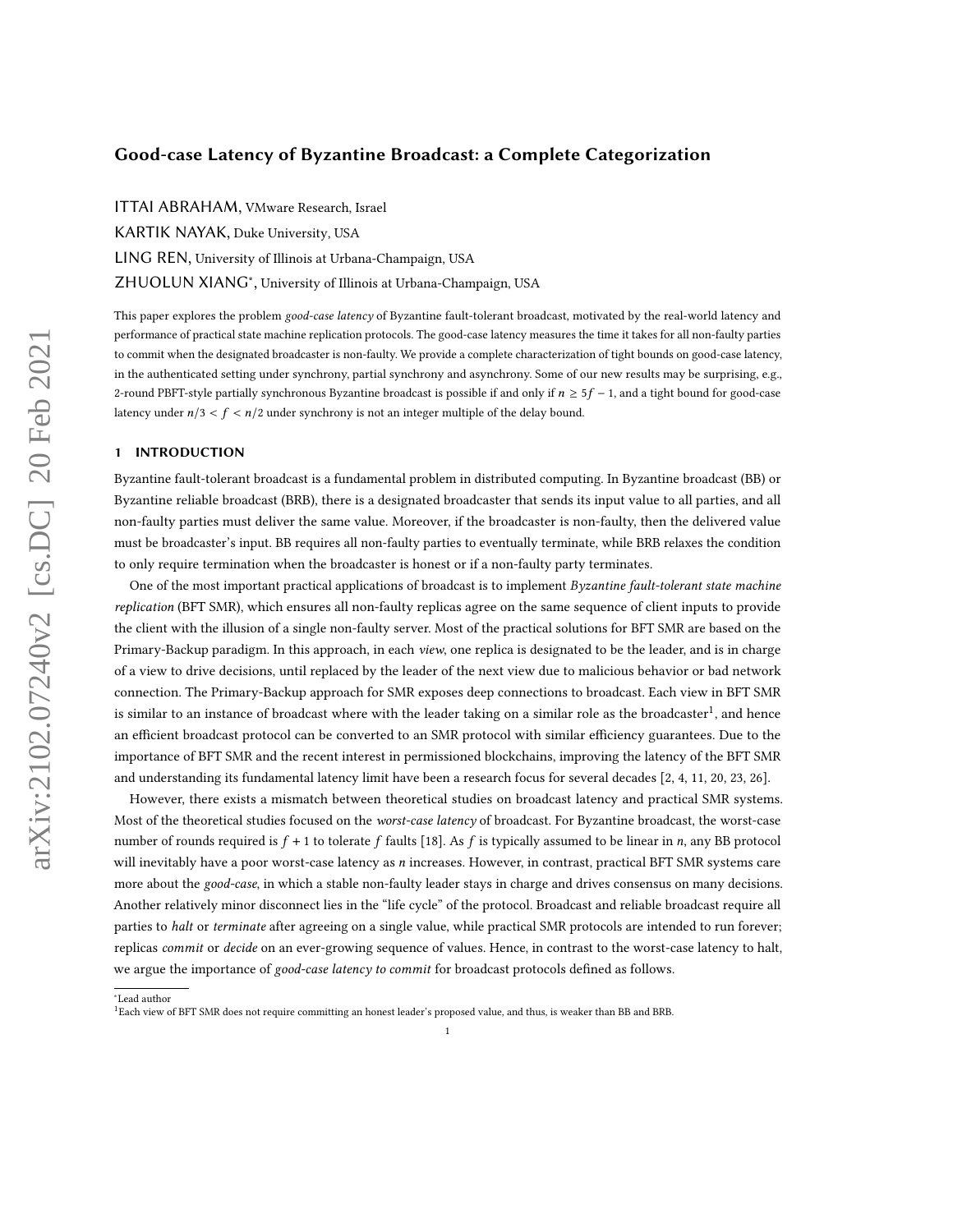Ittai Abraham, Kartik Nayak, Ling Ren, and Zhuolun Xiang

<span id="page-1-0"></span>

| Problem    | <b>Timing Model</b> | Resilience                | <b>Lower Bound</b>                          | <b>Upper Bound</b>                   |
|------------|---------------------|---------------------------|---------------------------------------------|--------------------------------------|
| <b>BRB</b> | Aynchrony           | $n \geq 3f + 1$           | 2 rounds                                    | 2 rounds                             |
| Psync-BB   | Partial Synchrony   | $n \geq 5f-1$             | 2 rounds                                    | 2 rounds                             |
|            |                     | $3f + 1 \le n \le 5f - 2$ | 3 rounds                                    | $3$ rounds [11]                      |
| <b>BB</b>  | Synchrony           | 0 < f < n/3               | $2\delta$                                   | $2\delta$                            |
|            |                     | $f = n/3$                 | $\Lambda + \delta$                          | $\Lambda + \delta$                   |
|            |                     | n/3 < f < n/2             | sync start $\Delta + \delta$                | sync start $\Delta + \delta$         |
|            |                     |                           | unsync start $\Delta$ + 1.5 $\delta$        | unsync start $\Delta$ + 1.5 $\delta$ |
|            |                     | $n/2 \leq f < n$          | $(\lfloor \frac{n}{n-f} \rfloor - 1)\Delta$ | $O(\frac{n}{n-f})\Delta$ [33]        |

Table 1. Upper and lower bounds for good-case latency of Byzantine fault-tolerant broadcast. Our new (and nontrivial) results are marked bold. Under asynchrony, all lower and upper bounds are for BRB. Under partial synchrony, all lower and upper bound are for a new broadcast formulation named partially synchronous Byzantine broadcast we propose (Definition [5\)](#page-4-0). To strengthen all results under synchrony, all lower bounds are for BRB and synchronized start, and all upper bounds are for BB and unsynchronized start, unless otherwise specified.

DEFINITION 1 (INFORMAL; GOOD-CASE LATENCY). The good-case latency of a broadcast protocol is the time for all honest parties to commit (over all executions and adversarial strategies), given the designated broadcaster is honest.

In fact, practical systems often implicitly talk about the good-case latency without formally defining it as such. In a talk from 2000 [\[25\]](#page-20-7), Barbara Liskov commented that she did not know whether 3 rounds are optimal for PBFT [\[11\]](#page-20-2). It is clear that Liskov was implicitly referring to the number of rounds needed to reach agreement in the good case that the primary is non-faulty.

Our work's main contribution is a formal theoretical framework to address exactly this question and be able to prove the minimum number of phases in the good-case where the primary is non-faulty. In fact, our work gives a complete and tight categorization on good-case latency, for any threshold adversary size, both for the synchronous model, partially synchronous model and for the asynchronous model in the authenticated setting (i.e., with signatures). Another contribution of our work is a new broadcast formulation, named partially synchronous Byzantine broadcast (psync-BB), for the partially synchronous model to better abstract a single shot of BFT SMR such as PBFT, since no existing broadcast formulation captures the properties of partially synchronous BFT SMR protocols such as PBFT. For instance, most existing BFT SMR solutions are leader-based and will replace an honest leader during asynchrony, while Byzantine broadcast and Byzantine reliable broadcast force parties to commit an honest broadcaster's value. We summarize our findings in Table [1](#page-1-0) and some of them may be quite surprising.

Complete categorization for good-case latency in asynchrony. The results for BRB under asynchrony turn out to be strightforward. Although by definition BRB can always be solved with good-case latency of 2 rounds, the results are not useful for solving BFT SMR, since the parties in BRB are allowed to never commit when the broadcaster is Byzantine.

THEOREM 1 (INFORMAL; TIGHT BOUNDS ON GOOD-CASE LATENCY IN ASYNCHRONY). For Byzantine Reliable Broadcast with f Byzantine parties in the asynchronous and authenticated setting, in the good-case, 2 rounds are necessary and sufficient iff  $n \geq 3f + 1$  (Section [3\)](#page-5-0).

Complete categorization for good-case latency in partial synchrony. PBFT [\[11\]](#page-20-2) shows that in the good case, 3 rounds are sufficient with  $n \geq 3f + 1$  and FaB [\[26\]](#page-20-5) shows that 2 rounds are sufficient with  $n \geq 5f + 1$ . Somewhat surprisingly, we show that these results are not tight in the authenticated model (which PBFT and all follow-up work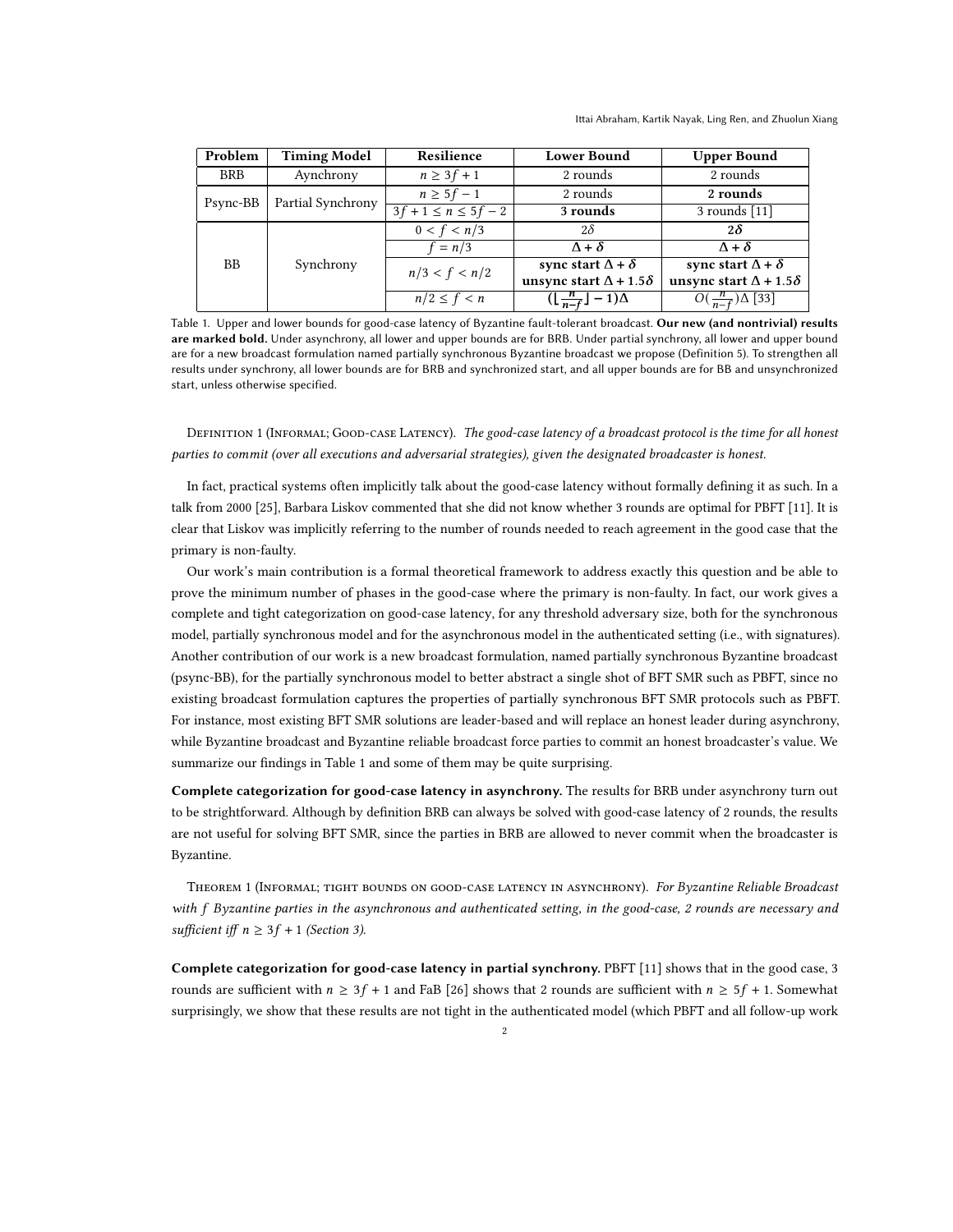assume), and the boundary between 2 and 3 rounds is at  $n \geq 5f - 1$ . We propose a new broadcast formulation named partially synchronous Byzantine broadcast (psync-BB) that abstracts a single-shot of BFT SMR under partial synchrony, and show the following results.

THEOREM 2 (INFORMAL; TIGHT BOUNDS ON GOOD-CASE LATENCY IN PARTIAL SYNCHRONY). For Partially Synchronous Byzantine Broadcast with f Byzantine parties in the partially synchronous and authenticated setting, in the good-case:

- (1) 2 rounds are necessary and sufficient if  $n \geq 5f 1$  (Section [4.1\)](#page-7-0), and
- (2) 3 rounds are necessary and sufficient if  $3f + 1 \le n < 5f 1$  (Section [4.2\)](#page-9-0).

The new 2-round good-case psync-BB protocol solves a single shot of BFT SMR within 2 rounds in the good case. We extend the protocol to obtain a practical BFT SMR in our complementary paper [\[5\]](#page-20-8). Observe one interesting and important special case here: when  $f = 1$ , we have  $n = 4 = 3f + 1 = 5f - 1$ , and 3-round PBFT is not optimal, as 2 rounds are sufficient.

Complete categorization for good-case latency in synchrony. We give a complete categorization for good-case latency in the synchronous model, where message delays are bounded by a known upper bound Δ. There turns out to be a surprisingly rich spectrum here.

We adopt the separation between the conservative worst-case bound  $\Delta$  and the actual (unknown) bound  $\delta \leq \Delta$ as suggested in [\[3,](#page-20-9) [4,](#page-20-1) [21,](#page-20-10) [27,](#page-20-11) [31\]](#page-21-1). Moreover, our categorization highlights the importance of the assumption on the synchronization of when the protocol starts at each party. We distinguish two models: the synchronized start model assumes all parties start the protocol at the exact same time; the *unsynchronized start* model assumes all parties start the protocol within a known time interval bounded by the clock skew (see Section [2\)](#page-2-0). Whenever applicable, we prove lower bounds in the synchronized start model (hence they also apply to unsynchronized start), and upper bounds in the unsynchronized start model (hence they also apply to synchronized start). The case of  $n/3 < f < n/2$  is the only exception, where the tight bounds differ based on the synchronization assumption. It is also worth highlighting that, somewhat surprisingly, the bound for  $n/3 < f < n/2$  with an unsynchronized start is  $\Delta + 1.5\delta$ , which is not an integer multiple of the message delay.

THEOREM 3 (INFORMAL; BOUNDS ON GOOD-CASE LATENCY IN SYNCHRONY). For Byzantine Broadcast and Byzantine Reliable Broadcast with f Byzantine parties in the synchronous and authenticated setting, in the good-case:

- (1) if  $0 < f < n/3$ , then  $2\delta$  is necessary and sufficient (Section [5.1\)](#page-12-0);
- (2) if  $f = n/3$ , then  $\Delta + \delta$  is necessary and sufficient (Section [5.2\)](#page-12-1);
- (3) if  $n/3 < f < n/2$  then  $\Delta + \delta$  is necessary and sufficient in the synchronized start model (Section [5.3\)](#page-13-0), and  $\Delta + 1.5\delta$  is necessary and sufficient in the unsynchronized start model (Section [5.4\)](#page-14-0);
- (4) if  $n/2 \le f < n$  then  $(\lfloor \frac{n}{n-f} \rfloor 1)\Delta$  is necessary, and  $O(\frac{n}{n-f})\Delta$  is sufficient (Section [5.5\)](#page-19-0).

#### <span id="page-2-0"></span>2 PRELIMINARIES

Model of execution. We define a protocol for a set of  $n$  parties, among which at most  $f$  are Byzantine faulty and can behave arbitrarily. If a party remains non-faulty for the entire protocol execution, we call the party honest. During an execution E of a protocol, parties perform sequences of events, including send, receive/deliver, local computation. The local history at some party *i* during an execution  $E$  refers to the initial state and the sequence of events performed by party *i* in E, denoted as  $E|_i$ . An honest party *i* cannot distinguish two executions  $E_1$  and  $E_2$  if its local history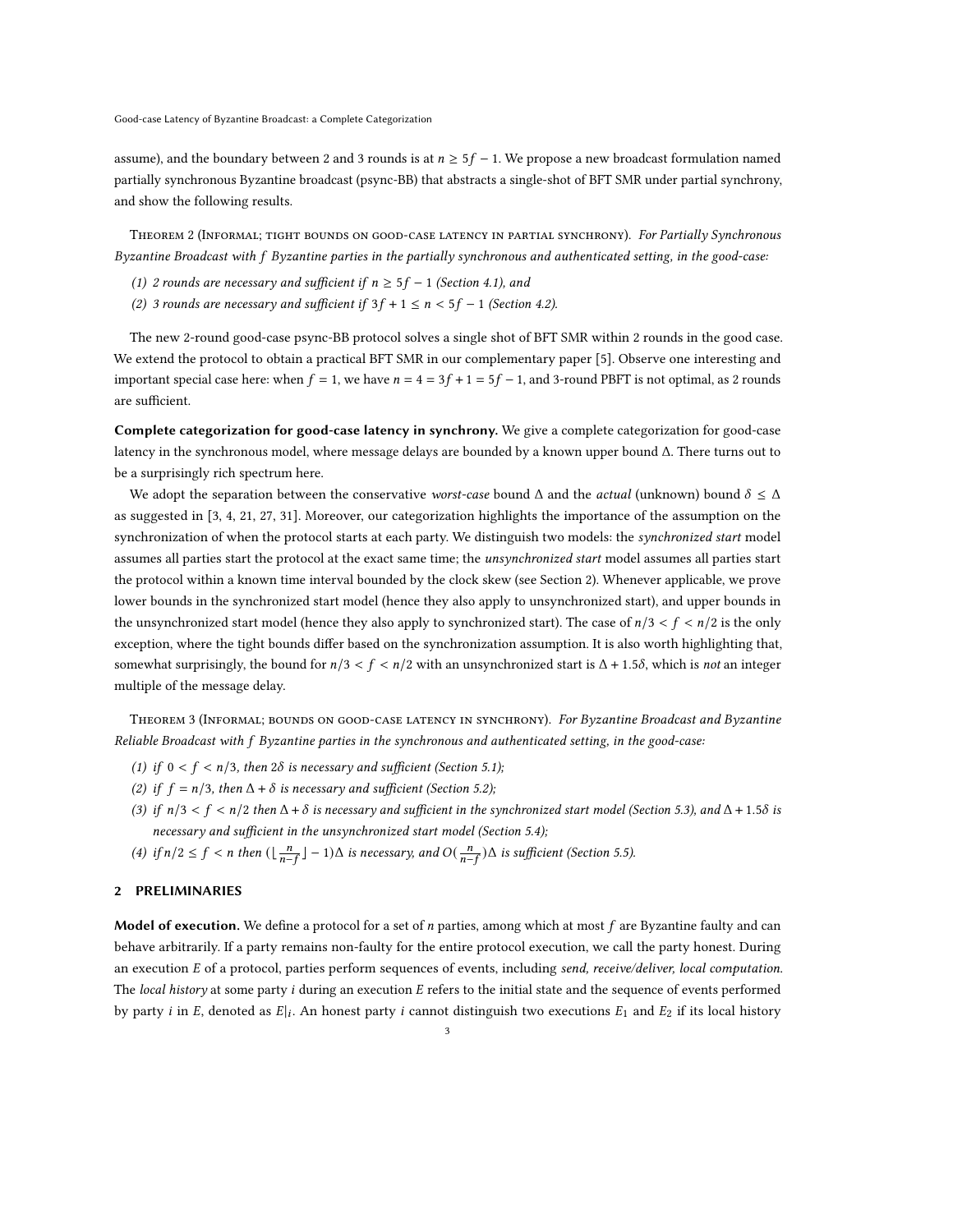is identical in both executions, i.e.,  $E_1|_i = E_2|_i$ . If the protocol is deterministic, for any two executions, if an honest party has the same initial state and receives the same set of messages at the same corresponding time points (by its local clock), the honest party will have the same local history and thus cannot distinguish two executions. We will use the standard indistinguishability argument to prove our lower bounds. In this paper, we investigate results for deterministic authenticated protocols. We use (perfect) digital signatures and public-key infrastructure (PKI), assume ideal unforgeability, and use  $\langle m \rangle_i$  to denote a message m signed by party *i*. We call any message valid, if the message is in the correct format and properly signed by the corresponding party (sender). We say a party detects equivocation if it receives messages containing different values signed by the broadcaster.

Synchrony, partial synchrony, and asynchrony. We consider three standard network models, synchrony, partial synchrony and asynchrony. Under *asynchrony*, the adversary can control the message delay of any message to be an arbitrary non-negative value. Under partial synchrony, the adversary can control the message delay of any message to be an arbitrary non-negative value until a Global Stable Time (GST), after which the message delays are bounded by Δ.

For a more accurate latency characterization under synchrony, we follow the literature [\[2,](#page-20-0) [21,](#page-20-10) [27\]](#page-20-11) to separate the actual bound  $\delta$ , and the conservative bound  $\Delta$  on the network delay:

- For one execution,  $\delta$  is the upper bound for message delays between any pair of honest parties, but the value of  $\delta$  is unknown to the protocol designer or any party. Different executions may have different  $\delta$  values.
- For all executions, Δ is the upper bound for message delays between any pair of honest parties, and the value of  $\Delta$  is known to the protocol designer and all parties.

In other words,  $\Delta$  is the maximum network delay bound assumed by the synchronous model, and by definition  $\delta \leq \Delta$ . In practice, the parameter  $\Delta$  is usually chosen conservative, and thus  $\delta \ll \Delta$ . In this model, for any execution with an actual message delay bound  $\delta$ , the adversary can control the delay of any message between two honest parties to be any value in [0,  $\delta$ ]. Between a pair of parties where at least one is Byzantine, the adversary can control the message delay to be any non-negative value or even infinity. This can be easily achieved by having Byzantine parties postpone sending or reading the message to simulate an arbitrary delay. A simulated delay of  $\infty$  means that a message is never sent or is discarded without being read.

Clock synchronization. For synchronous protocols, each party is equipped with a local clock that starts counting at the beginning of the protocol execution. We assume the *clock skew* is at most  $\sigma$ , i.e., they start protocol at most  $\sigma$  apart from each other. We assume parties have no clock drift for convenience. There exist clock synchronization protocols [\[1,](#page-20-12) [12\]](#page-20-13) that guarantee a bounded clock skew of  $\sigma \leq \delta$ . At the same time, there is a negative result that shows clocks cannot be synchronized within  $(1 - 1/n)\delta$  [\[6\]](#page-20-14), hence the clock skew must  $\geq (1 - 1/n)\delta \geq 0.5\delta$  in the nontrivial case of  $n \geq 2$  for broadcast. If  $\sigma = 0$ , all parties start their local clock at the same time, and we refer such model as the synchronized start model. Otherwise, it is called the unsynchronized start model. To strengthen our results for the synchronous case, all lower bound results assume the synchronized start model and all upper bound results assume the unsynchronized start model, unless otherwise specified. Since the value of  $\delta$  is unknown to the protocol designer or any party, we will assume  $\sigma = \Delta$  for our upper bounds under synchrony. For the lower bound under unsynchronized start, we assume the smallest achievable clock skew  $\sigma = 0.5\delta$  to strengthen the bound. Partially synchronous protocols use local blocks with no clock drift and arbitrary clock skew, for timeout and view-change. Asynchronous protocols do not use clocks and make no assumption on clocks.

Byzantine broadcast variants. We investigate two standard variants of Byzantine broadcast problem for synchrony and asynchrony, and define a new variants of Byzantine broadcast problem for partial synchrony (Definition [5\)](#page-4-0).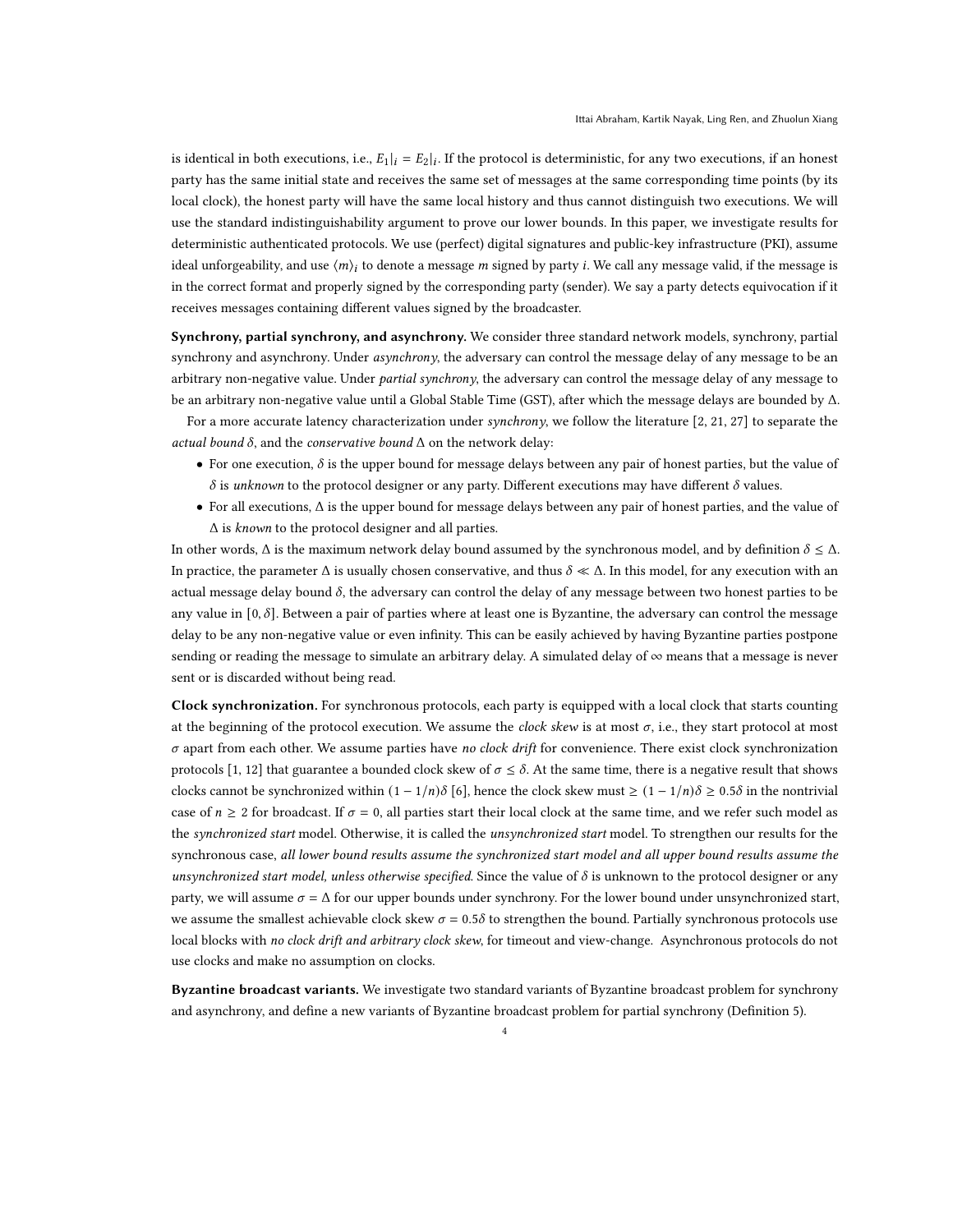DEFINITION 2 (BYZANTINE BROADCAST (BB)). A Byzantine broadcast protocol must satisfy the following properties.

- Agreement. If two honest parties commit values  $v$  and  $v'$  respectively, then  $v = v'$ .
- Validity. If the designated broadcaster is honest, then all honest parties commit the broadcaster's value and terminate.
- Termination. All honest parties commit and terminate.

DEFINITION 3 (BYZANTINE RELIABLE BROADCAST (BRB)). A Byzantine reliable broadcast protocol must satisfy the following properties.

- Agreement. Same as above.
- Validity. Same as above.
- Termination. If an honest party commits a value and terminates, then all honest parties commit a value and terminate.

For partial synchrony, we define partially synchronous Byzantine broadcast below, which abstracts the single-shot of existing partially synchronous BFT SMR protocols such as PBFT [\[11\]](#page-20-2).

DEFINITION 4 (PARTIALLY SYNCHRONOUS BYZANTINE BROADCAST (PSYNC-BB)). A partially synchronous Byzantine broadcast protocol provides the following properties.

- Agreement. Same as above.
- Validity. If the designated broadcaster is honest and  $GST = 0$ , then all honest replicas commit the broadcaster's value.
- $\bullet$  Termination. All honest replicas commit and terminate after GST.

In comparison, BB is a harder than both psync-BB and BRB, as BRB relaxes the termination property of BB to allow either all honest parties commit or no honest party commits, and psync-BB relaxes both termination and validity. Also note that under synchrony, psync-BB is the same as BB, and BB can only be solved under synchrony. As a result, under synchrony, any protocol that solves BB (same as psync-BB) also solves BRB, and thus any upper bound result (including good-case latency) for BB also implies the same upper bound result for BRB. Moreover, any lower bound result for BRB also implies the same lower bound result for BB. BRB is not comparable to psync-BB, as the validity of BRB is stronger (honest parties must commit the honest broadcaster's value in BRB but not in psync-BB), while the termination of psync-BB is stronger (all honest parties commits after GST in psync-BB but not in BRB).

In this paper, we present all the upper and lower bounds in the strongest possible form for synchrony and asynchrony as follows. We present upper bounds (i.e., construct protocols) for BB under synchrony (which equal psync-BB and also solve BRB), BRB under asynchrony as BB is impossible to solve even with a single fault under asynchrony. We present all lower bound results for BRB for both synchrony and asynchrony (which also apply to BB).

For partial synchrony, we present all lower bounds for psync-BB, and upper bounds for a slightly stronger formulation that additionally requires the committed values to be *externally valid* for some external predicate  $\mathcal{F}:\{0,1\}^l \to$  ${true, false}$ , to better capture the partially synchronus BFT SMR like PBFT in practice.

<span id="page-4-0"></span>DEFINITION 5 (PARTIALLY SYNCHRONOUS VALIDATED BYZANTINE BROADCAST (PSYNC-VBB)). A partially synchronous validated Byzantine broadcast protocol provides the following properties.

- Agreement. Same as above.
- Validity. If the designated broadcaster is honest and  $GST = 0$ , then all honest replicas commit the broadcaster's value; otherwise the value v committed by any honest replica satisfies  $\mathcal{F}(v) = true$  (v is externally valid).
- Termination. Same as above.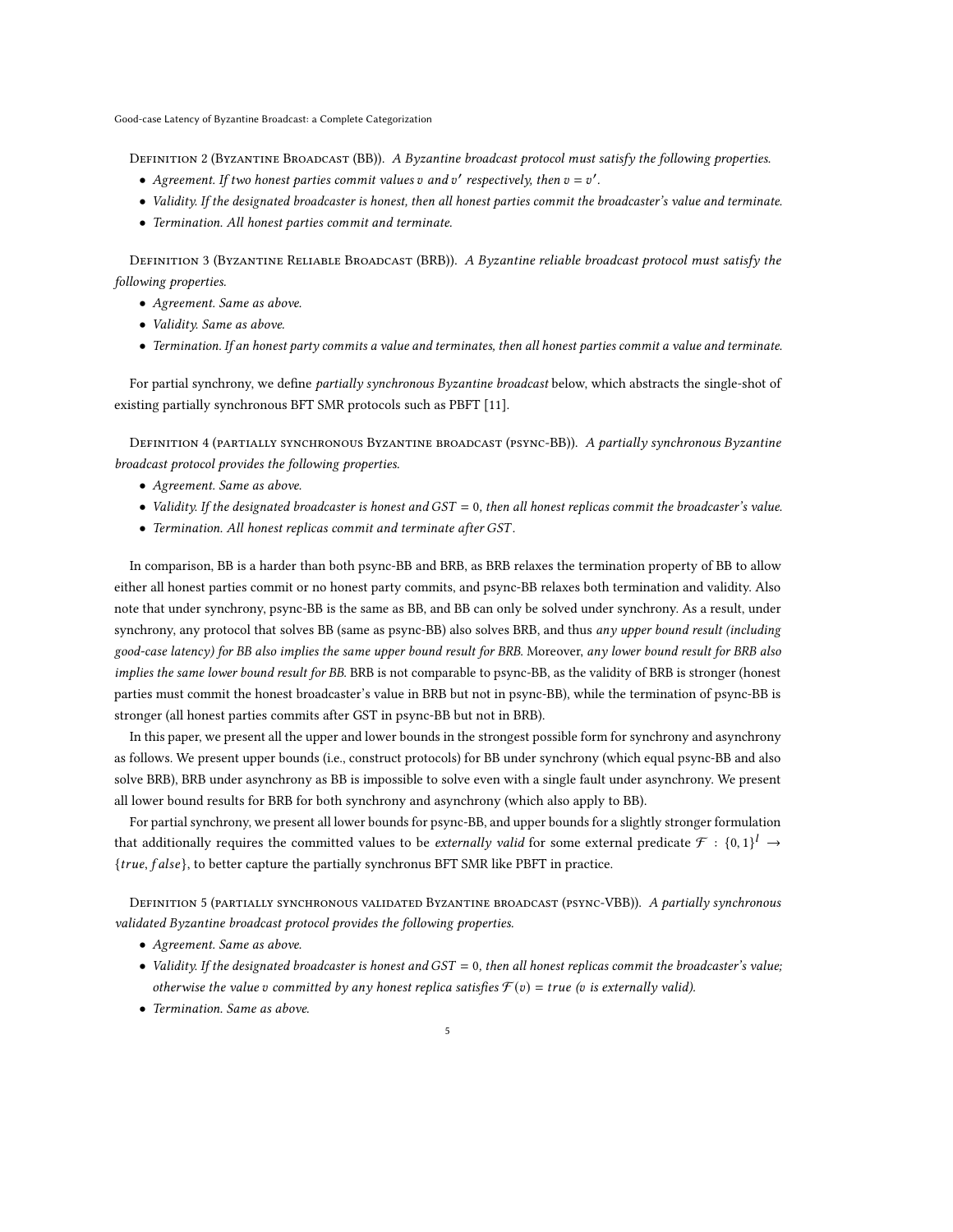A psync-VBB protocol solves psync-BB protocol by definition, and directly solves a single-shot of BFT SMR. Hence, we will present upper bounds for psync-VBB, and the extension to a practical BFT SMR protocol can be found in our complementary paper [\[5\]](#page-20-8).

We will also use Byzantine agreement as a primitive to simplify the construction of our BB protocols under synchrony. The Byzantine agreement gives each party an input, and its validity requires that if all honest parties have the same input value, then all honest parties commit that value. In addition, due to clock skew, in our synchronous BB protocols, the honest parties may invoke the BA at times at most  $\sigma$  apart from each other. Therefore, we need the BA primitive to tolerate up to  $\sigma$  clock skew. For instance, any synchronous lock-step BA can do so by using a clock synchronization algorithm [\[1,](#page-20-12) [12\]](#page-20-13) to ensure at most Δ clock skew, and setting each round duration to be 2Δ to enforce the abstraction of lock-step rounds. Our synchronous BB protocols in Figure [5,](#page-13-1) [6](#page-14-1) and [9,](#page-17-0) [10](#page-25-0) will use such a BA primitive.

Good-case latency of broadcast. As explained in Section [1,](#page-0-1) improving the latency performance of BFT SMR protocols motivates our investigation on the good-case latency of the family of Byzantine fault-tolerant broadcast protocols. Depending on the network model, the measurement of latency is different.

DEFINITION 6 (GOOD-CASE LATENCY UNDER SYNCHRONY). A Byzantine broadcast (or Byzantine reliable broadcast) protocol has good-case latency of  $T$  under synchrony, if all honest parties commit within time  $T$  since the broadcaster starts the protocol (over all executions and adversarial strategies), given the designated broadcaster is honest.

To measure the latency of a partially synchronous protocol, we use the natural notion of synchronous rounds, following partially synchronous protocols like PBFT [\[11\]](#page-20-2).

DEFINITION 7 (GOOD-CASE LATENCY UNDER PARTIAL SYNCHRONY). A partially synchronous Byzantine broadcast protocol has good-case latency of R rounds under partial synchrony, if all honest parties commit within R synchronous round (over all executions and adversarial strategies), given the designated broadcaster is honest and after GST.

To measure the latency of an asynchronous protocol, we adopt the standard and natural notion of asynchronous rounds from the literature [\[10\]](#page-20-15). We defer the formal definitions to Appendix [A.](#page-22-0)

DEFINITION 8 (GOOD-CASE LATENCY UNDER ASYNCHRONY). A Byzantine reliable broadcast protocol has good-case latency of R rounds under asynchrony, if all honest parties commit within asynchronous round R (over all executions and adversarial strategies), given the designated broadcaster is honest.

## <span id="page-5-0"></span>3 ASYNCHRONOUS BYZANTINE FAULT-TOLERANT BROADCAST

The standard broadcast formulation for asynchrony is Byzantine reliable broadcast, which is solvable if and only if  $n \geq 3f + 1$ . We show the *tight* lower and upper bound on the good-case latency of asynchronous BRB is 2 rounds.

**BRB lower bound 2 rounds under**  $f > 0$ . This bound is almost trivial. The intuition is that if any BRB can guarantee a good-case latency of 1 round, then parties must commit after receiving from the broadcaster. In an execution where the broadcaster is Byzantine and equivocates, this will lead to safety violations.

<span id="page-5-1"></span>THEOREM 4. Any Byzantine reliable broadcast protocol that is resilient to  $f > 0$  faults must have a good-case latency of at least 2 rounds under asynchrony.

Proof of Theorem [4.](#page-5-1) Suppose there exists a BRB protocol Π that has a good-case latency of 1 round, which means the honest parties can always commit after receiving all round-0 messages but before receiving any round-1 messages,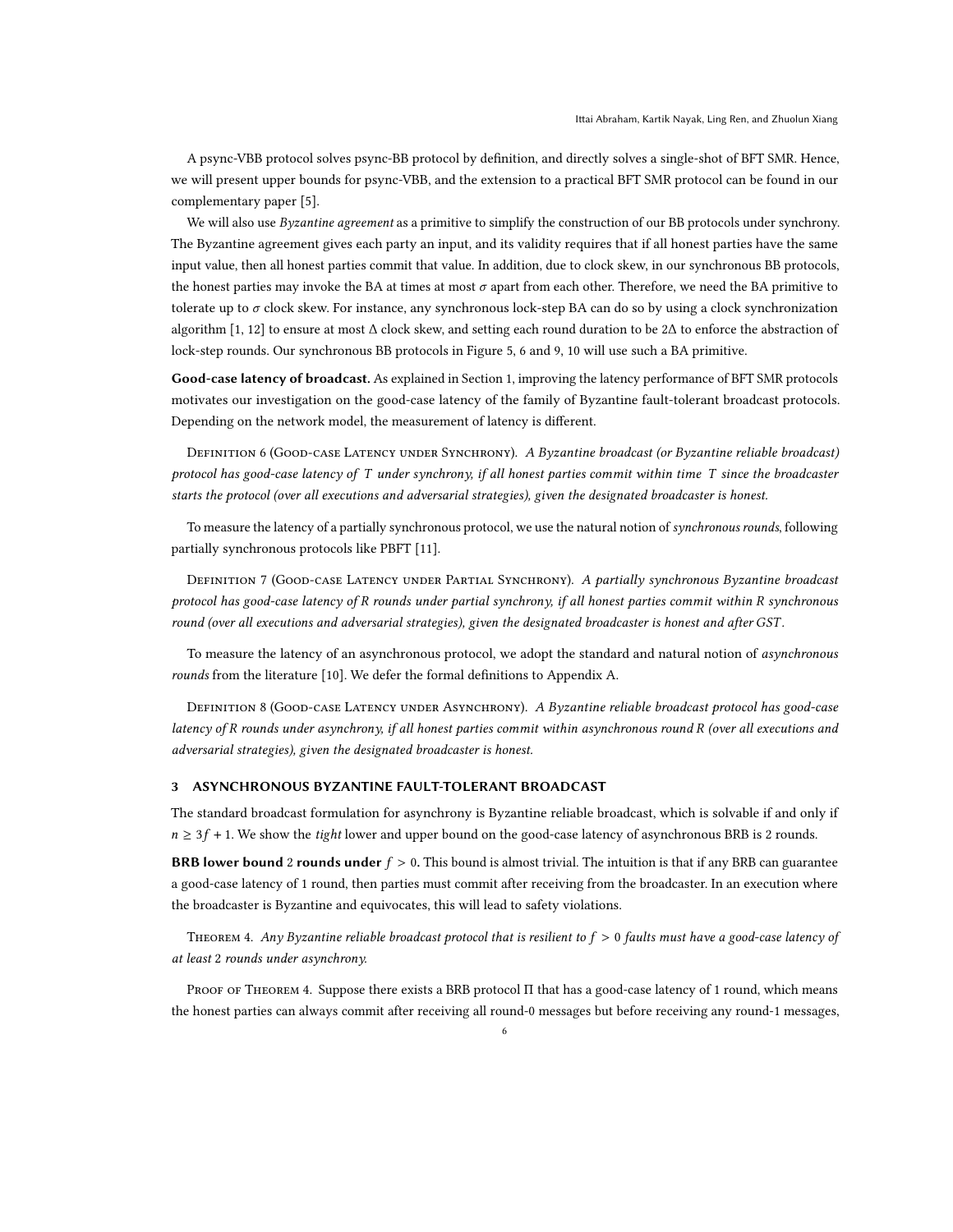- <span id="page-6-0"></span>(1) **Propose.** The designated broadcaster *L* with input *v* sends  $\langle$  propose, *v* $\rangle$  to all parties.
- (2) Vote. When receiving the first proposal  $\langle$ propose,  $v$  from the broadcaster, send a vote message for  $v$  to all parties in the form of  $\langle \text{vote}, v \rangle_i$ .
- <span id="page-6-1"></span>(3) Commit. When receiving  $n - f$  signed vote messages for v, forward these vote messages to all other parties, commit  $v$  and terminate.

Fig. 1. 2-round-BRB Protocol with  $n \geq 3f + 1$ 

if the designated broadcaster is honest. Let party s be the broadcaster, and divide the remaining  $n - 1$  parties into two groups A, B each with  $\geq 1$  party. For brevity, we often use A (B) to refer all the parties in A (B). Consider the following three executions of Π.

- (1) Execution 1. The broadcaster is honest, and sends 0 to all parties in round 0. Since the broadcaster is honest, by validity and good-case latency, parties in  $A$ ,  $B$  will commit 0 after receiving all round-0 messages but before receiving any round-1 messages.
- (2) Execution 2. The broadcaster is honest, and sends 1 to all parties in round 0. Since the broadcaster is honest, by validity and good-case latency, parties in  $A$ ,  $B$  will commit 1 after receiving all round-0 messages but before receiving any round-1 messages.
- (3) Execution 3. The broadcaster  $s$  is Byzantine, it sends 0 to parties in  $A$  and 1 to parties in  $B$  in round 0.

Contradiction. The set of round-0 messages received by  $A$  from  $B$  is identical in Execution 1 and 3 since the round-0 messages only depend on the initial states. Therefore, the parties in A cannot distinguish Execution 1 and 3 before receiving any round-1 message, and thus will commit  $0$  in Execution 3. Similarly, the parties in  $B$  cannot distinguish Execution 2 and 3 before receiving any round-1 message, and will commit 1 in Execution 3. However, this violates the agreement property of BRB, and therefore no such protocol Π exists.

The same proof also applies to an even weaker broadcast formulation named Byzantine consistent broadcast (BCB), where termination of all honest parties is required only when the broadcaster is honest.

**BRB upper bound 2 rounds under**  $n \geq 3f+1$ . We show the tightness of the bound by presenting a trivial authenticated protocol 2-round-BRB, which has good-case latency of 2 rounds with  $n \geq 3f + 1$  parties, as presented in Figure [1.](#page-6-0) After the broadcaster proposes its value and parties send a vote for the first valid proposal, each party waits for  $n - f$  vote messages for the same value to commit.

THEOREM 5. The 2-round-BRB protocol solves Byzantine reliable broadcast with  $n \geq 3f + 1$  in the asynchronous authenticated setting, and has optimal good-case latency of 2 rounds.

PROOF. Agreement. If any two honest parties commit different values at Step [3,](#page-6-1) then by standard quorum intersection argument, two sets of  $n - f$  vote messages must intersect at  $\geq 2(n - f) - n \geq f + 1$  parties, which implies some honest party sends vote for different values, a contradiction.

Validity and Good-case Latency. If the broadcaster is honest, it sends the same proposal of value  $v$  to all parties. Then all  $n - f$  honest parties will multicast the vote message for v. The Byzantine parties cannot make any honest party to commit a different value since  $f < n - f$ . All honest parties will eventually commit v after receiving  $n - f$ vote messages at Step [3](#page-6-1) and terminate. The commit latency is 2 rounds if the broadcaster is honest.

**Termination.** Suppose an honest party h commits v and terminates, its forwarded  $n - f$  vote messages for v will eventually lead all honest parties to commit and terminate. □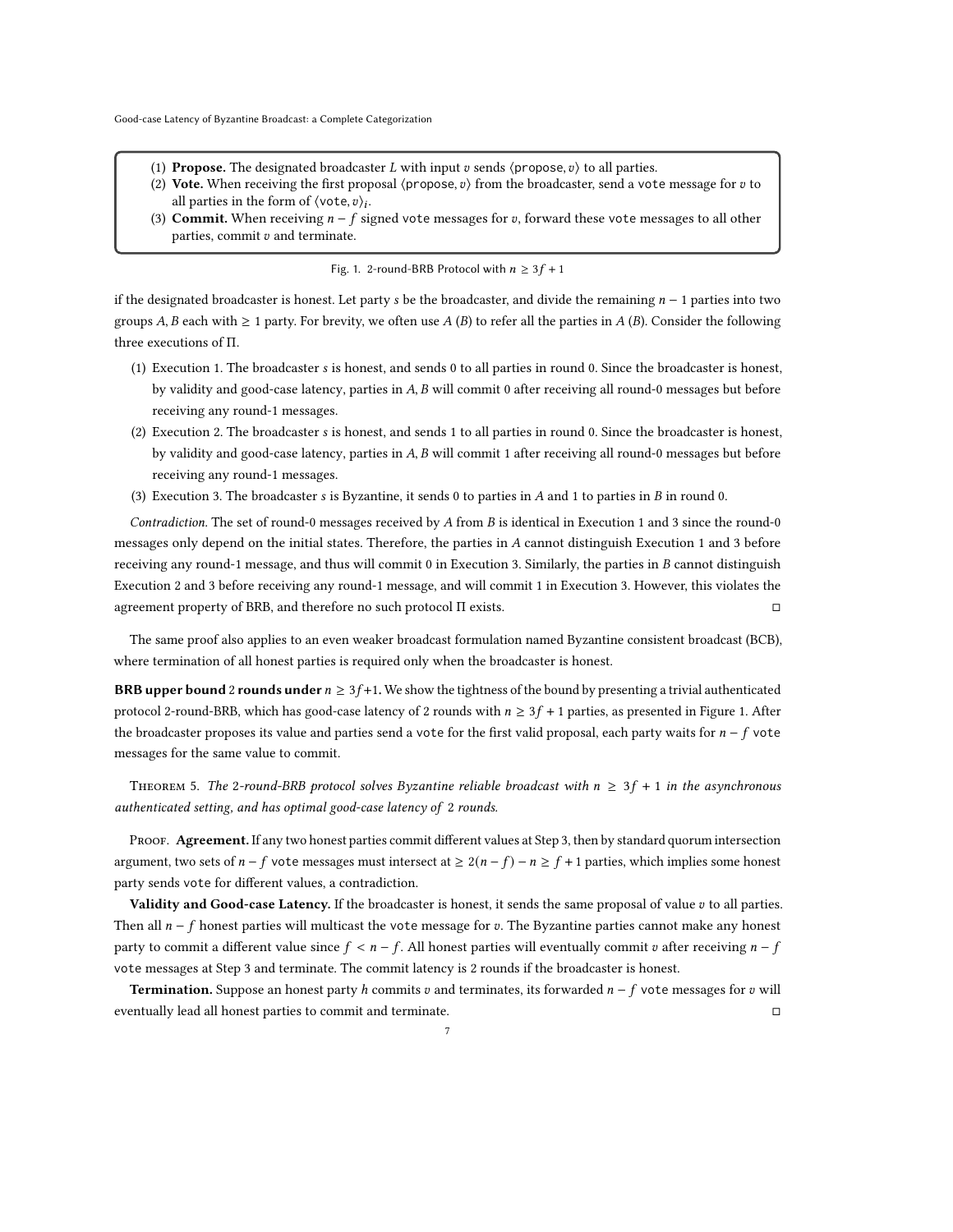#### 4 PARTIALLY SYNCHRONOUS BYZANTINE FAULT-TOLERANT BROADCAST

In this section, we will present tight lower and upper bound results on the good-case latency of partially synchronous partially synchronous Byzantine broadcast under different resilience guarantees. All the lower bound results are for authenticated partially synchronous Byzantine broadcast, and all the upper bound results are for authenticated partially synchronous validated Byzantine broadcast.

#### <span id="page-7-0"></span>4.1  $n \geq 5f - 1$ , Matching Lower and Upper Bounds of 2 Rounds

**psync-BB lower bound 2 rounds under**  $f > 0$ . Similar to the 2-round lower bound for asynchronous BRB, this bound is also trivial and can be implied by a similar proof of Theorem [4,](#page-5-1) which we will omit for brevity.

THEOREM 6. Any partially synchronous Byzantine broadcast protocol that is resilient to  $f > 0$  faults must have a good-case latency of at least 2 rounds under partial synchrony.

**psync-VBB upper bound 2 rounds under**  $n \geq 5f - 1$ . In this section, we present an authenticated partially synchronous validated Byzantine broadcast protocol with good-case latency of 2 rounds and only requires  $n \geq 5f - 1$  parties, shown in Figure [3.](#page-8-0) The  $(5f - 1)$ -psync-VBB protocol is leader-based and follows the standard PBFT framework [\[11\]](#page-20-2). As mentioned, it directly solves 2-round single-shot BFT, and an extension to BFT SMR can be found in our complementary paper [\[5\]](#page-20-8). Our protocol is also optimal in terms of resilience, as we can show that any psync-BB protocol with  $n \leq 5f - 2$ will have a good-case latency of at least 3 rounds (Theorem [7\)](#page-10-0).

**Relation to the previous work [\[26\]](#page-20-5).** The authors of FaB [26] propose a 2-round PBFT with  $n \ge 5f + 1$  and claim the resilience is optimal by proving a lower bound that any Byzantine agreement protocol with weak validity and  $n \leq 5f$  cannot always commit within 2 round. However, Byzantine agreement with weak validity turns out to be a harder problem than a PBFT-style protocol that requires only external validity. Thus, we propose a new broadcast formulation named psync-VBB that abstracts a single-shot of BFT, and an authenticated protocol  $(5f - 1)$ -psync-VBB that solves psync-VBB with good-case latency of 2 rounds and optimal resilience  $n \geq 5f - 1$ , which also directly solves single-shot of BFT. Our protocol refutes the optimality claim made in FaB [\[26\]](#page-20-5).

Intuition. Before presenting our protocol, it is helpful to briefly explain how FaB achieves 2-round commit with  $n = 5f + 1$  parties. In FaB, the good-case latency of 2 rounds consists 1 round of proposing and 1 round of voting, thus reducing 1 round of voting compared with PBFT [\[11\]](#page-20-2). A value v is safe to be committed if it is voted by  $n - f = 4f + 1$ parties, among which at least  $3f + 1$  must be honest. Then, during the view-change, any set of  $4f + 1$  view-change messages must contain at least  $(4f+1)+(3f+1)-n=2f+1$  messages from those honest parties that voted for v. Since  $2f + 1$  is a majority of  $4f + 1$ , the next leader can re-propose the majority value to ensure safety across different views. If we reduce the number of parties, i.e.,  $n = 5f$ , then the set of 4f view-change messages may contain two disjoint sets of  $2f$  messages supporting two different values respectively, and the next leader is unable to break the tie.

Main observation: detecting leader equivocation with authentication. Our protocol has good-case latency of 2 rounds, consisting 1 round of proposing and 1 round of voting. The main observation is that parties can detect the malicious behavior of the leader with authentication and thus further reduce the number of parties to  $n = 5f - 1$ . More specifically, leader equivocation can be detected by honest parties when they receive more than one value signed by the leader. Then, if any honest party detects that the leader is Byzantine, it can wait for one more view-change message from parties other than the broadcaster. Therefore, the set of  $n - f = 4f - 1$  view-change messages under leader equivocation contains at most  $f - 1$  messages from the Byzantine parties and thus at least 3f messages from the honest parties. When any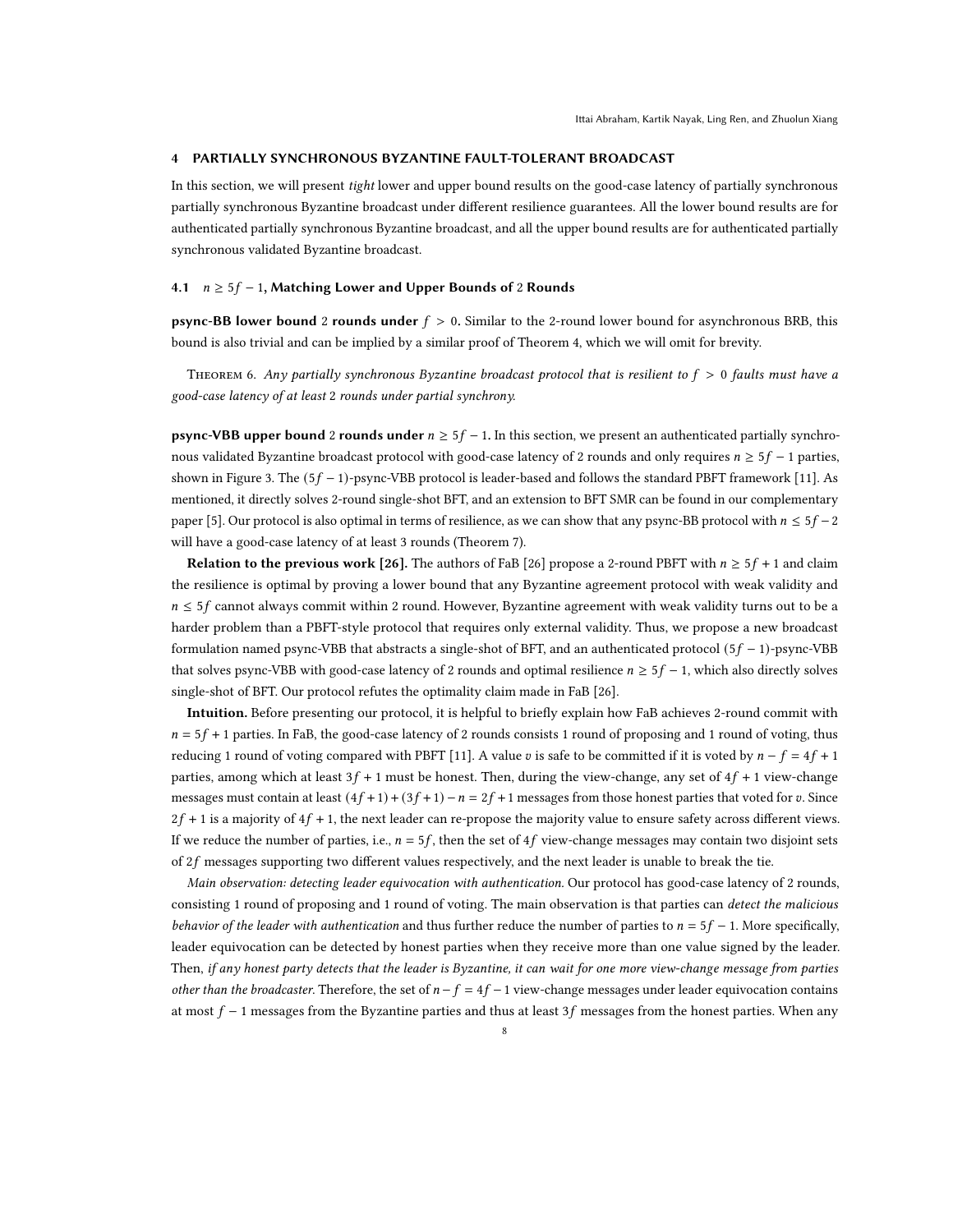<span id="page-8-1"></span>The (5 $f - 1$ )-psync-VBB protocol uses the following rule for certificate check.  $L_w$  is the leader for view w. **Certificate Check.** C is a valid certificate of view w iff it contains  $\geq 4f - 1$  signed messages from distinct parties, where each message from party *j* is either  $\langle \bot, w \rangle_j$ , or  $\langle v, w \rangle_{L_w,j}$  where  $\widetilde{\mathcal{F}}(v) = true$ . Moreover, C locks a value  $v \neq \bot$  iff (1) it contains  $\geq 2f - 1$   $\langle v, w \rangle_{L_w}$  for any  $j \in [n]$ , and no  $\langle v', w \rangle_{L_w}$  for any  $v' \neq v, j \in [n]$ , or (2) it contains  $\geq 2f \langle v, w \rangle_{L_w, j}$  where  $j \neq L_w$ .

For initialization,  $\emptyset$  is also a valid certificate of view 0, locking any externally valid value  $v \neq \bot$ . Note that by definition, if C locks  $v \neq \bot$ , it does not lock on any  $v' \neq v$ . C ranks higher with a higher view number.

Fig. 2. Certificate Check for  $(5f - 1)$ -psync-VBB

<span id="page-8-0"></span>The protocol proceeds in view  $w = 1, 2, ...$  each with a leader  $L_w$ , and the first leader  $L_1$  being the designated broadcaster. Each party keeps the highest certificate  $C<sub>h</sub>$  received, initialized as  $\emptyset$ . The parties will ignore any message for value  $v \neq \bot$  that is not externally valid.

- (1) Propose. The leader  $L_w$  sends  $\langle$ propose,  $\langle v, w \rangle_{L_w}$ ,  $S \rangle_{L_w}$  to all parties. If  $w = 1$ , then v is the input of the leader and  $S = \perp$ ; otherwise v, S are specified in the Status step.
- <span id="page-8-2"></span>(2) Vote. Upon receiving the first proposal in the form of  $\langle$ propose,  $\langle v, w \rangle_{L_w}, S \rangle_{L_w}$  from the leader  $L_w$ , if •  $w = 1$ , or
	- S is a valid certificate of view  $w 1$  that locks v, or
	- S contains  $4f 1$  valid status messages of view  $w 1$  each with a valid certificate of view  $\leq w 1$ that locks some non- $\perp$  value, and the highest certificate in  $\mathcal S$  locks  $v,$ multicast a vote message in the form of  $\langle$ vote,  $\langle v, w \rangle_{L_w,i}$ ) $_i$ .
- <span id="page-8-5"></span>(3) Commit. When receiving  $4f - 1$  distinct signed vote messages of view w for the same value v, forward these  $4f - 1$  vote messages to all other parties, and commit  $v$ .
- <span id="page-8-3"></span>(4) Timeout. If not committed within  $4\Delta$  after entering view w, timeout view w, which means (1) if timeout before voting, stop voting for view w and multicast  $\langle$  timeout,  $\langle \perp, w \rangle_i$ ; (2) if timeout after voting for value v, multicast  $\langle$  timeout,  $\langle v, w \rangle_{L_w, i}$ )<sub>i</sub>.
- <span id="page-8-4"></span>(5) New View. Upon receiving  $4f - 1$  valid timeout messages of view  $w - 1$  from distinct parties that contains only one non-⊥ value signed by  $L_{w-1}$  and the party, or receiving  $4f - 1$  valid timeout messages from parties other than  $L_{w-1}$ , perform the following.

Forward these timeout messages, update  $C_h$  if  $4f - 1$  signatures form a valid certificate of view  $w - 1$ that locks any  $v \neq \perp$ , timeout view  $w - 1$  if haven't, and enter view w. Send a status message in the form of  $\langle$  status,  $w - 1$ ,  $C_h$ )<sub>i</sub> to the leader  $L_w$ .

- (6) Status. After entering view w and receiving  $4f 1$  valid status messages of view  $w 1$  each with a valid certificate C of view  $\leq w - 1$  that locks some non- $\perp$  value, the leader  $L_w$  sets a proof S and a proposal value  $v$  as follows:
	- If the status messages contain a valid certificate C of view  $w 1$ , set  $S = C$  and the proposal to the value  $v$  that  $C$  locks.
	- Otherwise, set S to be the set of  $4f 1$  valid status messages of view  $w 1$  received, and set proposal to be the value  $v$  that the highest valid certificate in  $S$  locks.

#### Fig. 3.  $(5f - 1)$ -psync-VBB Protocol with good-case latency of 2 rounds

honest party commits v by receiving  $n - f = 4f - 1$  votes for v, at least  $3f - 1$  honest parties have voted for v. During view-change, honest party either receives  $4f - 1$  view-change messages containing  $\geq (4f - 1) - f - f = 2f - 1$  messages for  $v$  and no message for other values, or detect leader equivocation. For the latter case, the set of view-change messages must contain at least  $3f + (3f - 1) - (4f - 1) = 2f$  messages from the honest parties who voted for v, which is the majority and any honest party can thus lock on  $v$  during view change.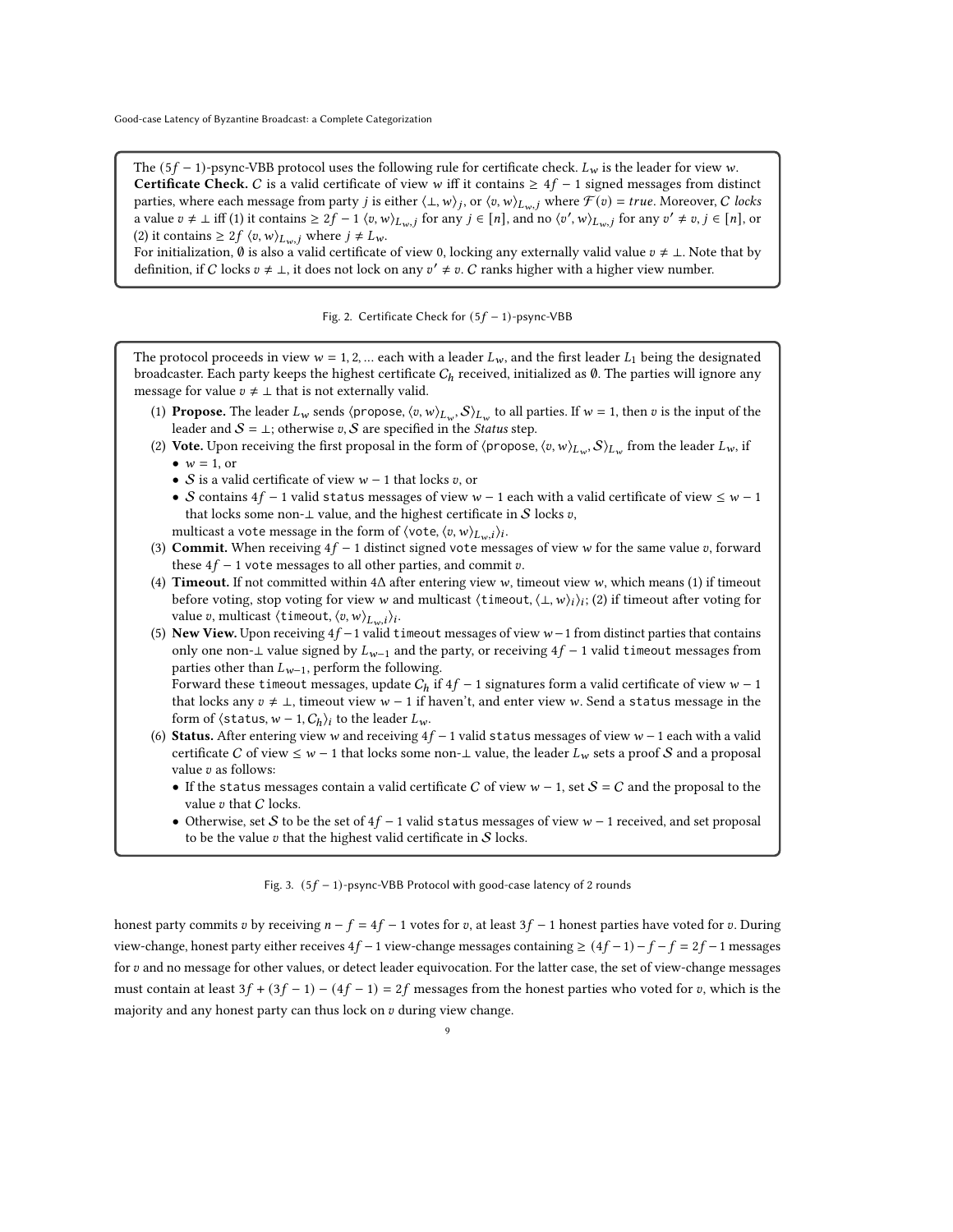Certificate check. The observation above partly explains the intuition of the *certificate check* in Figure [2,](#page-8-1) which defines a valid certificate that locks a value for view-change. When a value  $v$  is committed at any honest party, to ensure agreement, we want all honest parties to lock  $v$  after receiving a valid certificate and only vote for  $v$  in any future views. A valid certificate C of view w consists of at least  $4f - 1$  signed tuple, consisting a value (can be  $\perp$ ) and a view number  $w$ , from different parties. For brevity, we will just call them signed values. The signed values are from the vote messages (Step [2\)](#page-8-2) or timeout messages (Step [4\)](#page-8-3) of the  $(5f - 1)$ -psync-VBB protocol. A valid certificate C locks a value  $v \neq \perp$  when there may be some honest party that already commits v, and thus any honest party that receives such C should lock on value  $v$  for agreement. Similar to the earlier argument, if any value  $v$  is committed, there must be  $\geq 3f - 1$  honest parties that voted for v and signed v. If C contains only one value signed by the leader  $L_w$  of view w, then C must contain at least  $2f - 1$  signed  $\langle v, w \rangle$ . Otherwise, if C contains more than one value signed by the leader  $L_w$ , then  $L_w$  is Byzantine as it equivocated, and C should contain  $4f - 1$  signed values from parties other than  $L_w$ , and thus at least 2f signed  $\langle v, w \rangle$ , which is the majority. Therefore, any honest party will lock on  $v$  when receiving a valid certificate C that locks  $v$ , since  $v$  may have been committed by some honest parties.

Protocol description. The protocol proceeds in views starting from 1, each view has a designated leader (by roundrobin for instance), and the first leader is the designated broadcaster. Each party locally keeps the highest certificate C it has ever seen, which is  $\emptyset$  initially. Except for view 1, each party enters a new view  $w$  in Step [5](#page-8-4) by gathering  $4f - 1$  timeout messages of view  $w - 1$  (see Step [4\)](#page-8-3) satisfying the conditions described in Step [5.](#page-8-4) Here the purpose of gathering timeout messages is to ensure that all honest parties will lock on the value  $v$  if any honest party has committed v. Thus, if detect equivocation of the previous leader, the party will wait for one more timeout message from other parties. Then, if the received  $4f - 1$  timeout messages form a valid certificate that locks any value  $v \neq \perp$ , the party updates its highest certificate  $C$ . The party also timeouts the old view (as defined in Step [4\)](#page-8-3), enters the new view and sends a status message with C. The broadcaster, who is also the leader of view 1, can just propose its input as the proposal. For any other leader of view  $\geq 2$ , it can propose a value and a proof based on the set of  $4f - 1$  status messages received. If its highest certificate  $C$  is updated in Step [5,](#page-8-4) meaning possibly some honest party has committed a value in the previous view, the leader proposes the same value and its  $C$  to ensure agreement. Otherwise, the leader sets the proposal to be the value locked by the highest certificate among the status messages received, and attaches all these status messages as a proof. After receiving the proposal, each party will check if the proposed value and the proof are produced according to the above steps, and multicast a vote message for the value in Step [2](#page-8-2) if the check passes. When receiving  $4f - 1$  votes for the same value v, the party forwards these votes and commit v. Otherwise, if the party does not commit within 4Δ time after entering view w, which means either the network is bad or the leader is Byzantine, it will timeout the current view by sending a timeout message. If the party timeouts after voting for some value v, it sends timeout message with the value v, otherwise it sends timeout message with ⊥. When enough timeout messages are collected, the party enters the new view  $w + 1$ , as in Step [5.](#page-8-4)

Proof of Correctness. The correctness proof can be found in Appendix [B.1.](#page-22-1)

### <span id="page-9-0"></span>4.2  $3f + 1 \le n \le 5f - 2$ , Matching Lower and Upper Bounds of 3 Rounds

Recall that psync-BB solves a single-shot of BFT SMR under partial synchrony, hence psync-BB is solvable if and only if  $n \geq 3f + 1$  as BFT SMR is solvable if and only if  $n \geq 3f + 1$  under partial synchrony [\[16\]](#page-20-16). For the remaining case of  $3f + 1 \le n \le 5f - 2$ , we show a lower bound of 3 rounds on its good-case latency using standard indistinguishability arguments. This is tight given the PBFT protocol [\[11\]](#page-20-2) solves psync-VBB with good-case latency of 3 rounds and  $n \geq 3f + 1$ .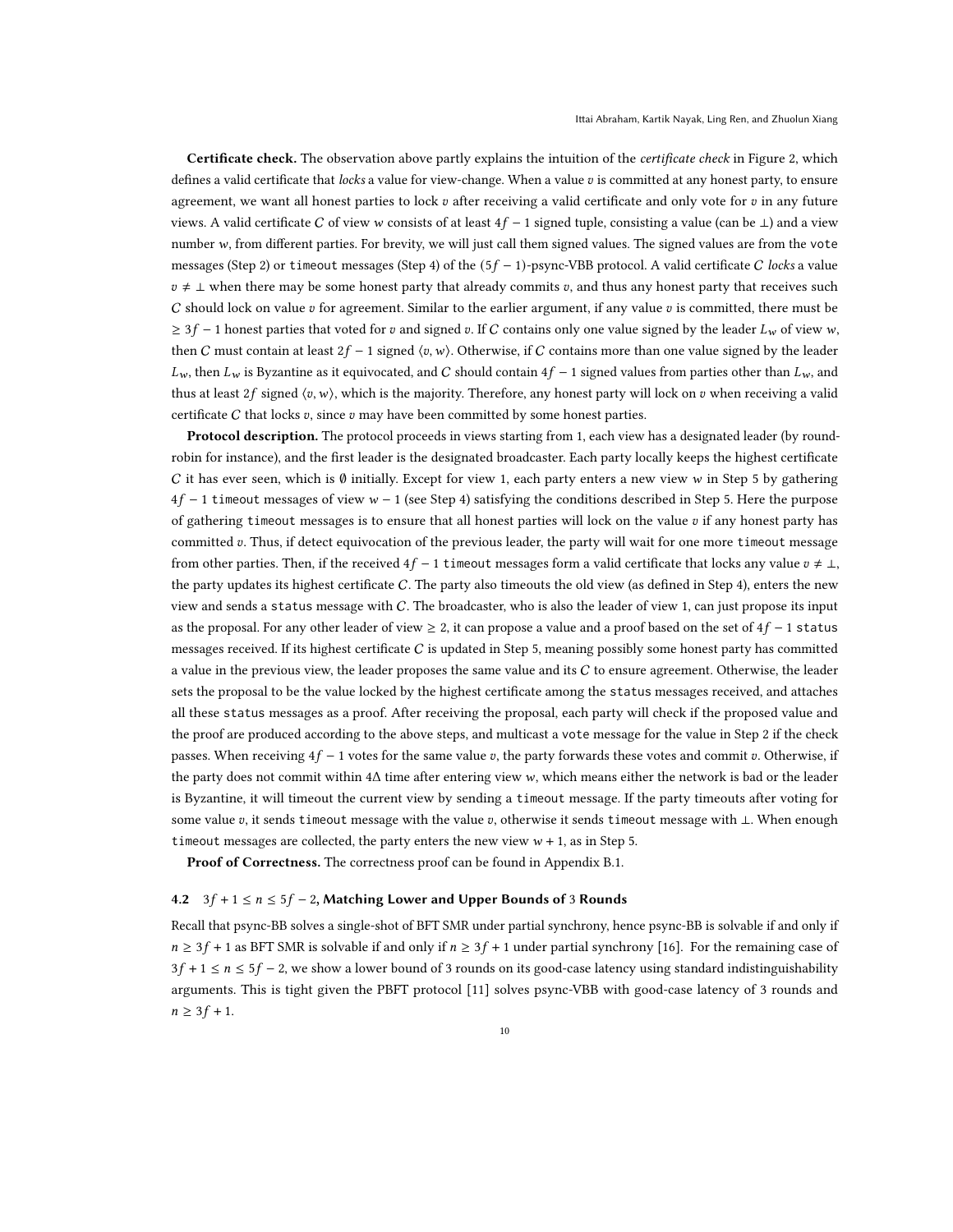<span id="page-10-0"></span>THEOREM 7. Any authenticated partially synchronous Byzantine broadcast that is resilient to  $f \ge (n+2)/5$  faults must have a good-case latency of at least 3 rounds under partial synchrony.

Proof. The proof is illustrated in Figure [4.](#page-11-0) Suppose there exists a psync-BB protocol Π that has good-case latency of 2 rounds under  $n \le 5f - 2$ . By definition, when the broadcaster is honest and the network is synchronous ( $GST = 0$ ),  $\Pi$ ensures all honest parties commit after delivering all round-0 and round-1 messages, even if any round-2 message is not delivered yet. Divide  $n \le 5f - 2$  parties into one broadcaster s, and five disjoint groups A, B, C, D, E where A, C, D have size  $\leq f - 1$  and B, E have size f. For brevity, we will often use a group to refer to all the parties in that group. We will construct the following 5 executions. In all constructed executions, all messages are delivered by the recipient after  $\Delta$ time by default, and we will explicitly specify the messages that are delayed by the adversary due to asynchrony. Also, we focus on the messages between different groups, and assume by default the party sends and delivers any message within its group as well.

- (1) Execution 1. The network is synchronous ( $GST = 0$ ). The broadcaster is honest and proposes 0 to all parties. The  $f$  parties in  $E$  are Byzantine that only send round-0 messages faithfully to  $B$ ,  $C$ ,  $D$  and no message to  $A$ . Since the broadcaster is honest, by the good-case latency guarantee and validity,  $A, B, C, D$  commit 0 within 2 rounds after delivering all round-0 and round-1 messages.
- (2) Execution 5. Symmetric to Execution 1, the network is synchronous  $(GST = 0)$ , the broadcaster is honest and proposes 1 to all parties. The  $f$  parties in  $B$  are Byzantine that only send round-0 messages faithfully to  $C, D, E$ and no message to  $A$ . By the good-case latency guarantee and validity,  $A$ ,  $C$ ,  $D$ ,  $E$  commit 1 within 2 rounds after delivering all round-0 and round-1 messages.
- (3) Execution 3. The network is synchronous ( $GST = 0$ ). The broadcaster is Byzantine; it sends 0 to B, C, and 1 to D, E. Then the broadcaster behaves to  $B, C$  the same way as the broadcaster to  $B, C$  in Execution 1, and behaves to  $D, E$ the same way as the broadcaster to D, E in Execution 5. The  $f - 1$  parties in A are Byzantine and only send round-0 messages faithfully to  $B, C, D, E$ . By termination,  $B, C, D, E$  eventually commit some value.
- (4) Execution 2. The network is asynchronous before  $B, E$  commit ( $GST$  comes after  $B, E$  commit). The broadcaster is Byzantine; it sends 0 to  $A$ ,  $B$ ,  $C$ , and 1 to  $E$ . Then the broadcaster behaves to  $A$ ,  $B$ ,  $C$  the same way as the broadcaster to A, B, C in Execution 1, and behaves to E the same way as the broadcaster to E in Execution 5. The  $f - 1$  parties in D are Byzantine; they behave to A the same way as  $D$  to  $A$  in Execution 1, and behave to the others the same way as  $D$  to the others in Execution 3. Any message other than round-0 messages from  $A$  to the rest of the parties is delayed indefinitely until  $GST$ . Any message from  $E$  to  $A$  is delayed indefinitely until  $GST$ .
- (5) Execution 4. Symmetric to Execution 2, the network is asynchronous before  $B$ ,  $E$  commit (*GST* comes after  $B$ ,  $E$ commit); the broadcaster is Byzantine; it sends 0 to  $B$ , and 1 to  $A$ ,  $D$ ,  $E$ . Then the broadcaster behaves to  $A$ ,  $D$ ,  $E$  the same way as the broadcaster to  $A, D, E$  in Execution 5, and behaves to  $B$  the same way as the broadcaster to  $B$  in Execution 1. The  $f - 1$  parties in C are Byzantine; they behave to A the same way as C to A in Execution 5, and to the others the same way as  $C$  to the others in Execution 3. Any message other than round-0 messages from  $A$  to rest of the parties is delayed indefinitely until  $GST$ . Any message from  $B$  to  $A$  is delayed indefinitely until  $GST$ .

We show the following indistinguishability and contradiction.

- A cannot distinguish Execution 1 and 2 after delivering all round-0 and round-1 messages but before delivering any round-2 message.
	- First we show that any round-0 or round-1 message from  $B, C$  is identical in both executions. Any round-0 message only depends on the party's initial state, thus is identical since  $B$ ,  $C$  are honest. Any round-1 message depends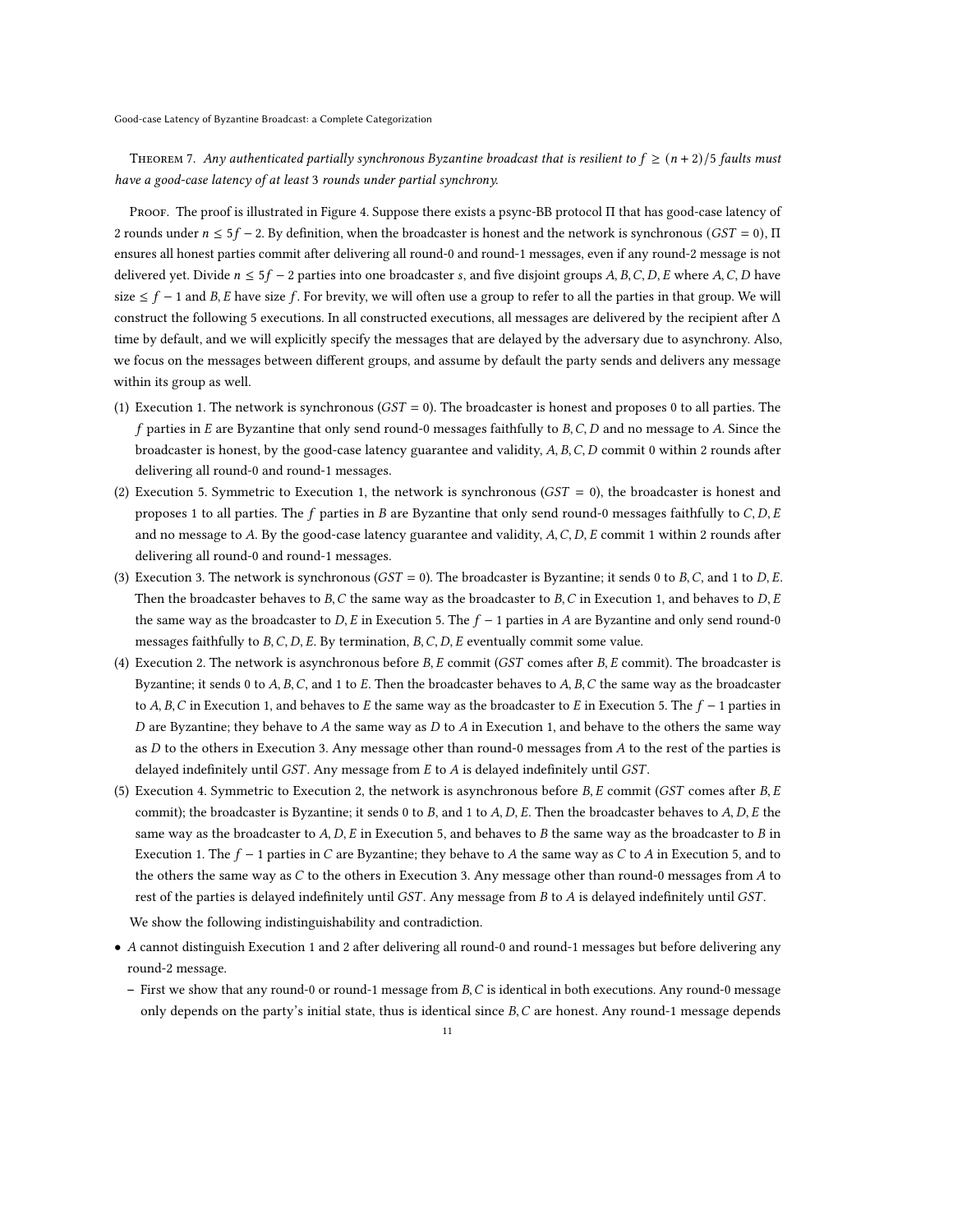#### Ittai Abraham, Kartik Nayak, Ling Ren, and Zhuolun Xiang

<span id="page-11-0"></span>

B, E cannot distinguish Execution 2,3,4

Fig. 4. psync-BB Lower Bound: 3 rounds with  $n = 5f - 2$ . Dotted circles denote Byzantine parties. In Execution 1(5), the network is synchronous ( $GST = 0$ ),  $E(B)$  are Byzantine and only send round-0 messages faithfully to rest of the parties except A. In Execution 3, the network is synchronous ( $GST = 0$ ), A are Byzantine and only send round-0 messages faithfully to rest of the parties. In Execution 2 (4), the network is asynchronous before  $B$ ,  $E$  commits, messages from  $A$  after round 0 are delayed indefinitely until  $GST$ , and messages from  $E(B)$  to  $A$  are delayed indefinitely until  $GST$ .

on the round-0 messages the party delivers. In the two executions, the broadcaster sends the same value of 0 to  $B, C$ , and  $A, D, E$  all follow the protocol to send the same round-0 messages to  $B, C$ , so  $B, C$  send the same round-1 messages to  $A$ .

– For  $D$  and the broadcaster, in Execution 2, the Byzantine parties in  $D$  and the broadcaster behave identically to  $A$ as in Execution 1. For  $E$ , no message from  $E$  is delivered by  $A$  in both executions.

Since  $A$  is honest and delivers identical round-0 and round-1 messages in Execution 1 and 2,  $A$  cannot distinguish Execution 1 and 2 before delivering any round-2 message. Since A commits 0 in Execution 1, A also commits 0 in Execution 2. Then by agreement and termination,  $B, C, E$  also commit 0 in Execution 2.

- Similar to the argument above, A cannot distinguish Execution 4 and 5 after delivering all round-0 and round-1 messages but before delivering any round-2 message. Therefore, A, B, D, E also commit 1 in Execution 4.
- B, E cannot distinguish Execution 2 and 3. For A, in both executions any party not in  $A$  only delivers the same round-0 messages from A. For  $D$  and broadcaster, in Execution 2, they behave identically as in Execution 3. Since  $B, C, E$  are honest, they will behave identically in both executions. Therefore,  $B$ ,  $E$  cannot distinguish Execution 2 and 3, and will eventually commit both executions to satisfy termination. Since  $A$  commit 0 in Execution 2,  $B$ ,  $E$  will eventually commit 0 in Execution 2 by agreement, and thus commit 0 in Execution 3 as well.
- $\bullet$  Similar to the argument above,  $B$ ,  $E$  cannot distinguish Execution 4 and 3, and will eventually commit 1 in Execution 3.

We proved that  $B$ ,  $E$  commit both 0 and 1 in Execution 3, contradiction. Hence such a protocol Π cannot exist.  $□$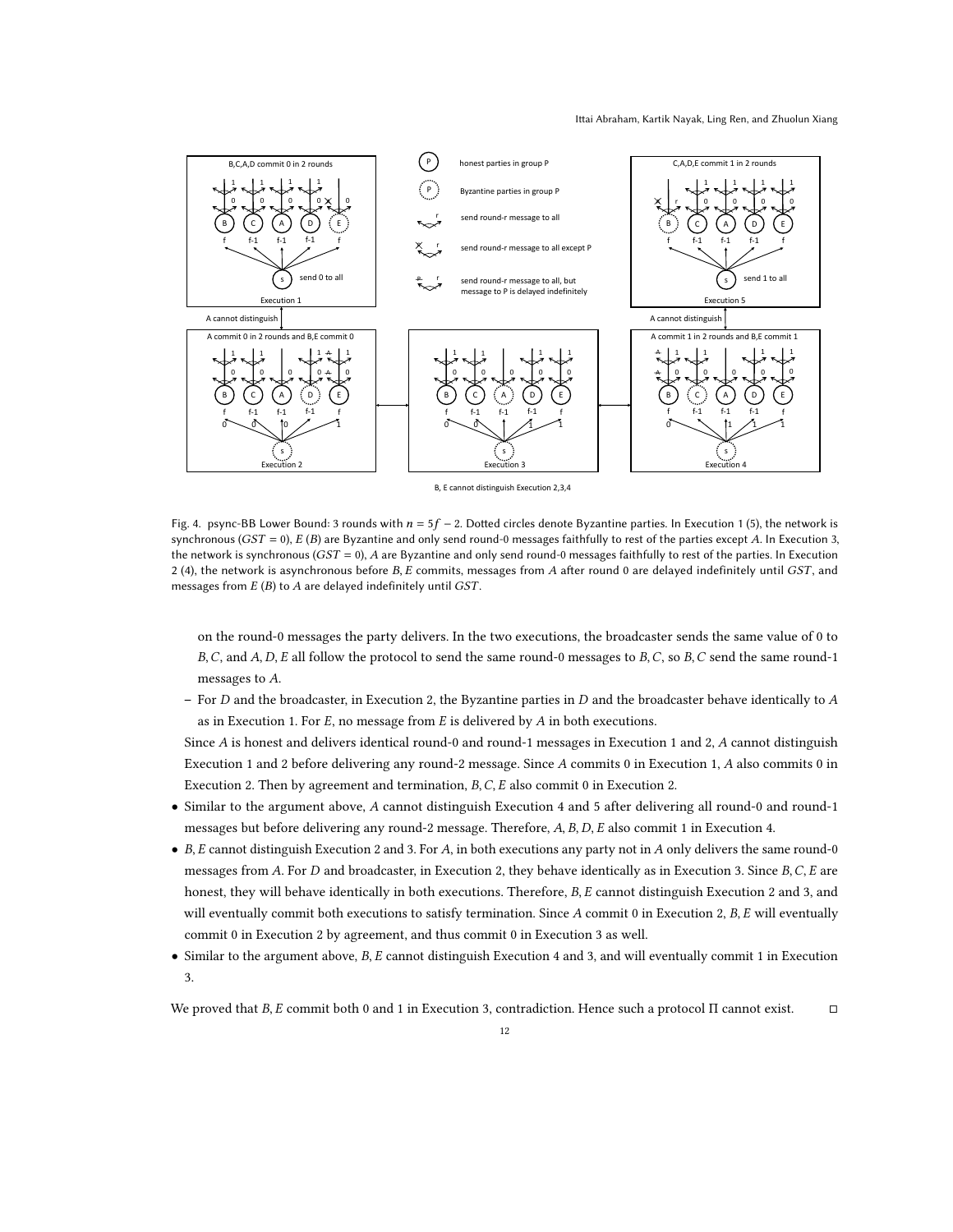#### 5 SYNCHRONOUS BYZANTINE FAULT-TOLERANT BROADCAST

In this section, we present lower and upper bound results for broadcast under synchrony. To strengthen the results, we prove all the lower bounds for Byzantine reliable broadcast (thus also apply to Byzantine broadcast), and all the upper bounds for Byzantine broadcast (thus also apply to Byzantine reliable broadcast). Furthermore, all lower bound results assume synchronized start, and all upper bound results assume unsynchronized start, except for the case of  $n/3 < f < n/2$  where the tight bounds depend on the assumption.

The situations of  $f < n/3$  and  $f = n/3$  are relatively easy and often modified from known results. Hence, we deferred their details to appendices. We will instead focus on the harder and more surprising case of  $n/3 < f < n/2$ .

#### <span id="page-12-0"></span>5.1  $0 < f < n/3$ , Matching Lower and Upper Bounds of 2 $\delta$

<span id="page-12-3"></span>THEOREM 8. Any Byzantine reliable broadcast protocol that is resilient to  $f > 0$  faults must have a good-case latency at least  $2\delta$ , even with synchronized start.

For the lower bound, early-stopping result [\[13\]](#page-20-17) implies any BB protocol must have good-case latency of  $2\delta$ , and here we slightly strengthen the result for BRB. Intuitively, it takes at least  $\delta$  to receive from the broadcaster and another  $\delta$ for parties to exchange the proposal received from the broadcaster, otherwise parties may commit in different values under a Byzantine broadcaster if the good-case latency is  $< 2\delta$ .

For a matching upper bound, the protocol relies on the standard quorum intersection technique. The parties vote for the first proposal they received, and commit within  $2\delta$  time if they receive  $n - f$  votes on the same value. By quorum intersection, there cannot be  $n - f$  votes on different values. Otherwise, a BA is used to guarantee agreement when the broadcaster is Byzantine. Details can be found in Appendix [C.1.](#page-24-0)

#### <span id="page-12-1"></span>5.2  $f = n/3$ , Matching Lower and Upper Bounds of  $\Delta + \delta$

**BRB lower bound**  $\Delta + \delta$  under synchronized start and  $f \ge n/3$ . Based on the  $\Delta$  lower bound proof for BB in [\[2\]](#page-20-0), we show a more accurate lower bound of  $\Delta + \delta$  on the good-case latency for BRB using similar proof techniques. Intuitively, since  $f \ge n/3$ , the adversary can split the honest parties into two disjoint groups, each with a different proposed value from the Byzantine broadcaster. If a protocol can commit before  $\Delta + \delta$ , the two groups will commit conflicting values before  $\Delta + \delta$ , which is before they communicate any information about the broadcaster's proposed value. Details can be found in Appendix [C.2.](#page-26-0)

<span id="page-12-2"></span>THEOREM 9. Any Byzantine reliable broadcast protocol that is resilient to  $f \ge n/3$  faults must have a good-case latency at least  $\Delta + \delta$ , even with synchronized start.

**BB upper bound**  $\Delta + \delta$  **under unsynchronized start and**  $f = n/3$ . To show that  $\Delta + \delta$  is the tight good-case latency bound for the case of  $f = n/3$ , we show such a BB protocol in Figure [5,](#page-13-1) with correctness proof in Appendix [C.2.](#page-26-1)

Each party starts the protocol at most  $\sigma = \Delta$  time part with a local clock starting at 0. The broadcaster first multicasts its proposed value, and any party that receives the first valid proposal will vote for the proposal. Meanwhile, the party also starts a timer to wait for Δ time for equivocation detection. If the party detects no different value signed by the broadcaster during the above  $\Delta$  waiting period, it may commit earlier as follows. When the party receives  $n - f$  votes for the same value v, it forwards these votes, and if the local time is  $\leq 2\Delta + \sigma$  when receiving the votes, the party commits and locks the value, and multicasts a commit message. At time  $3\Delta + 2\sigma$ , each party checks the set of votes it received.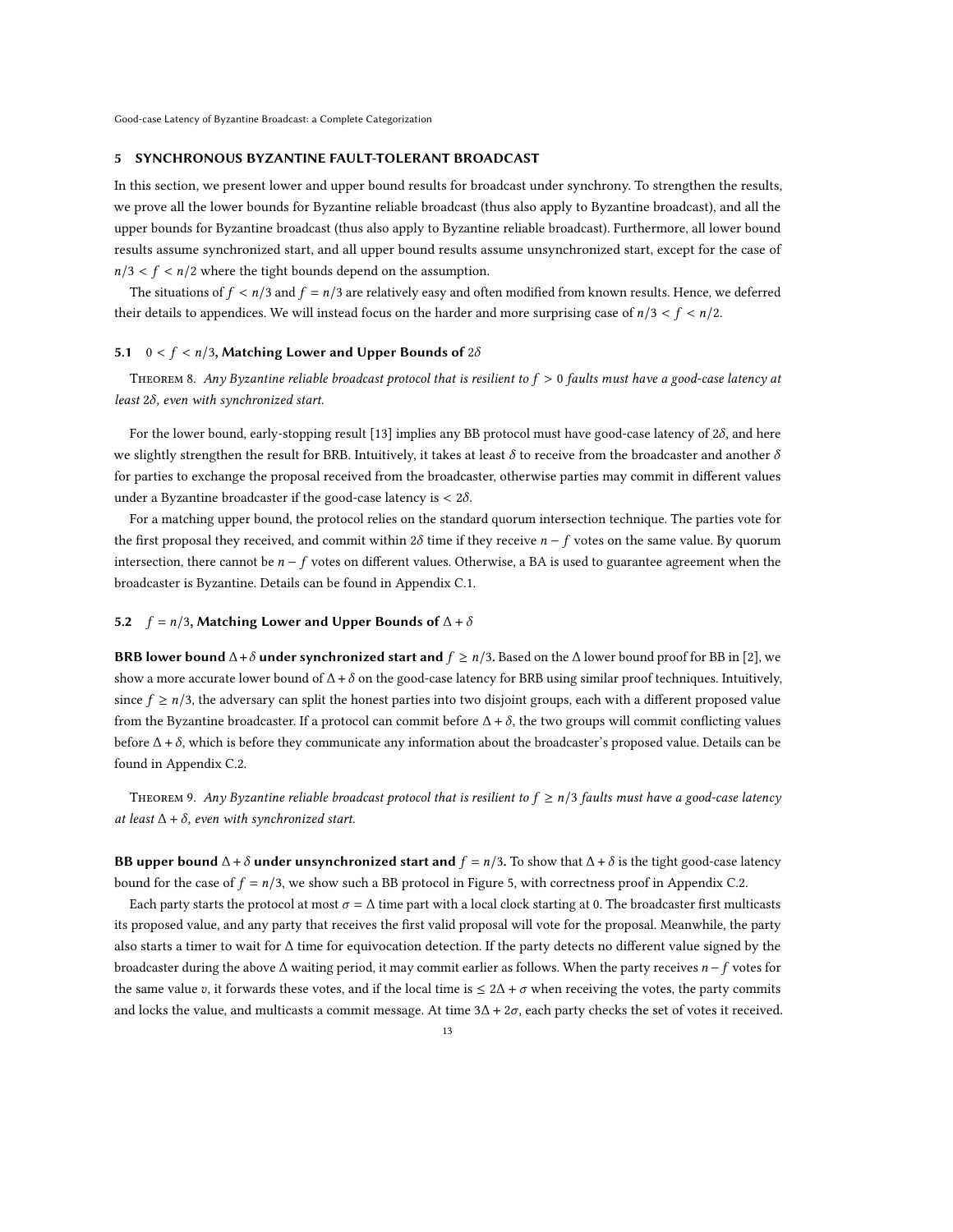<span id="page-13-1"></span>Initially, every party *i* starts the protocol at most  $\sigma = \Delta$  time apart with a local clock and sets lock = ⊥.

- (1) Propose. The designated broadcaster *L* with input  $v$  sends  $\langle$  propose,  $v \rangle_L$  to all parties.
- (2) Vote. When receiving the first valid proposal  $\langle$ propose,  $v \rangle$  from the broadcaster, send a vote to all parties in the form of  $\langle \text{vote}, \langle \text{propose}, v \rangle_L \rangle_i$  where  $v$  is the value of the proposal. Set vote-timer to  $\Delta$  and start counting down.
- <span id="page-13-2"></span>(3) Commit. When vote-timer reaches 0, if the party detects no equivocation, it does the following: When receiving  $n - f$  signed votes for v, forward these  $n - f$  votes to all other parties. If the  $n - f$  votes for v are received before local time  $2\Delta + \sigma$ , commit v, set lock = v and send  $\langle$  commit, v $\rangle_i$  to all parties.
- <span id="page-13-3"></span>(4) Lock and Byzantine agreement. At local time  $3\Delta + 2\sigma$ , if the party receives  $n - f$  signed votes for only one value v, it sets lock = v. Otherwise, if two sets of  $n - f$  signed votes for different values are received, let F be the set of parties in the intersection of these two vote sets. If the party receives  $\langle$  commit,  $v \rangle_i$  from any party that is not in  $\mathcal F$ , it commits  $v$  and set lock =  $v$ .

Then, invoke an instance of Byzantine agreement with lock as the input. If not committed, commit on the output of the Byzantine agreement. Terminate.

Fig. 5.  $(\Delta + \delta)$ -n/3-BB Protocol with  $f \le n/3$ 

If the party receives  $n - f$  votes for one value, it locks that value. Otherwise, if there exist two sets of  $n - f$  votes on different values, the parties in the intersection of the two sets must be all Byzantine since they voted for two values. Hence, an honest party can identify all the Byzantine parties and commit and lock the same value from honest parties. Then, all the parties participate in an instance of BA with input lock, and commit the output if they haven't committed.

Observe that  $f = n/3$  is a special case, since all  $f$  Byzantine parties will expose themselves if they try to double vote and make different honest parties lock on different values. As we will show next in Section [5.3](#page-13-0) and [5.4,](#page-14-0) if the number of faults exceeds  $n/3$ , the tight bound of good-case latency becomes dependent on the clock synchronization assumption.

#### <span id="page-13-0"></span>5.3  $n/3 < f < n/2$  and Synchronized Start, Matching Lower and Upper Bounds of  $\Delta + \delta$

For  $n/3 < f < n/2$ , the tight bound of good-case latency depends on the assumption on clock synchronization. If all honest parties start the protocol at the same time and have synchronized clocks ( $\sigma = 0$ ), then the tight bound is  $\Delta + \delta$ by Theorem [9](#page-12-2) from the previous section and Theorem [18](#page-28-0) in this section. Otherwise, if there exists a clock skew of  $\sigma \geq 0.5\delta$ , the tight bound becomes  $\Delta + 1.5\delta$  by Theorem [10](#page-14-2) and [11](#page-18-0) later in Section [5.4.](#page-14-0)

#### **BRB lower bound**  $\Delta + \delta$  under synchronized start and  $f \ge n/3$ . See Theorem [9.](#page-12-2)

**BB upper bound**  $\Delta + \delta$  **under synchronized start and**  $f < n/2$ . Now we present a protocol  $(\Delta + \delta)$ -BB that works under  $f < n/2$  and synchronized start, and has a optimal good-case latency of  $\Delta + \delta$ . The protocol is presented in Figure [6.](#page-14-1) Every party locally sets its lock to be some default value  $\perp$  and its rank =  $\Delta$  + 1, and starts the protocol simultaneously at time 0. The broadcaster first multicasts its proposal, and any party that receives the first valid proposal at time  $d \leq \Delta$  will multicast a vote for the proposal containing the time d. When receiving  $f + 1$  votes for the same value v, if there exists a  $t \in [0, \Delta]$  such that the party detects no equivocation within time  $t + \Delta$  and all  $f + 1$  votes contain time  $d \leq t$ , the party can commit v and forward these votes. Otherwise, the party updates its lock if receiving  $f + 1$  votes of higher rank. Finally, all parties participate in an instance of BA at time  $4\Delta$  with input lock, and commit the output of the BA if have not committed. The correctness proof can be found in Appendix [C.3.](#page-27-0)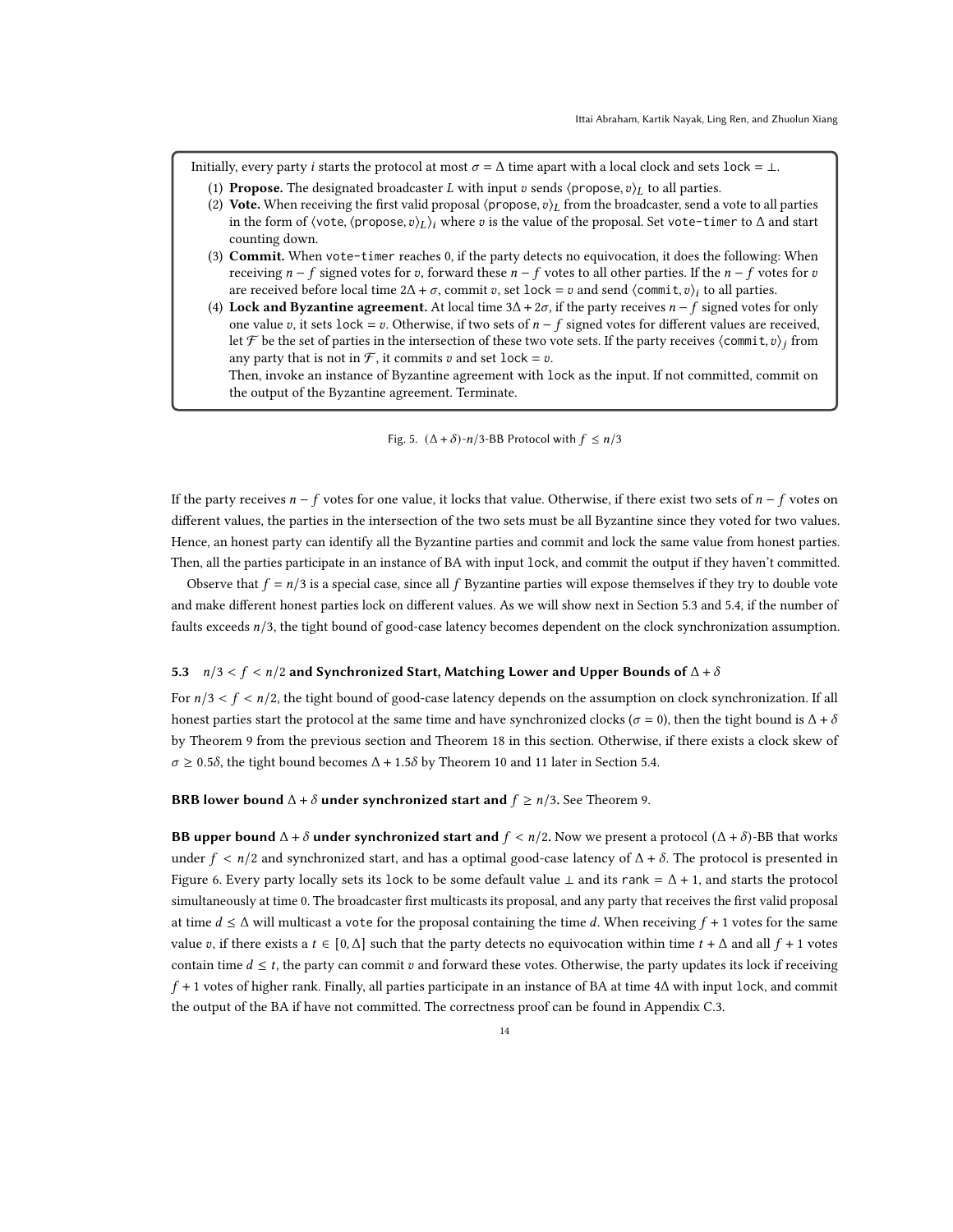<span id="page-14-1"></span>Initially, every party *i* starts the protocol at the same time from 0, sets lock =  $\perp$  and rank =  $\Delta$  + 1.

- (1) Propose. The designated broadcaster *L* with input *v* sends  $\langle$  propose,  $v \rangle_L$  to all parties.
- <span id="page-14-5"></span>(2) Vote. When receiving the first valid proposal  $\langle$ propose,  $v \rangle_L$  from the broadcaster at time  $d$  where  $d \leq \Delta$ , send a vote in the form of  $\langle \text{vote}, d, \langle \text{propose}, v \rangle_L \rangle_i$  to all parties.
- <span id="page-14-3"></span>(3) Commit and Lock. For any  $t \in [0, \Delta]$ , if party *i* detects no equivocation within time  $t + \Delta$ , and receives  $f + 1$  signed vote messages for the same value  $v$  each with  $d \le t$ , party  $i$  commits  $v$  and forward these  $f + 1$  vote messages.

For any  $t \in [0, \Delta]$ , within time  $2\Delta + t$ , if receive  $f + 1$  signed vote messages for the same value v each with  $d \leq t$ , and rank > t, update lock =  $v$  and rank =  $t$ .

<span id="page-14-4"></span>(4) Byzantine agreement. At time 4Δ, invoke an instance of Byzantine agreement with lock as the input. If not committed, commit on the output of the Byzantine agreement. Terminate.

Fig. 6.  $(\Delta + \delta)$ -BB Protocol with  $f < n/2$  and synchronized start

#### <span id="page-14-0"></span>5.4  $n/3 < f < n/2$  and Unsynchronized Start, Matching Lower and Upper Bounds of  $\Delta + 1.5\delta$

Interestingly, when the clocks at each party are not perfectly synchronized and the parties therefore do not start the protocol at the same time, the tight bound for good-case latency increases when the number of faults is  $n/3 < f < n/2$ . The tight bound for good-case latency is  $\Delta$  + 1.5 $\delta$  under unsynchronized start, which consists a 1.5 $\delta$  term which is not a integer multiple of  $\delta$ . This is perhaps the most interesting and surprising result of this paper, as it involves a protocol that is very different from conventional ones whose latency have always been an integer multiple of the message delay.

BRB lower bound  $\Delta$  + 1.5 $\delta$  under unsynchronized start and  $f > n/3$ . We first present the lower bound result that shows no BRB protocol can have good-case latency less than  $\Delta$  + 1.5 $\delta$  under unsynchronized start and  $f > n/3$  faults. The lower bound proof is based on the standard indistinguishablility argument, where the proof constructs multiple executions that are indistinguishable to certain honest parties, to derive a safety violation in some execution.

<span id="page-14-2"></span>THEOREM 10. Any Byzantine reliable broadcast protocol with unsynchronized start and is resilient to  $f > n/3$  faults must have a good-case latency at least  $\Delta$  + 1.5 $\delta$ .

PROOF SKETCH. Illustrated in Figure [7,](#page-15-0) and the complete proof can be found in Appendix [C.4.](#page-28-1) Suppose there exists a BRB protocol that has good-case latency  $\lt \Delta$  + 1.5 $\delta$  under  $n < 3f$ . As mentioned in Section [2,](#page-2-0) we assume the clock skew  $\sigma$  = 0.58 due to the lower bound for clock skew [\[6\]](#page-20-14). We can construct 4 executions as follows, and use the standard indistinguishability argument to derive contradictions. We divide the parties into 5 groups A, B, C of size  $\leq f - 1$  each, and  $g$ ,  $h$  of size 1 each. The Byzantine parties are denoted by the dotted circles in the figure. The broadcaster is some party in B.

In execution E1 with actual message delay bound  $\delta$ , the broadcaster is honest and sends 0 at global time 0, which is received by all parties at global time  $\delta$ . By assumption, honest parties in q, A, B commit 0 before global time  $\Delta$  + 1.5 $\delta$ . Byzantine parties in  $C$  pretends that it starts the protocol 0.5 $\delta$  time later.

In execution E2 with actual message delay bound  $\Delta$ , the broadcaster is Byzantine, and sends 0 to  $q$ ,  $A$  and 1 to  $C$ . The honest parties in  $C$  start the protocol 0.5 $\delta$  time later due to the clock skew, and receive 1 from the broadcaster at local time δ and global time 1.5δ. Moreover, any message from C to g has delay Δ. Therefore, before global time  $Δ + 1.5δ$ , g cannot learn the fact that  $C$  receive 1 from the broadcaster. We can carefully construct the executions such that  $q$  cannot distinguish E1 and E2 before global time  $\Delta + 1.5\delta$ , and will commit 0 in E2 as well.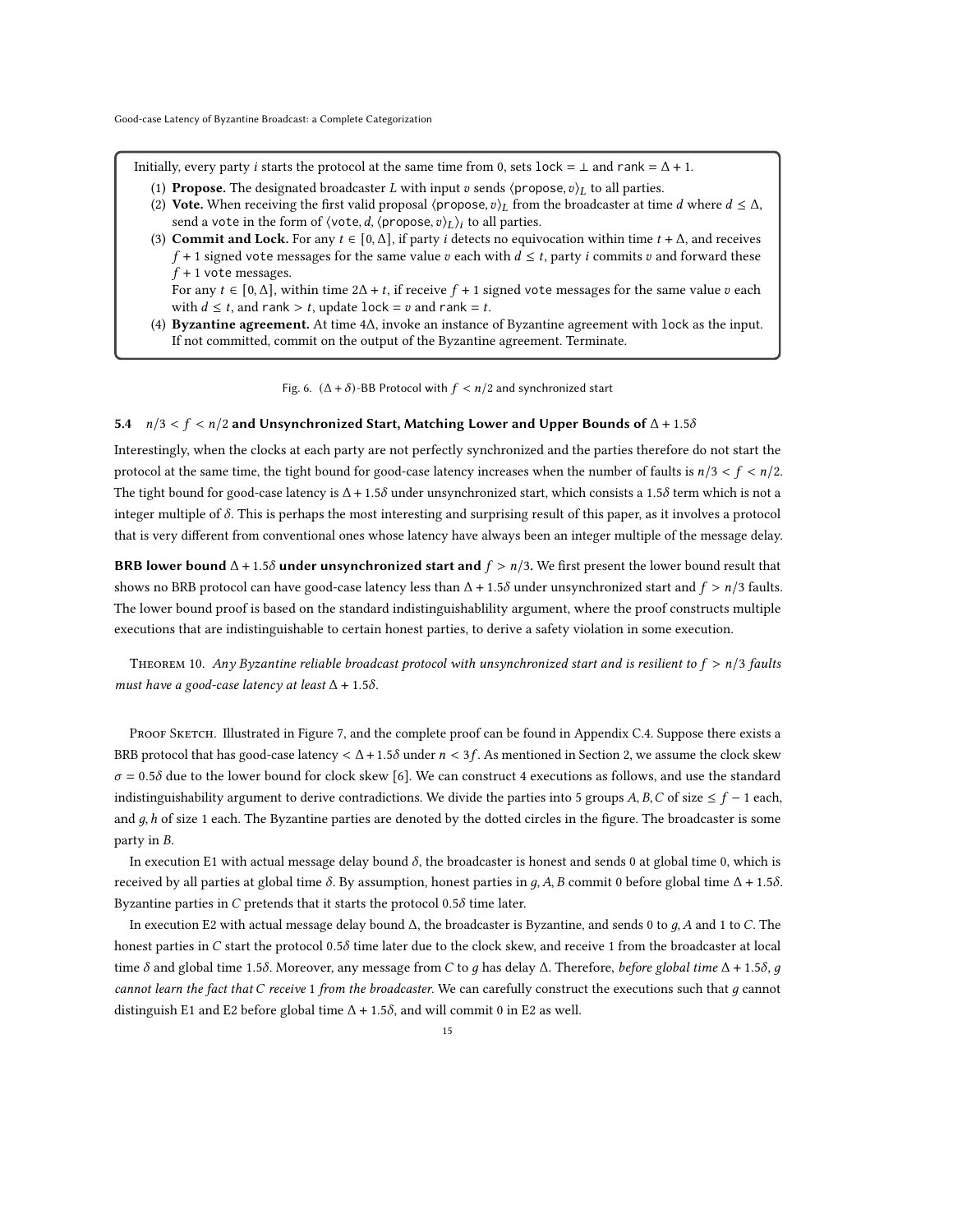<span id="page-15-0"></span>

Fig. 7. Illustration of the proof sketch for the  $\Delta + 1.5\delta$  lower bound.

Executions E3 and E4 are the symmetric case of executions E2 and E1, respectively. In E4, broadcaster is honest and sends 1, and  $h, B, C$  commits 1 before global time  $\Delta + 1.5\delta$ . In E3, broadcaster is Byzantine, but h cannot learn that before commit since the equivocating message from A reaches h at global time  $\Delta + 1.5\delta$ , as A starts the protocol 0.5 $\delta$  time later due to clock skew. Similarly, h cannot distinguish E3 and E4 before global time  $Δ + 1.5δ$ , and will commit 1 in E3 as well.

The last step to complete the proof is to show that  $A, C$  cannot distinguish E2 and E3. The intuition is that, with the  $f - 1$  Byzantine parties in B equivocating to A and C, the honest parties in A, C cannot decide between q and h which is the honest party that actually commits. Also, the message delays between A, C, and all pairs of honest parties are controlled by the adversary, such that the honest parties in  $A$ ,  $C$  cannot tell which of them start the protocol 0.5 $\delta$  time later than the rest. For instance, the adversary can make the delay from C to A to be  $\Delta - \delta$  in E2 and  $\Delta$  in E3. Then, the differences in the delays compensate the differences in when  $A, C$  start their protocol. Once we proved that  $A, C$  cannot distinguish E2 and E3, the contradiction is obvious, as they have to commit 0 in E2 and commit 1 in E3. □

 $\Delta$  + 1.5 $\delta$  is a tight lower bound due to the matching (and surprising) upper bound. But we also provide some intuition below on why  $\Delta$  + 1.5 $\delta$  is the best lower bound we can prove using the above approach. Suppose we try to use the above construction to prove a lower bound of  $\Delta$  + 1.6 $\delta$ , then in E1 and E2, C have to start the protocol 0.6 $\delta$  time late; otherwise q is able to distinguish E1 and E2 before its commit at time  $\Delta$  + 1.6 $\delta$ . Similarly in E4 and E3, A have to start the protocol 0.6 $\delta$  time late. Then, in order to have E2 and E3 indistinguishable to  $A$  and  $C$ , the message delays between A, C must compensate for the 0.6δ clock skew. Since the message delay  $l_3$  from C to A must be  $\leq \Delta$  in E3, the message delay  $l_2$  from C to A in E2 must be  $l_2 = l_3 - 2 \times (0.6\delta) \le \Delta - 1.2\delta$ . The message delay from A to g in E2 is  $\le \delta$  in both E1 and E2. Then,  $g$  in E2 can learn that  $C$  received 1 from the broadcaster via the forwarded messages from  $A$ , before time  $1.5\delta + l_2 + \delta \le \Delta + 1.3\delta$ . Thus, E1 and E2 are no longer indistinguishable to g.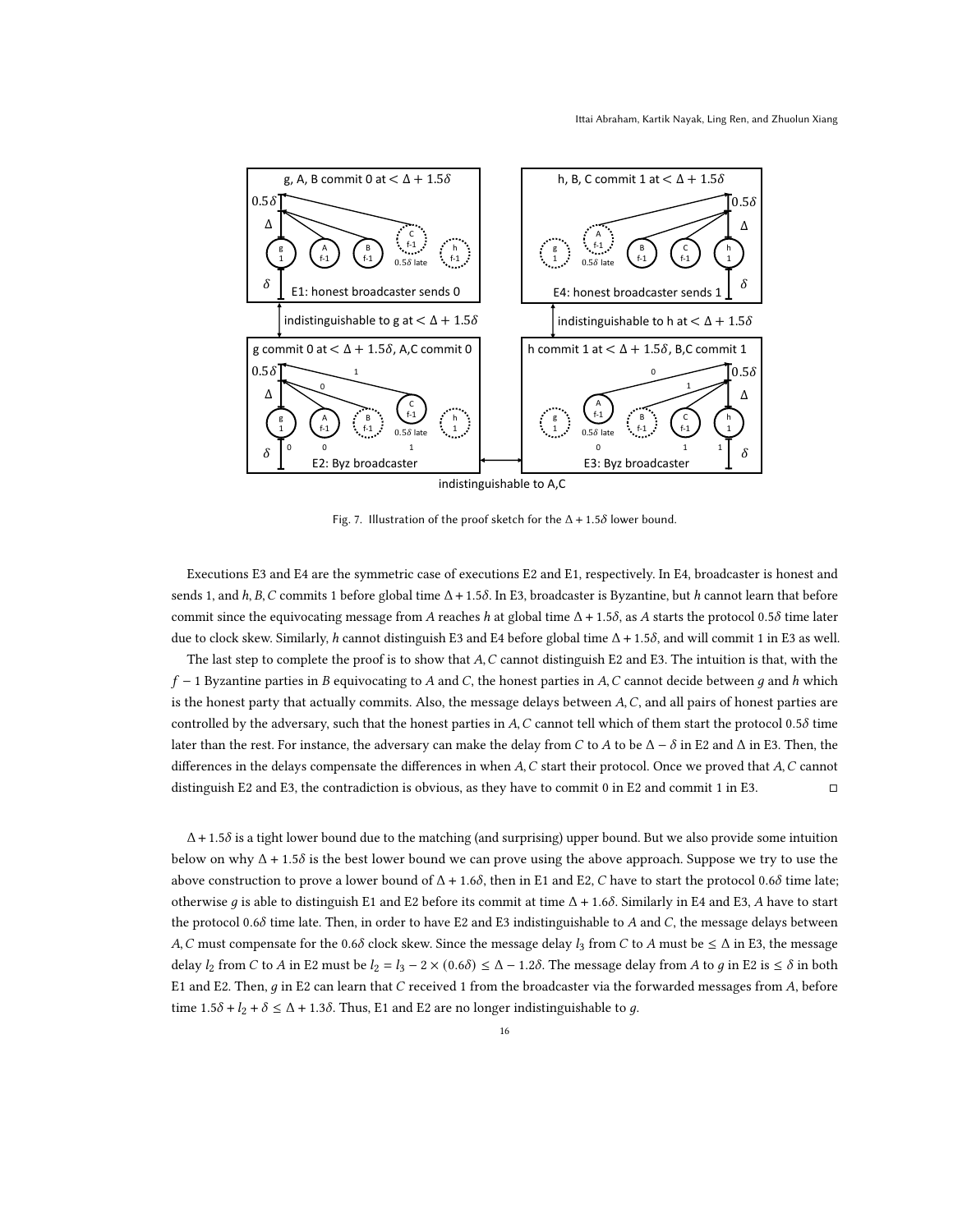<span id="page-16-0"></span>

**BB upper bound**  $\Delta$  + 1.5 $\delta$  **under unsynchronized start and**  $f < n/2$ . Now, we show the bound  $\Delta$  + 1.5 $\delta$  is tight under unsynchronized start, by presenting the protocol  $(Δ + 1.5δ)$ -BB in Figure [9.](#page-17-0)

Intuition. Before presenting the details of our protocol, we would like to provide the intuition of the state-of-the-art BB protocol with good-case latency  $\Delta + 2\delta$  from [\[4\]](#page-20-1), and how our protocol improves the result to the optimal  $\Delta + 1.5\delta$ , as illustrated in Figure [8.](#page-16-0) The key insight of the  $(\Delta + 2\delta)$ -BB is to use a  $\Delta$  time waiting window for equivocation detection before voting, so that no two honest parties will vote for different values. More specifically, when receiving the proposed value from the broadcaster, the party forwards the proposal and waits for a time of Δ. If no conflicting value is received during the  $\Delta$  period, the party votes for the value. As shown in Figure [8,](#page-16-0) the forwarded value v from the first honest party will reach all other honest parties within their  $\Delta$  period and thus prevents them from voting for a different value  $v'$ . Since no two honest parties vote for different values, there can be at most one value with a certificate ( $f + 1$  votes), ensuring that all honest parties lock on the committed value. Further improving the good-case latency in this paradigm, however, is nontrivial. If we allow the parties to vote before the Δ period ends, there may be honest parties voting for different values before they detect equivocation. Then certificates for different values will be formed since  $f$  Byzantine parties can double vote, and honest parties cannot tell which is the value that has been actually committed.

One novelty of our  $(\Delta + 1.5d)$ -BB is to break such indistinguishability, by allowing parties to "early vote" with a parameter  $d$  that "guesses" the value of  $\delta$ , and ranking the certificates by the value of  $d$  (a smaller  $d$  ranks higher). So in our protocol, though honest parties may vote for different values, only the one with the highest rank will win, and we will guarantee that the certificate for any committed value always has the highest rank. More specifically, for any value  $d \in [0, \Delta]$ , after  $\Delta - 0.5d$  time since receiving the proposed value v, parties send a vote containing d and v, if no equivocation has been detected so far. Then, if  $f + 1$  votes with the same parameter d and the same value v are received, and no equivocation is detected for  $\Delta + 0.5d$  time since receiving v, a party can commit v. Our protocol guarantees that no honest party can vote for any other value  $v' \neq v$  with a parameter  $d' \leq d$  (Lemma [1\)](#page-17-1). The intuition is that, as shown in Figure [8,](#page-16-0) if the second honest party receives the proposal  $v'$  no later than some time threshold, its forwarded proposal will stop the first honest party from committing v. But if the second honest party receives  $v'$  later than the time threshold, the forwarded proposal of  $v$  from the first honest party will stop it from sending any votes with parameter  $d' \leq d$  due to detecting equivocation. Our construction guarantees a good-case latency of  $\Delta$  + 1.5 $\delta$ . When the broadcaster is honest, all honest parties receive the value within time  $\delta$ , send vote with  $d = \delta$  within time  $\delta + \Delta - 0.5\delta$ , and receive  $f + 1$  votes from honest parties and commit within time  $\delta + \Delta - 0.5\delta + \delta = \Delta + 1.5\delta$ . For votes with  $d > \delta$ , parties can only commit at time  $\delta + \Delta + 0.5d$  by our protocol, which leads to a latency  $> \Delta + 1.5\delta$ . For votes with  $d < \delta$ ,  $f + 1$  such votes sent at time  $\Delta - 0.5d$  may not be received by all honest parties at time  $\Delta + 0.5d$ , as the message delay  $\delta > d$ . It should be noted even if parties "guess" the value of  $\delta$  wrong, the protocol always guarantees agreement, termination, validity, and the optimal good-case latency of  $\Delta$  + 1.5 $\delta$ .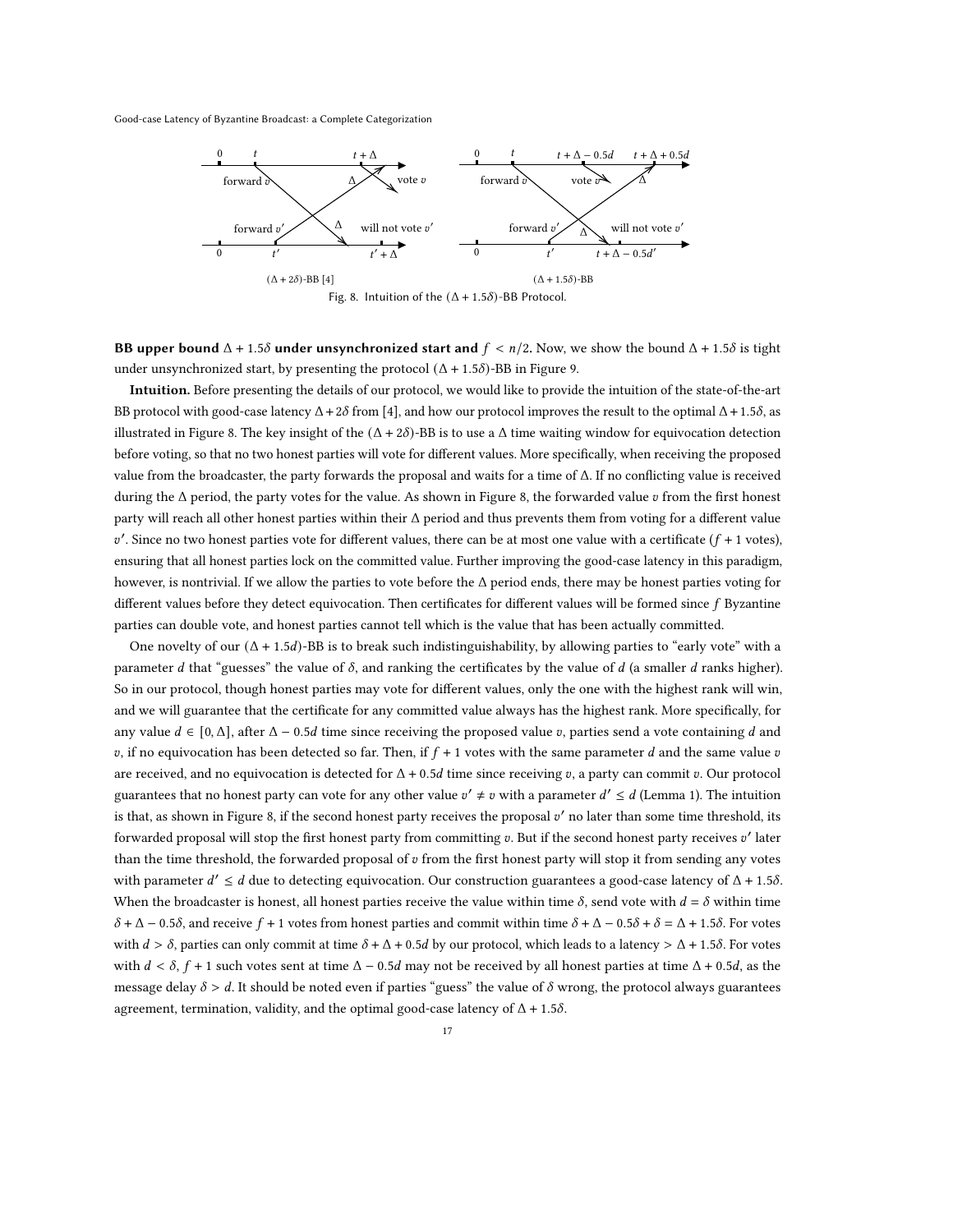<span id="page-17-0"></span>Initially, every party *i* starts the protocol at most  $\sigma = \Delta$  time apart with a local clock from 0, sets direct-rcv = *false*, lock =  $\perp$  and rank =  $\Delta$  + 1.

- (1) Propose. The designated broadcaster *L* with input *v* sends  $\langle$  propose,  $v \rangle_L$  to all parties.
- (2) Forward. When receiving the first valid proposal  $\langle$ propose,  $v \rangle_L$  from party *j* at local time  $t_{prop}$ , forward the proposal to all parties. If  $j = L$  and  $t_{prop} \leq \Delta + \sigma$ , set direct-rcv = true.
- <span id="page-17-7"></span>(3) Vote. For every  $d \in [0,\Delta]^d$  $d \in [0,\Delta]^d$  $d \in [0,\Delta]^d$ , at local time  $t_{prop} + \Delta - 0.5d$ , if the party detects no equivocation, it sends a vote in the form of  $\langle \text{vote}, d, \langle \text{propose}, v \rangle_L \rangle_i$  to all parties.
- <span id="page-17-4"></span><span id="page-17-3"></span>(4) Commit and Lock. When receiving  $f + 1$  signed vote messages of the same  $d$  and  $v$  at local time  $t_{votes}$ , forwards these  $f + 1$  vote messages and performs the following:
	- (a) If  $t_{votes} t_{prop} \le \Delta + 1.5d$ , detect no equivocation until local time  $t_{prop} + \Delta + 0.5d$ , and direct-rcv = true, commit v.
- <span id="page-17-6"></span>(b) If  $t_{votes} - t_{prop} \leq 4.5\Delta$  and rank > d, update lock = v and rank = d.
- <span id="page-17-5"></span>(5) Byzantine agreement. At local time  $6.5\Delta + 2\sigma$ , invoke an instance of Byzantine agreement with lock as the input. If not committed, commit on the output of the Byzantine agreement. Terminate.

<span id="page-17-2"></span><sup>a</sup>The protocol is purely theoretical as the message complexity is unbounded. Its purpose is just to show the tightness of the  $\Delta$  + 1.5 $\delta$  bound.

#### Fig. 9.  $(\Delta + 1.5\delta)$ -BB Protocol with  $n/3 \le f < n/2$  and unsynchronized start.

**Protocol description.** Initially, each party sets lock =  $\bot$ , rank =  $\Delta$  + 1, a flag direct-rcv = false, and starts the protocol at time at most  $\sigma = \Delta$  apart with its local clock starting from 0. The broadcaster first multicasts its proposed value, and all parties forward the first valid proposal received. If the party receives the first valid proposal from the broadcaster at local time  $t_{prop}$  and  $t_{prop} \leq \Delta + \sigma$ , it sets the flag direct-rcv = true. For every  $d \in [0, \Delta]$ , after  $\Delta - 0.5d$ time since the proposal is received, the party multicasts a vote with parameter  $d$  if no equivocation is detected so far. When receiving  $f + 1$  vote with the same value of d and the same value v at time  $t_{ootes}$ , the party forwards these vote messages and checks the following to commit or lock. If the time between receiving the votes and the proposal is  $\leq \Delta$  + 1.5d, and no equivocation is detected until local time  $t_{prop} + \Delta$  + 0.5d, and the party receives the proposal from the broadcaster (direct-rcv =  $true$ ), the party commits  $v$ . If the time between receiving the votes and the proposal is  $\leq$  4.5 $\Delta$ , and its rank > d, the party updates its lock and rank. Finally, at local time 6.5 $\Delta$  + 2 $\sigma$ , the parties participate in an instance of BA with input lock, and commit the output if have not committed.

Correctness of the  $(\Delta + 1.5\delta)$ -BB Protocol. In the proof, we use local time to refer the time indicated by the local clock at each party, and global time to refer the time indicated by some global clock.

<span id="page-17-1"></span>LEMMA 1. If an honest party commits some value  $v$  at Step [4a](#page-17-3) by receiving  $f + 1$  vote messages of the same value of  $d \in [0,\Delta]$  and v, then (1) no honest party sends vote with  $d' \leq d$  for any  $v' \neq v$ , (2) no honest party commits  $v' \neq v$  at Step [4,](#page-17-4) and (3) all honest parties have  $lock = v$  when invoking the BA at Step [5.](#page-17-5)

PROOF. Part (1). Suppose on the contrary that an honest party h receives  $f + 1$  vote messages of the same d,  $v$  and then commits v at Step [4a](#page-17-3) at global time t, and some honest party h' sends vote with  $d' \leq d$  for some value  $v' \neq v$ . If h' receives the proposal of v' at global time  $\leq t - \Delta$ , then its forwarded proposal reaches h at global time  $\leq t$ , and will stop h from committing v due to detecting equivocation. Hence h' receives the proposal of v' at global time >  $t - \Delta$ . Since h commits v at local time  $\geq t_{prop} + \Delta + 0.5d$  and at global time t, it receives the proposal of v and forwards it to all parties at local time  $t_{prop}$  and at global time  $\leq t - \Delta - 0.5d$ . Thus, the forwarded proposal of  $v$  will reach h' at global time  $\leq t - \Delta - 0.5d + \Delta = t - 0.5d$ . Since h' receives the proposal of v' at global time  $> t - \Delta$  and local time  $t'_{\text{prop}}$ , when h' receives the forwarded proposal of v from h at global time  $\leq t - 0.5d$ , its local time should be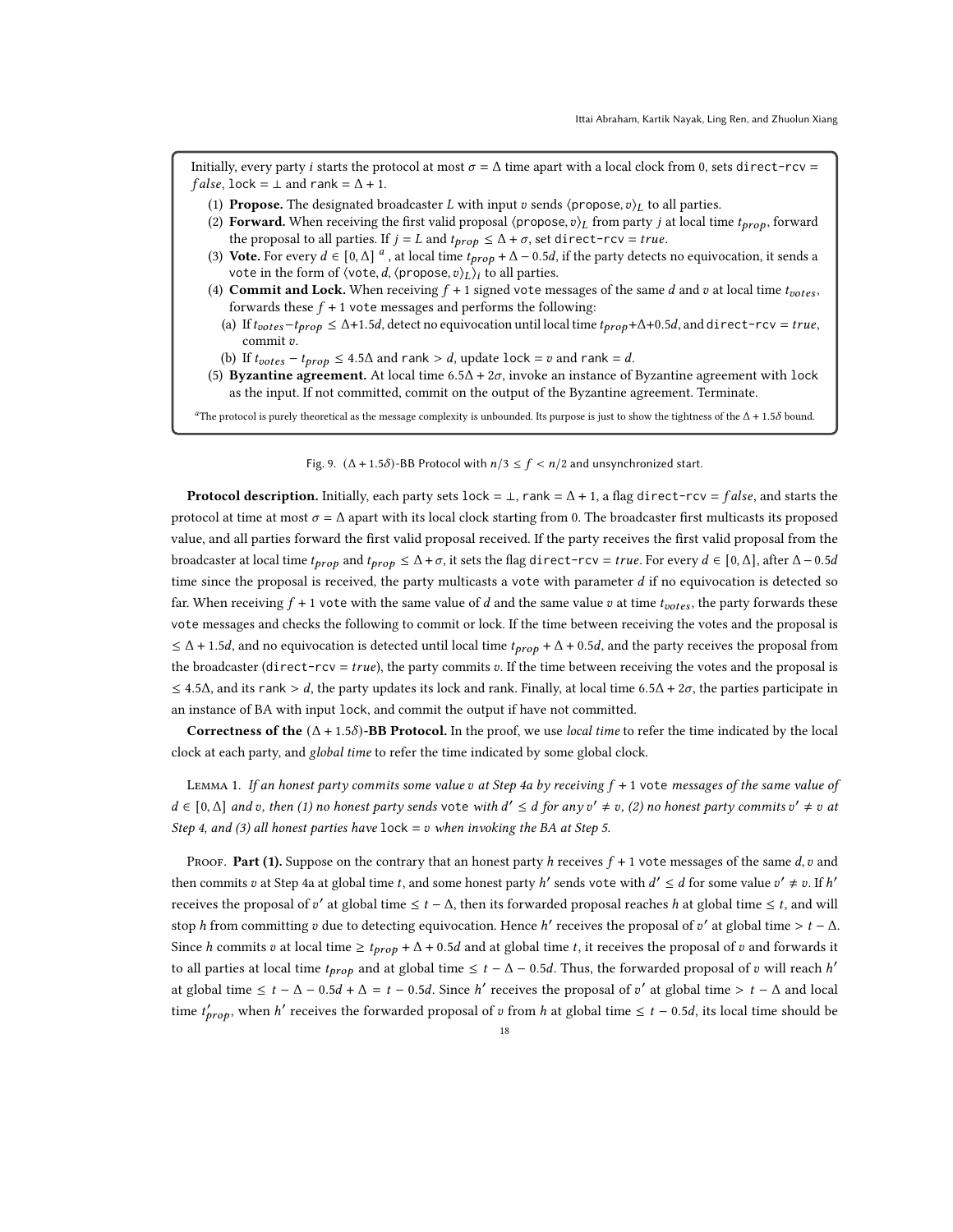$< t'_{\text{prop}} + (t - 0.5d) - (t - \Delta) = t'_{\text{prop}} + \Delta - 0.5d \le t'_{\text{prop}} + \Delta - 0.5d'$  where  $d' \le d$ . Therefore, h' will not send any vote with  $d' \leq d$  for any value  $v' \neq v$ , since it detects equivocation within local time  $t'_{prop} + \Delta - 0.5d'$ . This is a contradiction and thus no honest party sends vote with  $d' \leq d$  for any  $v' \neq v$ .

Part (2). Suppose on the contrary that an honest party  $h$  commits  $v$  at Step [4a](#page-17-3) at global time  $t$ , and some honest party h' commits  $v' \neq v$  at Step [4a.](#page-17-3) Similar to Part (1), h' must receive the proposal of v' at global time  $> t - \Delta$ , otherwise h will receive the proposal of  $v'$  and not commit v. Also, the forwarded proposal of v from h will reach h' at global time  $\leq t - \Delta - 0.5d + \Delta = t - 0.5d$ , thus the local time at h' when receiving the proposal of v is  $< t'_{\text{prop}} + (t - 0.5d) - (t - \Delta) = t'_{\text{prop}} + \Delta - 0.5d \le t'_{\text{prop}} + \Delta + 0.5d'$  for any  $d' \in [0, \Delta]$ . Hence, h' will not commit v' at Step [4](#page-17-4) due to the detection of equivocation. This is a contradiction and thus no honest party commits  $v' \neq v$  at Step [4.](#page-17-4)

Part (3). Any two honest parties receive the first valid proposal at most  $\Delta$  time apart, since the first honest party that receives the proposal will forward it to all other parties, and the forwarded proposal will arrive within time Δ. After the honest party *h* commits some value *v* at Step [4a](#page-17-3) when  $t_{notes} - t_{prop} \leq \Delta + 1.5d$ , all honest parties receives the  $f + 1$  vote with d messages forwarded by this honest party within  $\Delta$  time. Therefore, when receiving the  $f + 1$  vote messages with *d*, any party has  $t_{votes} - t_{prop} \le \Delta + 1.5d + 2\Delta \le 4.5\Delta$ .

Since an honest party h commits v at Step [4a,](#page-17-3) it has direct-rcv =  $true$  and receives the proposal from the broadcaster at local time  $\leq \Delta + \sigma$ . Then, its forwarded proposal reaches all other parties at their local time  $\leq 2\Delta + 2\sigma$ , since the message delay is bounded by  $\Delta$  and local clocks at any two parties have skew  $\leq \sigma$ . Since  $t_{prop} \leq 2\Delta + 2\sigma$  at any party, any party has  $t_{notes} \leq t_{prop} + 4.5\Delta \leq 6.5\Delta + 2\sigma$ , and thus will not invoke the BA at Step [5](#page-17-5) before setting the lock. Moreover, by Part (1), no honest party sends any vote with  $d' \le d$  for any  $v' \ne v$ , there exists no  $f + 1$  vote with  $d' \le d$ for any  $v' \neq v$ . Hence all honest parties set lock =  $v$  at Step [4b](#page-17-6) and will not change the lock.

<span id="page-18-0"></span>THEOREM 11.  $(\Delta + 1.5\delta)$ -BB protocol solves Byzantine broadcast under  $n/3 < f < n/2$  faults in the synchronous authenticated setting, and has optimal good-case latency of  $\Delta$  + 1.5 $\delta$ .

PROOF. Agreement. If all honest parties commit at Step [5,](#page-17-5) all honest parties commit on the same value due to the agreement property of the BA. Otherwise, there must be some honest party that commits at Step [4.](#page-17-4) By Lemma [1,](#page-17-1) no honest party commits  $v' \neq v$  at Step [4](#page-17-4) and all honest parties set lock =  $v$  at Step [5.](#page-17-5) Since all honest parties input  $v$  to the BA, by the validity of BA, the output of BA is  $v$ , so any honest party that has not committed will commit  $v$ .

**Termination.** According to the protocol, honest parties invoke a BA instance at local time 6.5Δ + 2 $\sigma$ , and terminate at Step [5.](#page-17-5) The parties commit a value before termination at Step [5](#page-17-5) or [4.](#page-17-4)

Validity. If the broadcaster is honest, it sends the same proposal of value  $v$  to all parties, and all honest parties receive the proposal at local time  $\leq \Delta + \sigma$  and set direct-rcv = true. All  $n - f \geq f + 1$  honest parties will send vote with d for the proposal at Step [3,](#page-17-7) and there exists no vote with d for any  $v' \neq v$ . Then at Step [4,](#page-17-4) all honest parties detect no equivocation and receive  $f + 1$  signed vote with d for v from honest parties, thus commit v.

Good-case latency. In the good case, the broadcaster is honest and sends the same proposal of value  $v$  at global time 0. The proposal reaches all parties by global time  $\delta$  and all honest parties set direct-rcv = true. Then, by global time  $\delta + (\Delta - 0.5\delta)$  all  $n - f \ge f + 1$  honest parties send vote with  $\delta$  for v, and the above  $n - f \ge f + 1$  vote with  $\delta$ reach all honest parties at global time  $\leq \delta + (\Delta - 0.5\delta) + \delta = \Delta + 1.5\delta$ . Since any honest party receives the proposal at global time  $\geq 0$ , we have  $t_{votes} - t_{prop} \leq \Delta + 1.5\delta$  at all honest parties. Moreover, honest parties detect no equivocation and have direct-rcv = true. Thus, they all commit on v at Step [4a](#page-17-3) within time  $\Delta$  + 1.5 $\delta$  after the broadcaster sends the proposal. Therefore, the good-case latency of the protocol is  $\Delta + 1.5\delta$ .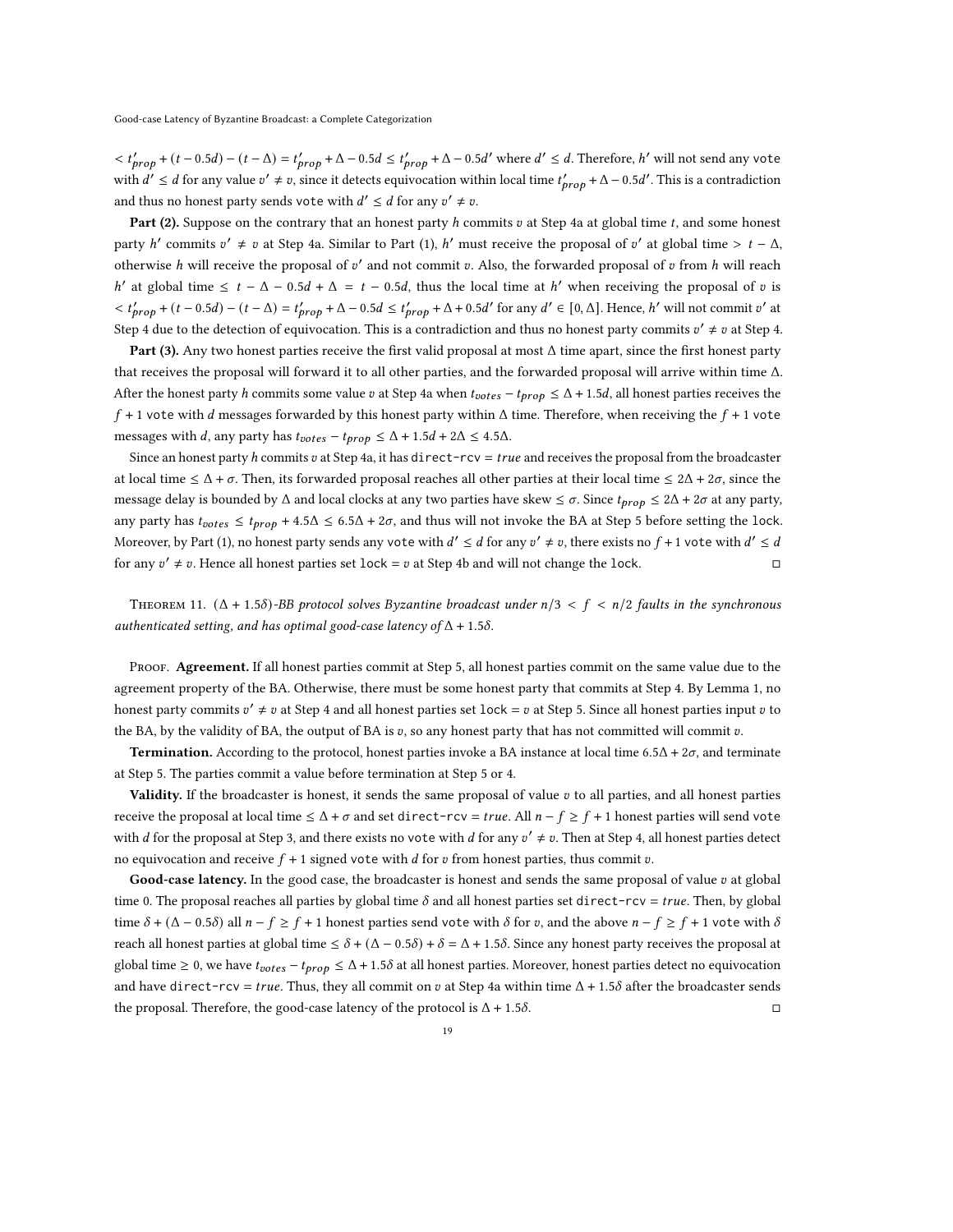# <span id="page-19-0"></span>5.5  $n/2 < f < n$ , Lower Bound of  $(\lfloor \frac{n}{n-f} \rfloor - 1)\Delta$  and Upper Bound of  $O(\frac{n}{n-f})\Delta$

For the dishonest majority case, we prove a lower bound of  $(\lfloor \frac{n}{n-f}\rfloor -1)\Delta$  on the good-case latency, and an upper bound of  $O(\frac{n}{n-f})\Delta$  can be implied by the BB protocol in [\[33\]](#page-21-0). We defer the results to Appendix [C.5](#page-31-0) for brevity.

## 6 RELATED WORK

Improving worst-case latency for broadcast protocols. Byzantine fault tolerant broadcast, first proposed by Lamport et al. [\[24\]](#page-20-18), have received a significant amount of attention for several decades. For synchronous protocols, the deterministic Dolev-Strong protocol [\[14\]](#page-20-19) solves BB in worst-case  $f + 1$  rounds, matching a lower bound [\[18\]](#page-20-6). For protocols with early stopping [\[13\]](#page-20-17), a lower bound of  $f' + 2$  rounds exists for  $f' < f$  actual faults. The classic asynchronous Byzantine reliable broadcast by Bracha [\[8\]](#page-20-20) has a worst-case latency of 3 rounds. A sequence of effort has been made on reducing the round complexity to expected constant through randomization [\[1,](#page-20-12) [7,](#page-20-21) [17,](#page-20-22) [22,](#page-20-23) [29\]](#page-21-2).

Improving good-case latency for BFT protocols. Decades of research on BFT state machine replication protocols focus on improving the performance of the protocol when an honest leader is in charge, which is what we formally defined as the good-case latency. Under synchrony, Sync HotStuff [\[2\]](#page-20-0) is a recent synchronous BFT SMR protocol that has a good-case latency of 2Δ. Later work [\[3,](#page-20-9) [4\]](#page-20-1) improves the good-case latency to  $Δ + 2δ$  with a lower bound of  $\Delta$  for the  $n/3 < f < n/2$  case. Our work closes the gaps, and gives a complete categorization of the good-case latency for synchronous and asynchronous broadcast protocols. Under partial synchrony, PBFT [\[11\]](#page-20-2) is a classic partially synchronous BFT SMR protocol with good-case latency of 3 rounds and tolerates  $f < n/3$  faults. A sequence of works focus on improving the performance of PBFT, including FaB [\[26\]](#page-20-5), Tendermint [\[9\]](#page-20-24), SBFT [\[20\]](#page-20-3), HotStuff [\[34\]](#page-21-3). FaB [\[26\]](#page-20-5) and a recent work [\[30\]](#page-21-4) prove good-case latency lower bound of 3 rounds, for agreement problems with different validity guarantees. In contrast, our lower bound results are for partially synchronous Byzantine broadcast, which is a weaker problem formulation but sufficient for constructing SMR protocols.

Optimistic BFT protocols. Another line of research aims at developing BFT protocols with small latencies when certain optimistic conditions are met [\[2,](#page-20-0) [15,](#page-20-25) [23,](#page-20-4) [28,](#page-21-5) [32\]](#page-21-6). Common examples of such optimistic conditions include: more than  $3n/4$  parties are honest in synchrony [\[2,](#page-20-0) [28,](#page-21-5) [31\]](#page-21-1) or all *n* parties vote under partial synchrony [\[20,](#page-20-3) [23\]](#page-20-4). Note that these conditions are much more demanding than our definition of good-case, which only requires an honest leader.

#### 7 CONCLUSION AND OPEN PROBLEMS

We provide a complete categorization of the good-case latency of Byzantine fault-tolerant broadcast in the authenticated setting under synchrony, partial synchrony and asynchrony. Our results reveal the structure in the latencies of Byzantine fault-tolerant broadcast with an honest broadcaster under various resilience assumptions, from which latency efficient state machine replication protocols can be derived.

The first open problem is the tight bound of the good-case latency for the  $n/2 \le f < n$  case under synchrony. Currently our result still leaves a gap of a constant factor (factor of 2). It would be interesting to complete the picture.

Another interesting open problem is to derive results for the unauthenticated case. Some of the lower bound results in our paper still apply, but it is intriguing to find out if they are still tight. Under synchrony, unauthenticated BB is solvable if and only if  $f < n/3$ , and there exists a gap between the 28 lower bound and a 38 upper bound implied by Bracha's broadcast [\[8\]](#page-20-20). Under partial synchrony, we believe one can prove the tight resilience for unauthenticated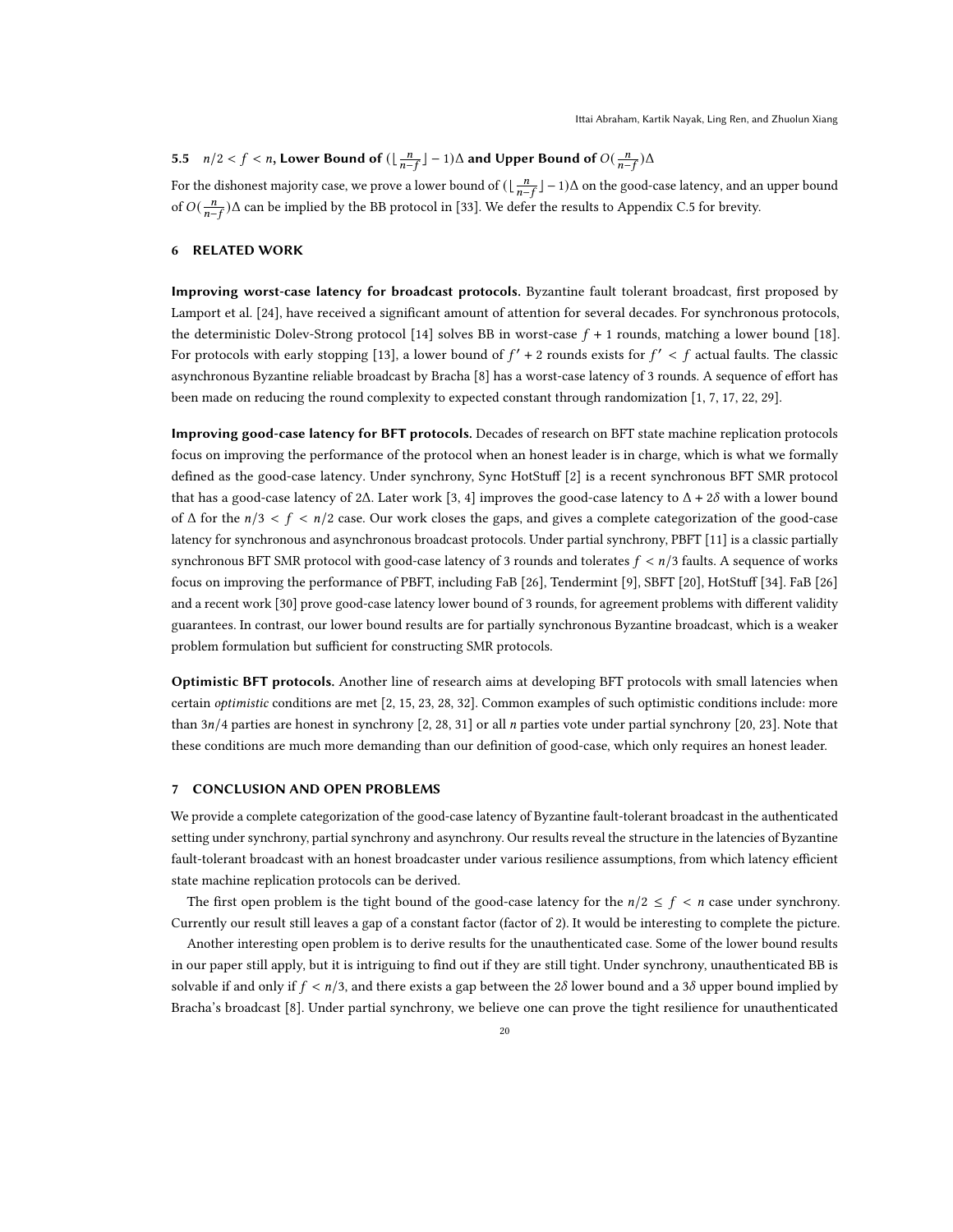psync-BB with good-case latency of 2 rounds is back to  $n \geq 5f + 1$  using our proof techniques. Under asynchrony, there exists a gap between the 3-round upper bound by Bracha's broadcast [\[8\]](#page-20-20) protocol, and the 2-round lower bound.

Acknowledgement. We would like to thank Jun Wan for helpful discussions.

#### REFERENCES

- <span id="page-20-12"></span>[1] Ittai Abraham, Srinivas Devadas, Danny Dolev, Kartik Nayak, and Ling Ren. 2019. Synchronous Byzantine Agreement with Expected (1) Rounds, Expected  $O(n^2)$  Communication, and Optimal Resilience. In International Conference on Financial Cryptography and Data Security (FC). Springer, 320–334.
- <span id="page-20-0"></span>[2] Ittai Abraham, Dahlia Malkhi, Kartik Nayak, Ling Ren, and Maofan Yin. 2020. Sync HotStuff: Simple and Practical Synchronous State Machine Replication. IEEE Symposium on Security and Privacy (SP) (2020).
- <span id="page-20-9"></span>[3] Ittai Abraham, Kartik Nayak, Ling Ren, and Zhuolun Xiang. 2020. Brief Announcement: Byzantine Agreement, Broadcast and State Machine Replication with Optimal Good-Case Latency. In 34th International Symposium on Distributed Computing (DISC). Schloss Dagstuhl-Leibniz-Zentrum für Informatik.
- <span id="page-20-1"></span>[4] Ittai Abraham, Kartik Nayak, Ling Ren, and Zhuolun Xiang. 2020. Byzantine Agreement, Broadcast and State Machine Replication with Near-optimal Good-Case Latency. arXiv preprint arXiv:2003.13155 (2020).
- <span id="page-20-8"></span>[5] Ittai Abraham, Kartik Nayak, Ling Ren, and Zhuolun Xiang. 2021. Fast Validated Byzantine Broadcast. arXiv preprint arXiv:2102.07932 (2021).
- <span id="page-20-21"></span><span id="page-20-14"></span>[6] Hagit Attiya and Jennifer Welch. 2004. Distributed computing: fundamentals, simulations, and advanced topics. Vol. 19. John Wiley & Sons.
- [7] Michael Ben-Or. 1983. Another advantage of free choice: completely asynchronous agreement protocols. In Proceedings of the second ACM Symposium on Principles of Distributed Computing (PODC). 27–30.
- <span id="page-20-20"></span>[8] Gabriel Bracha. 1987. Asynchronous Byzantine agreement protocols. Information and Computation 75, 2 (1987), 130–143.
- <span id="page-20-24"></span>[9] Ethan Buchman. 2016. Tendermint: Byzantine fault tolerance in the age of blockchains. Ph.D. Dissertation.
- <span id="page-20-15"></span>[10] Ran Canetti and Tal Rabin. 1993. Fast asynchronous Byzantine agreement with optimal resilience. In Proceedings of the twenty-fifth annual ACM symposium on Theory of computing (STOC). 42–51.
- <span id="page-20-2"></span>[11] Miguel Castro and Barbara Liskov. 1999. Practical Byzantine fault tolerance. In Proceedings of the third Symposium on Operating Systems Design and Implementation (OSDI). USENIX Association, 173–186.
- <span id="page-20-13"></span>[12] Danny Dolev, Joseph Y Halpern, Barbara Simons, and Ray Strong. 1995. Dynamic fault-tolerant clock synchronization. Journal of the ACM (JACM) 42, 1 (1995), 143–185.
- <span id="page-20-17"></span>[13] Danny Dolev, Ruediger Reischuk, and H Raymond Strong. 1990. Early stopping in Byzantine agreement. Journal of the ACM (JACM) 37, 4 (1990), 720–741.
- <span id="page-20-19"></span>[14] Danny Dolev and H. Raymond Strong. 1983. Authenticated algorithms for Byzantine agreement. SIAM J. Comput. 12, 4 (1983), 656-666.
- <span id="page-20-25"></span>[15] Partha Dutta, Rachid Guerraoui, and Marko Vukolic. 2005. Best-case complexity of asynchronous Byzantine consensus. Technical Report.
- <span id="page-20-16"></span>[16] Cynthia Dwork, Nancy Lynch, and Larry Stockmeyer. 1988. Consensus in the presence of partial synchrony. Journal of the ACM (JACM) 35, 2 (1988), 288–323.
- <span id="page-20-22"></span>[17] Paul Feldman and Silvio Micali. 1988. Optimal algorithms for Byzantine agreement. In Proceedings of the twentieth ACM Symposium on Theory of Computing. 148–161.
- <span id="page-20-6"></span>[18] Michael J Fischer and Nancy A Lynch. 1982. A lower bound for the time to assure interactive consistency. Inform. Process. Lett. 14, 4 (1982), 183-186.
- <span id="page-20-26"></span>[19] Juan A Garay, Jonathan Katz, Chiu-Yuen Koo, and Rafail Ostrovsky. 2007. Round complexity of authenticated broadcast with a dishonest majority. In 48th Annual IEEE Symposium on Foundations of Computer Science (FOCS). IEEE, 658–668.
- <span id="page-20-3"></span>[20] Guy Golan Gueta, Ittai Abraham, Shelly Grossman, Dahlia Malkhi, Benny Pinkas, Michael Reiter, Dragos-Adrian Seredinschi, Orr Tamir, and Alin Tomescu. 2019. SBFT: a scalable and decentralized trust infrastructure. In 2019 49th Annual IEEE/IFIP International Conference on Dependable Systems and Networks (DSN). IEEE, 568–580.
- <span id="page-20-10"></span>[21] A Ierzberg and S Kutten. 1989. Efficient detection of message forwarding faults. In Proceeding of the 8th ACM Symposium on Principles of Distributed Computing (PODC). 339–353.
- <span id="page-20-23"></span>[22] Jonathan Katz and Chiu-Yuen Koo. 2006. On expected constant-round protocols for Byzantine agreement. In Annual International Cryptology Conference. Springer, 445–462.
- <span id="page-20-4"></span>[23] Ramakrishna Kotla, Lorenzo Alvisi, Mike Dahlin, Allen Clement, and Edmund Wong. 2007. Zyzzyva: speculative byzantine fault tolerance. In Proceedings of twenty-first ACM Symposium on Operating Systems Principles (SOSP). 45–58.
- <span id="page-20-18"></span>[24] Leslie Lamport, Robert Shostak, and Marshall Pease. 1982. The Byzantine Generals Problem. ACM Transactions on Programming Languages and Systems 4, 3 (1982), 382–401.
- <span id="page-20-7"></span>[25] Barbara Liskov. 2001. EECS Colloquium on Practical Byzantine Fault Tolerance, [https://youtu.be/Uj638eFIWg8?t=800.](https://youtu.be/Uj638eFIWg8?t=800)
- <span id="page-20-5"></span>[26] J-P Martin and Lorenzo Alvisi. 2006. Fast byzantine consensus. IEEE Transactions on Dependable and Secure Computing 3, 3 (2006), 202–215.
- <span id="page-20-11"></span>[27] Rafael Pass and Elaine Shi. 2017. Hybrid consensus: Efficient consensus in the permissionless model. In 31st International Symposium on Distributed Computing (DISC). Schloss Dagstuhl-Leibniz-Zentrum fuer Informatik.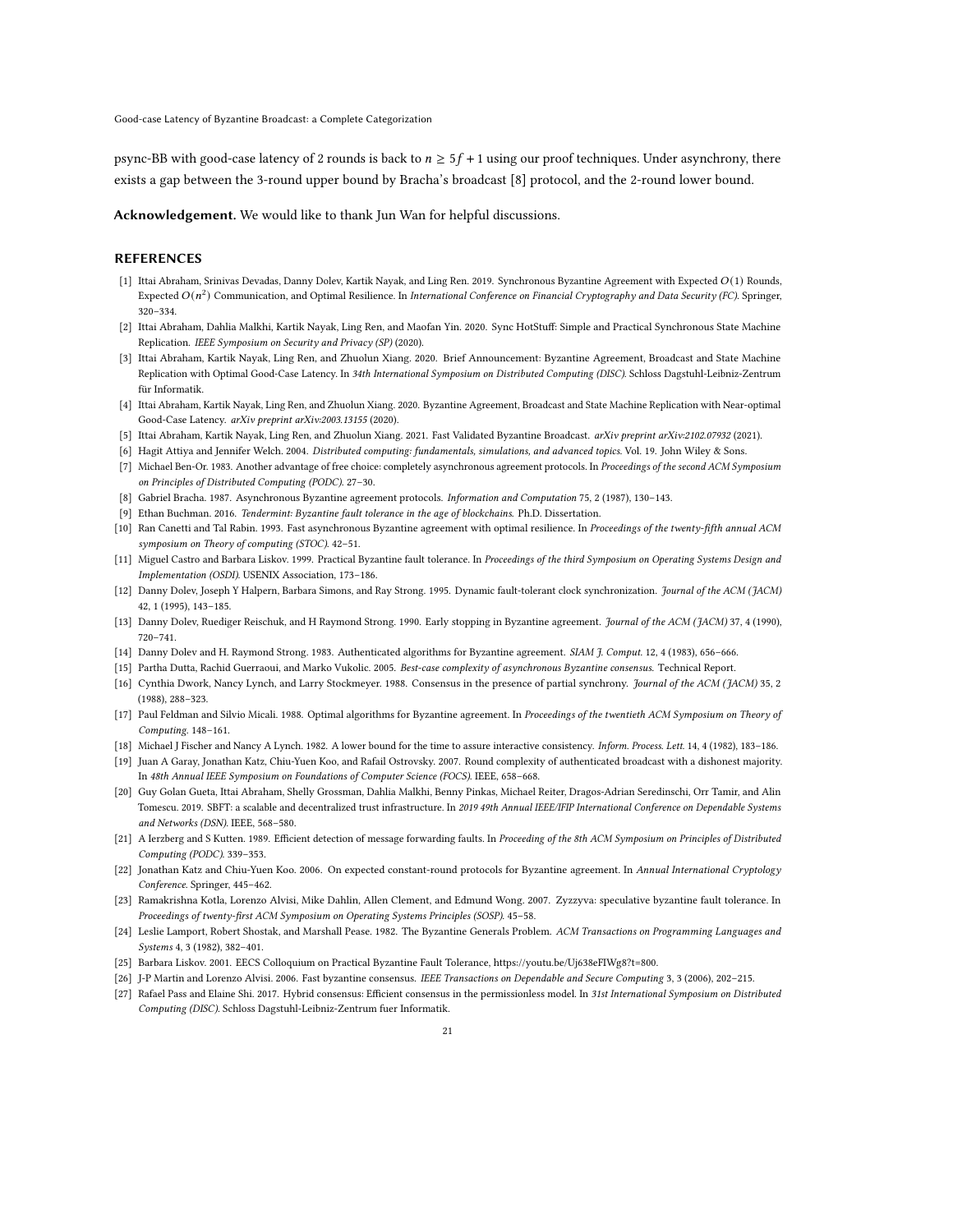- <span id="page-21-5"></span>[28] Rafael Pass and Elaine Shi. 2018. Thunderella: Blockchains with optimistic instant confirmation. In Annual International Conference on the Theory and Applications of Cryptographic Techniques. Springer, 3–33.
- <span id="page-21-2"></span>[29] Michael O Rabin. 1983. Randomized byzantine generals. In 24th Annual Symposium on Foundations of Computer Science (FOCS). IEEE, 403–409.
- <span id="page-21-4"></span>[30] Matthieu Rambaud. 2020. The latency costs of Optimistically fast output and of Strong unanimity, in authenticated leader-based Byzantine consensus under partial synchrony. (2020).
- <span id="page-21-1"></span>[31] Nibesh Shrestha, Ittai Abraham, Ling Ren, and Kartik Nayak. 2020. On the Optimality of Optimistic Responsiveness. In Proceedings of the 2020 ACM SIGSAC Conference on Computer and Communications Security (CCS). 839–857.
- <span id="page-21-6"></span>[32] Yee Jiun Song and Robbert van Renesse. 2008. Bosco: One-step byzantine asynchronous consensus. In International Symposium on Distributed Computing (DISC). Springer, 438–450.
- <span id="page-21-0"></span>[33] Jun Wan, Hanshen Xiao, Elaine Shi, and Srinivas Devadas. 2020. Expected constant round byzantine broadcast under dishonest majority. In Theory of Cryptography Conference (TCC). Springer, 381–411.
- <span id="page-21-3"></span>[34] Maofan Yin, Dahlia Malkhi, Michael K Reiter, Guy Golan Gueta, and Ittai Abraham. 2019. Hotstuff: Bft consensus with linearity and responsiveness. In Proceedings of the 2019 ACM Symposium on Principles of Distributed Computing (PODC). ACM, 347–356.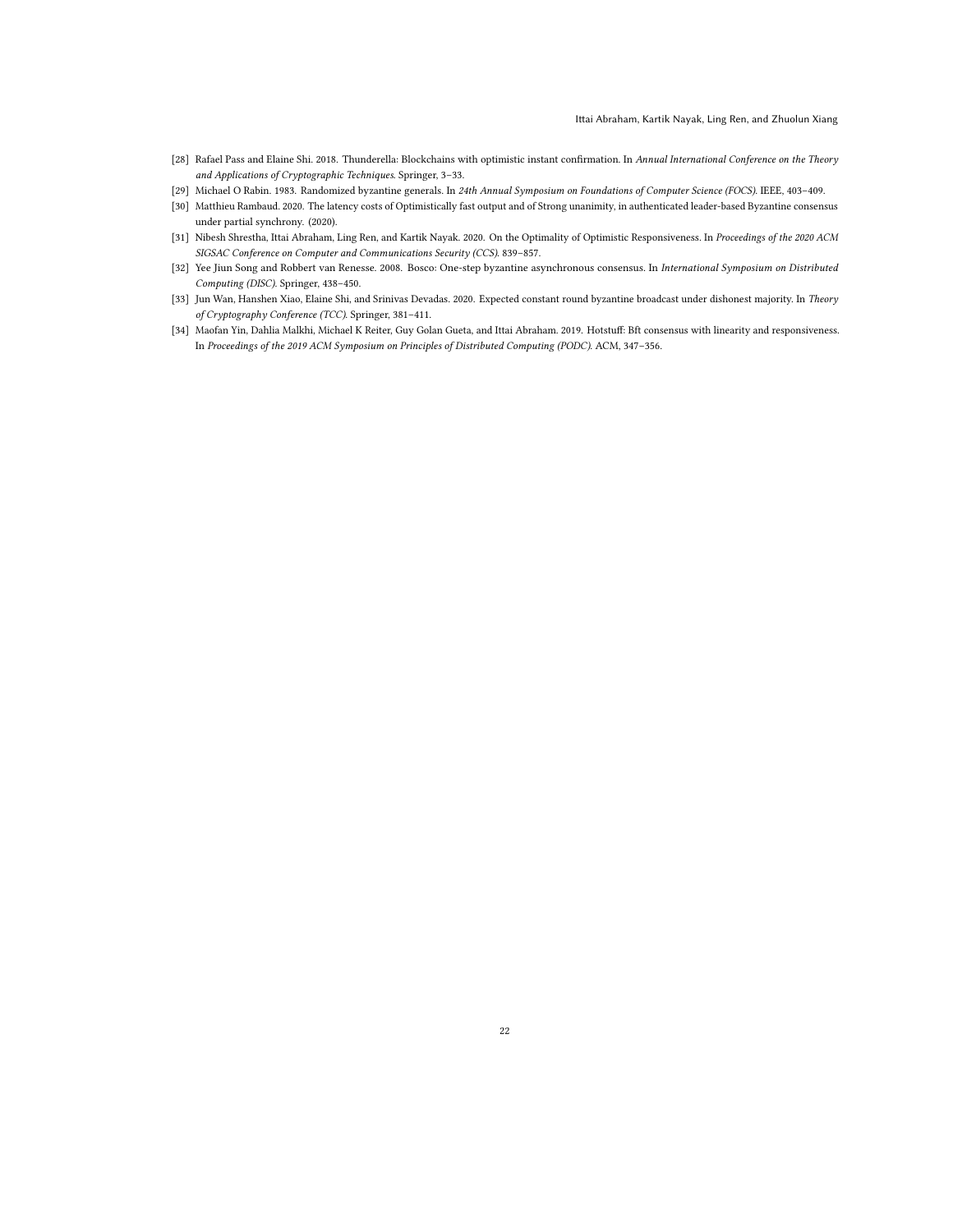#### <span id="page-22-0"></span>A ASYNCHRONOUS MODEL [\[10\]](#page-20-15)

To measure the latency of an asynchronous protocol, we adopt the standard asynchronous round definitions from the literature [\[10\]](#page-20-15).

DEFINITION 9 (ASYNCHRONOUS ATOMIC STEP). The execution of the protocol proceeds in consecutive atomic steps, where for each atomic step the adversary can choose a single party *i* to perform the following actions:

- Read a subset M of messages in its buffer chosen by the adversary. Messages in M are called delivered.
- Perform local computations.
- Send messages to other parties, and each message is buffered at the corresponding recipient until delivered.

DEFINITION 10 (ASYNCHRONOUS ROUND). Each atomic step in an execution is assigned a round number as follows.

- Round 0 only consists a single atomic step at each party, where each party receives a special start message to start the protocol. By definition, the message sent at this atomic step has round number 0.
- For any  $r \ge 1$ , let  $l_r$  be the last atomic step where a message of round  $r 1$  is delivered. All the steps after step  $l_{r-1}$ until (and including) step  $l_r$  are in round r.

As an example, a Byzantine broadcast protocol that runs in 2 asynchronous rounds can do the following. In round 0, the broadcaster multicasts its proposal to all other parties. In round 1, all parties receive the proposal from the broadcaster, and multicast vote messages to all other parties. In round 2, all parties receive enough vote messages and commit. Note that only 2 asynchronous rounds of message exchanges are needed for the protocol to commit, therefore the protocol has a commit latency of 2 rounds.

## B MISSING RESULTS AND PROOFS FOR PARTIAL SYNCHRONY

## <span id="page-22-1"></span>B.1 Correctness of the  $(5f - 1)$ -psync-BB Protocol

For brevity, any value v in the proof is assumed to be  $v \neq \bot$ , unless specified.

<span id="page-22-2"></span>LEMMA [2](#page-8-2). If  $3f - 1$  honest replicas vote for the same value v in Step 2 of view w, then there exists no valid certificate C of view w that locks any value  $v' \neq v$ , and any honest replica that enters view w + 1 has a valid certificate of view w that  $locks v.$ 

Proof. Suppose on the contrary that there exists a valid certificate C of view w that locks value  $v' \neq v$ . By definition, C contains  $\geq 4f - 1$  signed  $\langle *, w \rangle$ , and (a) it contains  $\geq 2f - 1$   $\langle v', w \rangle$  signed by  $L_w$  and the replica, and no other value signed by  $L_w$ , or (b) it contains  $\geq 2f \langle v', w \rangle$  signed by  $L_w$  and replicas other than  $L_w$ . Condition (a) cannot be true: Since 3  $f - 1$  honest replicas only multicast  $\langle v, w \rangle$  signed by the leader  $L_w$  and the corresponding replica in the timeout messages, C cannot include these messages, which implies there need to be at least  $3f - 1 + 4f - 1 = 7f - 2 > n$ replicas, contradiction. Condition (b) also cannot be true: If  $L_w$  is honest, then it will not propose and sign two different values, contradiction. If  $L_w$  is Byzantine, then C contains at most  $f - 1$  messages from Byzantine replicas and thus at least 3f messages from the honest replicas. Since  $3f - 1$  honest replicas only multicast  $\langle v, w \rangle$  signed by  $L_w$  and the corresponding replica, at least 2f messages must be for v, which implies that at most  $4f - 1 - 2f = 2f - 1$  messages can be for v', contradiction. Therefore, there exist no valid certificate C of view w that locks any value  $v' \neq v$ .

According to the protocol, any honest replica that enters view  $w + 1$  either receives  $4f - 1$  valid timeout messages of view w that contains only one value signed by  $L_w$ , or  $4f - 1$  valid timeout messages from replicas other than  $L_w$ . For the first case, since 3f – 1 honest replicas only multicast signed  $\langle v, w \rangle$ , the 4f – 1 valid timeout messages can contain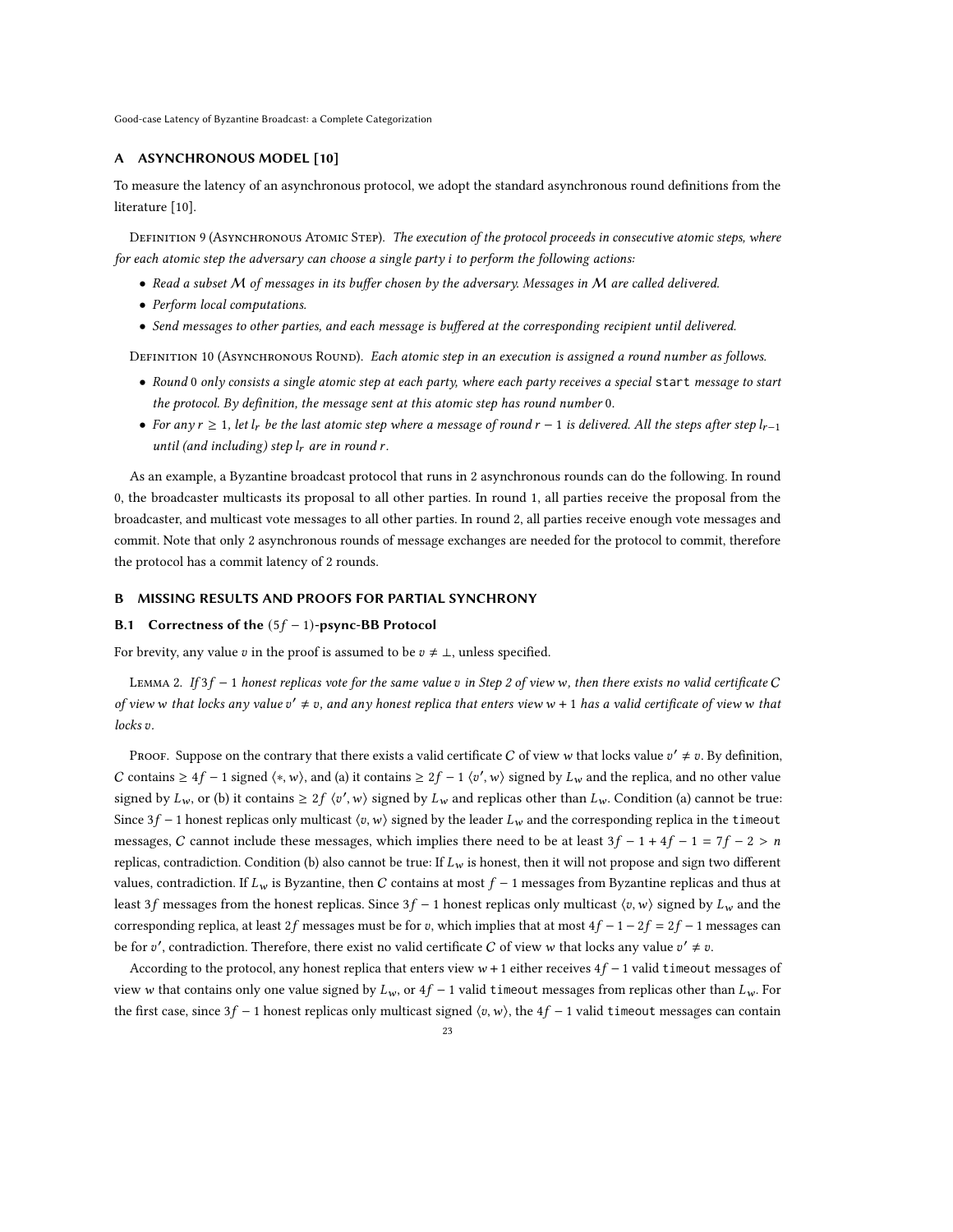at most 2f signed  $\langle \perp, w \rangle$ , and thus can form a valid certificate that locks v. For the second case: (i) If  $L_w$  is honest, then only one value can be signed by  $L_w$  and the claim follows from the first case; (ii) If  $L_w$  is Byzantine, then  $4f - 1$  valid timeout messages contains at most  $f - 1$  signatures from Byzantine replicas and thus at least 3f signatures from the honest replicas. Since  $3f - 1$  honest replicas only multicast signed  $\langle v, w \rangle$ , at least  $2f$  signatures must be on  $v$ , and thus can form a valid certificate that locks  $v$ .  $\Box$ 

<span id="page-23-0"></span>LEMMA 3. If an honest replica commits  $v$  in view w, for any  $w'\ge w$ , there exists no valid certificate of any view  $w'$  that locks any other value  $v' \neq v$ , and no honest replica vote for any  $v' \neq v$  in any view w' + 1.

PROOF. Suppose  $h$  is the honest replica that commits  $v$  in view  $w$ . We prove the lemma by induction on the view numbers.

Base case of view w. According to the protocol, h receives  $4f - 1$  signed vote messages for v in view w, among which at least  $3f - 1$  vote messages are sent by the honest replicas. Since at least  $3f - 1$  honest replicas vote v, by Lemma [2,](#page-22-2) there exists no valid certificate C of view w that locks any value  $v' \neq v$ , and any honest replica that enters view  $w + 1$ has a valid certificate of view  $w$  that locks  $v$ . According to Step [2,](#page-8-2) to have any honest replica vote for  $v' \neq v$ ,  $L_{w+1}$  needs to send the proposal  $v'$  with either (a) a valid certificate of view w that locks  $v'$ , which is impossible since there exist no valid certificate of view w that locks any value  $v' \neq v$ ; (b) or  $4f - 1$  valid status message of view w each with a valid certificate and among which the highest certificate locks  $v'$ , which is also impossible since any honest replica that enters view  $w + 1$  has a valid certificate of view w that locks  $v$ , and there exists no valid certificate of view w that locks  $v' \neq v$ . Hence, no honest replica vote for any  $v' \neq v$  in view  $w + 1$ , and the lemma is true for the base case.

Induction step. Assume the induction hypothesis that the lemma is true for view  $w, w + 1, ..., k - 1$ . We only need to prove that the lemma is also true for view  $k$ . Since all honest replicas can only vote for  $v$  in view  $k$  by induction hypothesis, according to Lemma [2,](#page-22-2) there exist no valid certificate of view k that locks any value  $v' \neq v$ . The highest valid certificate at any honest replica locks on  $v$ , since any honest replica that enters view  $w + 1$  has a valid certificate of view w that locks  $v$  and there exists no valid certificate of view  $\geq w$  that locks  $v' \neq v$  that can update the certificate in Step [5](#page-8-4) at any honest replica. Then, according to Step [2,](#page-8-2) no honest replica will vote for any  $v' \neq v$  in view  $k + 1$  since the leader cannot have a valid certificate of view  $k$  that locks  $v'$ , or  $4f-1$  valid status message of view  $k$  that contains a highest certificate that locks v'. Hence the lemma is true by induction.

□

# THEOREM 12 (AGREEMENT). If an honest replica commits v, no honest commits any  $v' \neq v$ .

Proof. Let h be the first honest replica that commits, and h commits  $v$  in view w. Suppose on the contrary that another honest h' commits a different value  $v' \neq v$  in view  $\geq w$ . If h' commits in view w, according to Step [3,](#page-8-5) at least  $3f - 1$  honest replicas have voted for v'. Since at least  $3f - 1$  honest replicas need to vote v for h to commit and the total number of honest replicas is only  $4f - 1$ , at least  $(3f - 1) + (3f - 1) - (4f - 1) = 2f - 1 > 0$  honest replicas need to vote for different values in the same view, contradiction. If h' commits in view  $w' \geq w + 1$ , according to Step [3,](#page-8-5) at least 3f – 1 honest replicas vote for v'. However, by Lemma [3,](#page-23-0) no honest replica vote for any  $v' \neq v$  in any view  $\geq w + 1$ , and therefore no honest can commit  $v' \neq v$ .

□

#### Theorem 13 (Termination). After GST, every replica eventually commits and terminates.

Proof. Let view w be the first view after GST that has an honest leader. If no honest replica ever enters the view w, there exist no  $4f - 1$  valid timeout messages from the honest replicas, and thus at least one honest replica must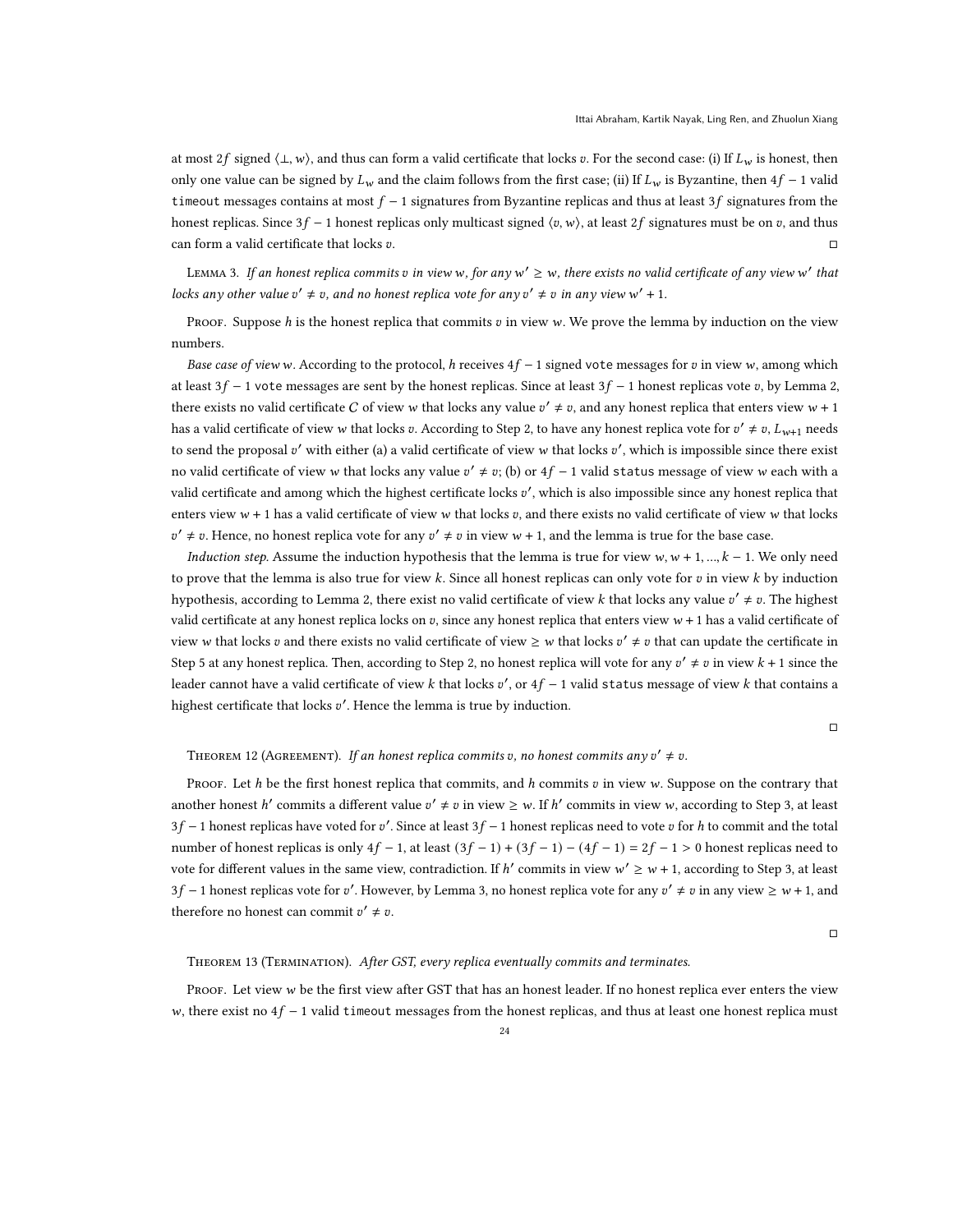have committed before view w and its forwarded  $4f - 1$  signed vote will lead other honest replicas to commit as well. Otherwise, all honest replicas eventually receive  $4f - 1$  timeout messages to enter view w. Then, any honest replica sends a status message with C to the leader  $L_w$  in Step [5.](#page-8-4) The leader  $L_w$  can receive  $4f - 1$  valid status messages of view  $w - 1$  each with a valid C that locks some value since there are  $4f - 1$  honest replicas. If the signatures from timeout messages form a valid certificate of view  $w - 1$  that locks some value v, the leader proposes v with the certificate, otherwise it proposes value v that is locked by the highest valid certificate from  $4f - 1$  valid status messages. By definition of the certificate check, the proposed value is externally valid, and according to Step [2,](#page-8-2) any honest replica will vote for the proposal of the leader. Then, in Step [3](#page-8-5) all honest replicas can receive  $4f - 1$  signed vote messages of view w for the same value v, and thus commit v. Also,  $4\Delta$  time is sufficient for an honest leader to commit a value at all honest replicas before any honest replica timeout, since any two honest replicas enter the new view within Δ time of each other, and the sending of status, propose and vote message each takes at most Δ time. Thus, no honest replica will timeout before voting in the view with an honest leader. □

<span id="page-24-1"></span>THEOREM 14 (VALIDITY). If the designated broadcaster is honest and  $GST = 0$ , then all honest parties commit the broadcaster's value.

PROOF. If the broadcaster is honest and the network is synchronous, all  $4f - 1$  honest replicas receive the same value from the broadcaster, and will vote for the same value. Then after 2 rounds, all honest replicas receive  $4f - 1$  votes for the broadcaster's value, and commit the value. Otherwise, since any honest replica only vote for values that are externally valid, only externally valid values can be committed. □

Theorem 15 (Good-case Latency). When the network is synchronous and the leader is honest, the proposal of the leader will be committed within 2 rounds.

PROOF. By the proof of Theorem [14.](#page-24-1) □

#### C MISSING RESULTS AND PROOFS FOR SYNCHRONY

#### <span id="page-24-0"></span>C.1  $0 < f < n/3$ , Matching Lower and Upper Bounds of 28

BRB lower bound 2 $\delta$  under synchronized start and  $f > 0$ . The proof is very similar to that of Theorem [4.](#page-5-1)

PROOF OF THEOREM [8.](#page-12-3) Suppose there exists a protocol  $\Pi$  with synchronized start that has good-case latency < 28, which means the honest parties can always commit before time  $2\delta$  if the designated broadcaster is honest. Let party s be the broadcaster, and divide the remaining  $n - 1$  parties into two groups A, B each with  $\geq 1$  party. For brevity, we often use  $A(B)$  to refer all the parties in  $A(B)$ . Consider the following three executions of Π. All the executions constructed below have message delays equal to  $\delta$ .

- (1) Execution 1. The broadcaster is honest, and sends 0 to all parties. Since the broadcaster is honest, by validity, parties in  $A$ ,  $B$  will commit 0 before time  $2\delta$ .
- (2) Execution 2. The broadcaster is honest, and sends 1 to all parties. Since the broadcaster is honest, by validity, parties in  $A$ ,  $B$  will commit 1 before time  $2\delta$ .
- (3) Execution 3. The broadcaster  $s$  is Byzantine, it sends 0 to parties in  $A$  and 1 to parties in  $B$ .

Contradiction. Recall that the message delays are  $\delta$  in all executions. The set of messages received by A from B before time 2 $\delta$  are sent by B before time  $\delta$ , and thus is identical in Execution 1 and 3 since the local history of B is identical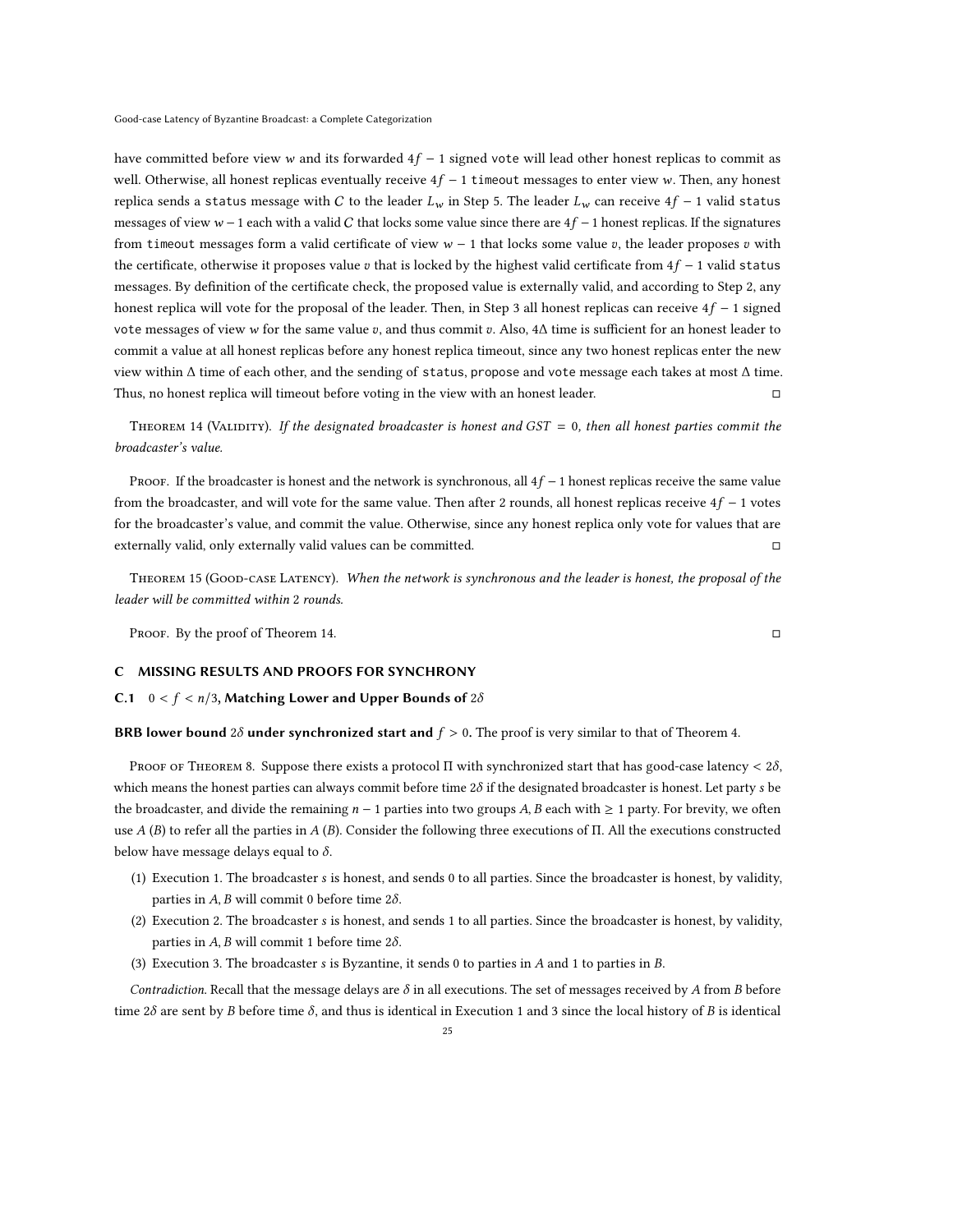before receiving from the broadcaster in these two executions. Therefore, the parties in A cannot distinguish Execution 1 and 3 before time  $2\delta$ , and thus will commit 0 in Execution 3. Similarly, the parties in B cannot distinguish Execution 2 and 3 before time  $2\delta$ , and will commit 1 in Execution 3. However, this violates the agreement property of BRB, and therefore no such protocol Π exists. □

The same proof also applies to an even weaker broadcast formulation named Byzantine consistent broadcast (BCB), where termination of all honest parties is required only when the broadcaster is honest.

BB upper bound 28 under unsynchronized start and  $f < n/3$ . We show a matching upper bound of 28 on the good-case latency for BB with the 28-BB Protocol presented in Figure [5.](#page-13-1) Here we give a brief description. Initially each party has its lock set to some default value  $\perp$ , and starts the protocol at most  $\sigma = \Delta$  time part with a local clock starting at 0. First, the broadcaster multicasts its proposed value  $v$ , and each party will vote for the first valid proposal (in the correct format and signed by the broadcaster) and multicast a vote. When a party receives  $n - f$  votes on the same value v, it forwards these votes and sets its lock to be v. The party also commits v if this happens before time  $2\Delta + \delta$ . At local time  $3\Delta + 2\delta$ , all parties participate in an instance of BA with lock as the input, and commit the output (if they haven't committed already).

Note that synchrony and a known Δ are crucial to the correctness of the protocol; otherwise under partial synchrony, the resilience bound would be different (see Theorem [7\)](#page-10-0).

<span id="page-25-0"></span>Initially, every party *i* starts the protocol at most  $\sigma = \Delta$  time apart with a local clock and sets lock = ⊥.

- (1) Propose. The designated broadcaster *L* with input *v* sends  $\langle$  propose,  $v \rangle_L$  to all parties.
- <span id="page-25-3"></span>(2) Vote. When receiving the first valid proposal from the broadcaster, send a vote to all parties in the form of  $\langle \text{vote}, v \rangle_i$  where v is the value of the proposal.
- <span id="page-25-2"></span>(3) Commit. When receiving  $n - f$  signed votes for some value v at local time t, forward these  $n - f$  votes to all parties and set lock =  $v$ . If  $t \leq 2\Delta + \sigma$ , commit  $v$ .
- <span id="page-25-1"></span>(4) Byzantine agreement. At local time  $3\Delta + 2\sigma$ , invoke an instance of Byzantine agreement with lock as the input. If not committed, commit on the output of the Byzantine agreement. Terminate.

Fig. 10. 2 $\delta$ -BB Protocol with  $f < n/3$ 

## Correctness of the  $2\delta$ -BB Protocol.

THEOREM 16. 2 $\delta$ -BB protocol solves Byzantine broadcast under  $f < n/3$  faults in the synchronous authenticated setting, and has optimal good-case latency of  $2\delta$ .

PROOF. Agreement. If all honest parties commit at Step [4,](#page-25-1) all honest parties commit on the same value due to the agreement property of the BA. Otherwise, there must be some honest party that commits at Step [3.](#page-25-2) First, no two honest parties can commit different values at Step [3.](#page-25-2) Otherwise, since they both receive  $n - f$  signed votes, the two sets of votes intersect at at least  $(n - f) + (n - f) - n = n - 2f \ge f + 1$  parties. This implies at least one honest party votes for different values, which cannot happen according to Step [2.](#page-25-3) Let h denote the first honest party that commits at Step [3,](#page-25-2) and let v denote the committed value. Since h commits and forwards  $n - f$  votes at local time  $t \le 2\Delta + \sigma$ , all honest parties set lock = b at their local time  $\leq 3\Delta + 2\sigma$  before invoking the Byzantine agreement primitive at Step [4,](#page-25-1) since the clock skew is  $\sigma$  and message delay is bounded by  $\Delta$ . Therefore, at Step [4,](#page-25-1) all honest parties have the same input to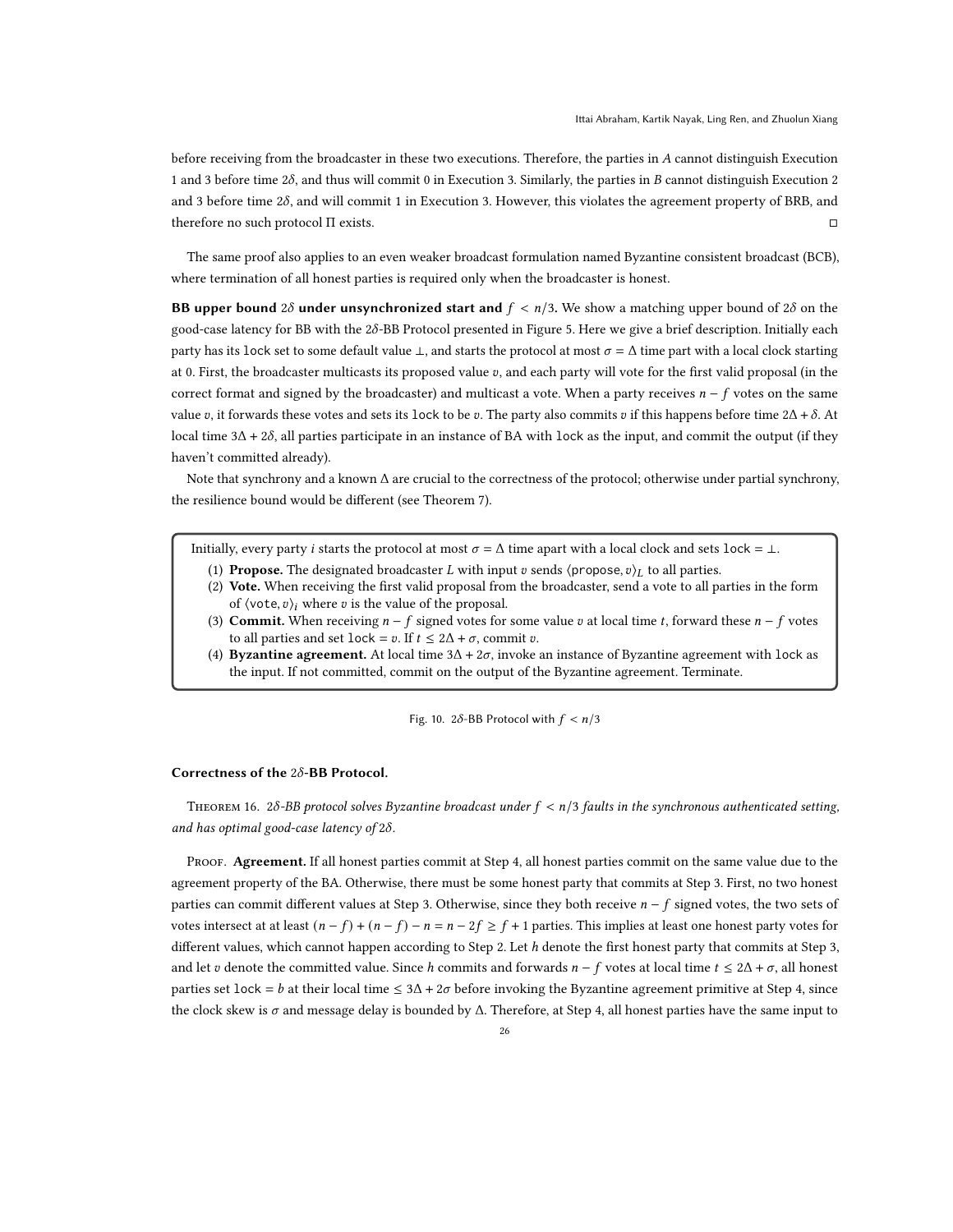the BA. Then by the validity condition of the BA primitive, the output of the agreement is also  $b$ . Any honest party that does not commit at Step [3](#page-25-2) will commit on value  $b$  at Step [4.](#page-25-1)

Termination. According to the protocol, honest parties terminate at Step [4,](#page-25-1) and they commit a value before termination.

Validity. If the broadcaster is honest, it sends the same proposal of value  $v$  to all parties, and all honest parties will vote for v before local time  $\Delta$  +  $\sigma$ . Then at Step [3,](#page-25-2) all honest parties receive  $n - f$  signed messages of v before local time  $2\Delta + \sigma$ , and commits  $v$ .

Good-case latency. In the good case, the broadcaster is honest, its value v reaches all parties at time  $\leq \delta$  and all honest parties will vote for v. Next, the above votes reach all honest parties after  $\delta$  time, and all honest parties commit on the sender's proposal within time  $\leq 2\delta$ . □

#### <span id="page-26-0"></span>C.2  $f = n/3$ , Matching Lower and Upper Bounds of  $\Delta + \delta$

#### BRB lower bound  $\Delta + \delta$  under synchronized start and  $f \ge n/3$ .

PROOF OF THEOREM [9.](#page-12-2) Suppose there exists a protocol Π with synchronized start that has good-case latency  $\lt \Delta + \delta$ , which means the honest parties can always commit before time  $\Delta + \delta$  if the designated broadcaster is honest. Divide  $n \leq 3f$  parties into three groups A, B, C of size  $\leq f$  each. For brevity, we often use A (B, C) to refer all the parties in A  $(B, C)$ . Let one party s in group C to be the broadcaster. Consider the following three executions of  $\Pi$ .

- (1) Execution 1. The message delay bound is  $\delta$ , and the message delay is  $\delta$  between all pairs of honest parties. The broadcaster s is honest, and sends 0 to all parties with message delay  $\delta$ . The parties in B are Byzantine, but behave as honest except that they pretend the message delays between  $B$ ,  $A$  and  $B$ ,  $C$  are both  $\Delta$ . All other message delays are  $\delta$ . Since the broadcaster is honest, by validity, parties in A, C will commit 0 before time  $\Delta + \delta$ .
- (2) Execution 2. The message delay bound is  $\delta$ , and the message delay is  $\delta$  between all pairs of honest parties. The broadcaster s is honest, and sends 1 to all parties with message delay  $\delta$ . The parties in A are Byzantine, but behave as honest except that they pretend the message delays between A, B and A, C are both  $\Delta$ . All other message delays are  $\delta$ . Since the broadcaster is honest, by validity, parties in B, C will commit 1 before time  $\Delta + \delta$ .
- <span id="page-26-1"></span>(3) Execution 3. The message delay bound is Δ, and thus the adversary can control the message delay to be any value in  $[0, \Delta]$  between any pair of honest parties. The broadcaster *s* is Byzantine, it sends 0 to parties in *A* and 1 to parties in *B* both with message delay  $\delta$ . The parties in *C* are also Byzantine, they behave the same as *C* to *A* from Execution 1, and the same as  $C$  to  $B$  from Execution 2. The message delay between  $A$ ,  $B$  is  $\Delta$ , and all other message delays are  $\delta$ .

Contradiction. Notice that in Execution 1 and 3, the message delay is  $\delta$  between the broadcaster and B, and is  $\Delta$ between A and B. The set of messages received by A from B before time  $\Delta + \delta$  are sent by B before time  $\delta$ , and thus is identical in Execution 1 and 3 since the state of  $B$  is identical before receiving from the broadcaster in two executions. Moreover,  $C$  behaves identically to  $A$  in both executions. Therefore, the parties in  $A$  cannot distinguish Execution 1 and 3 before time  $\Delta + \delta$ , and thus will commit 0 in Execution 3. Similarly, the parties in B cannot distinguish Execution 2 and 3 before time  $\Delta + \delta$ , since they receive the identical set of messages from the parties in A, and thus will commit 1 in Execution 3. However, this violates the agreement property of BRB, and therefore no such protocol Π exists. □

# BB upper bound  $\Delta + \delta$  under unsynchronized start and  $f = n/3$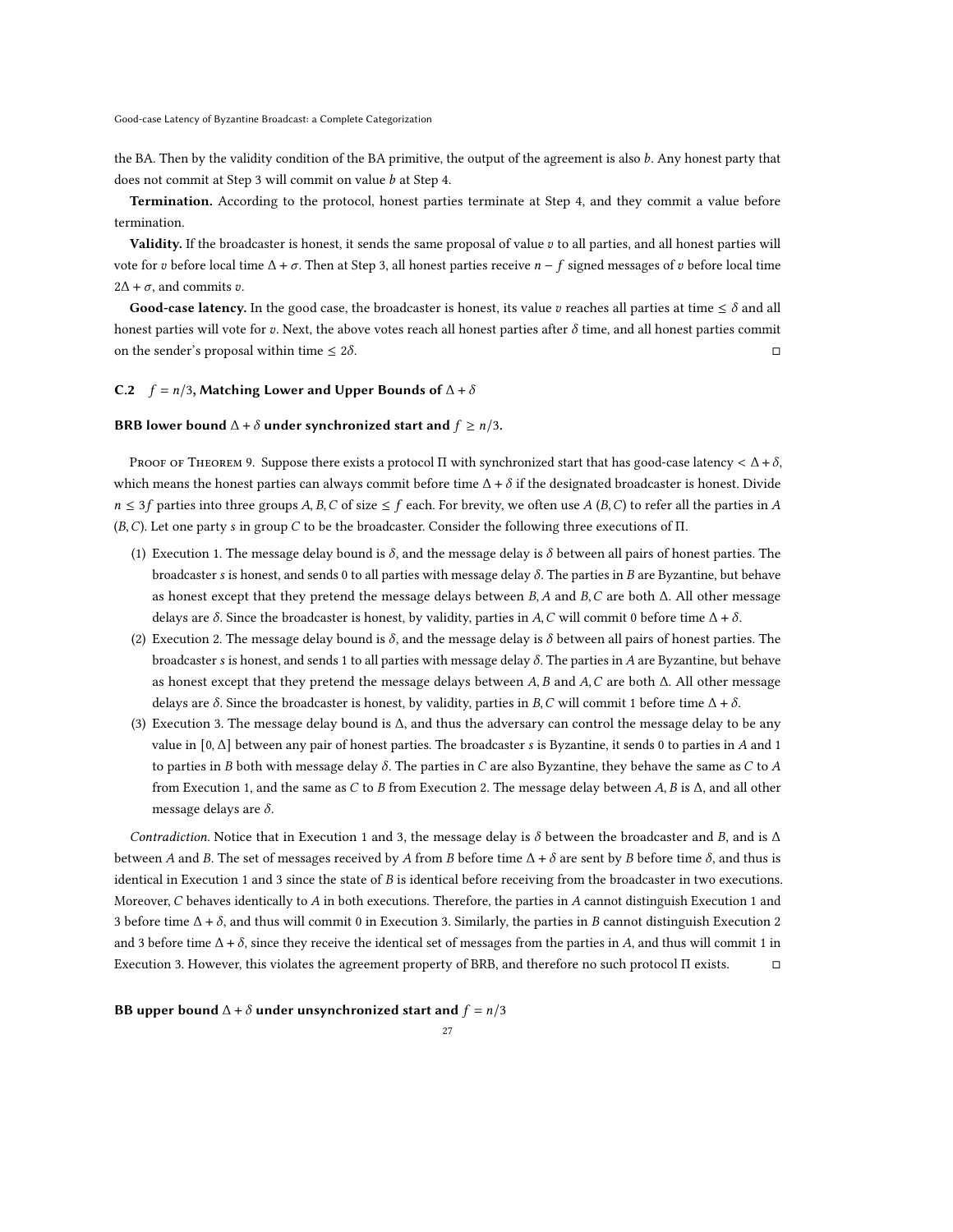THEOREM 17.  $(\Delta + \delta)$ - $n/3$ -BB protocol solves Byzantine broadcast under  $f \le n/3$  faults in the synchronous authenticated setting, and has optimal good-case latency of  $\Delta + \delta$ .

PROOF. Agreement. Honest parties may commit at Step [3](#page-13-2) or [4.](#page-13-3)

First we prove that no two honest parties commit different values in Step [3.](#page-13-2) Suppose two honest h, h' commit value  $v, v'$  respectively in Step [3.](#page-13-2) Without loss of generality, suppose that h receives the proposal of v from the broadcaster no later than h'. Then party h' should receive the vote for v from party h during its  $\Delta$  waiting period, and will not commit at Step [3](#page-13-2) due to the detection of conflicting votes. Thus any honest commit the same value in Step [3.](#page-13-2)

Now consider any honest party h that commits in Step [4](#page-13-3) before invoking the BA. Then h receives two sets of  $n - f$ conflicting votes, and the parties in the intersection of the two sets are Byzantine since they voted for different values. The set F contains at least  $(n - f) + (n - f) - n = n - 2f \ge f$  parties, which means h detects all f Byzantine parties. Therefore, any commit message from any party not in  $\mathcal F$  must be from an honest party, and h commits the same value as any honest party committed at Step [3.](#page-13-2)

If all honest parties commit at Step [4](#page-13-3) after the BA, all honest parties commit the same value due to the agreement property of the BA. Otherwise, there must be some honest party that commits some value  $v$  at Step [3.](#page-13-2) Since this honest party receives and forwards  $n - f$  votes at local time  $\leq 2\Delta + \sigma$ , all honest parties receive these votes at local time  $\leq 3\Delta + 2\sigma$ . If any honest party receives  $n - f$  votes for only one value v, it sets lock = v. Otherwise, the honest party detects all Byzantine parties, commits the same value  $v$  and sets lock =  $v$  as argued previously. Therefore, at Step [4,](#page-13-3) all honest parties have the same input to the BA. Then by the validity condition of the BA primitive, the output of the agreement is also  $v$ . Any honest party that does not commit at Step [3](#page-13-2) will commit on value  $v$  at Step [4.](#page-13-3)

Termination. According to the protocol, honest parties terminate at Step [4,](#page-25-1) and they commit a value before termination.

**Validity.** If the broadcaster is honest, it sends the same proposal of value  $v$  to all parties, and all  $n - f$  honest parties will vote for the proposal within Δ time. Moreover, there exists no vote for any other proposal. Then at Step [3,](#page-25-2) all honest parties detect no conflicting vote and receive  $n - f$  signed votes for v from honest parties before time  $2\Delta + \sigma$ , and commits  $v$ .

Good-case latency. In the good case, the broadcaster is honest, its proposal of value  $v$  reaches all parties within time  $\leq \delta$  and all honest parties will vote for v and start the  $\Delta$  waiting period. The above  $n - f$  votes reach all honest parties after  $\delta$  time, and meanwhile the honest parties detect no conflicting vote during the  $\Delta$  waiting period, thus they will commit on the sender's proposal at time  $\leq \Delta + \delta$  in Step [3.](#page-13-2) □

# <span id="page-27-0"></span>C.3  $n/3 < f < n/2$  and Synchronized Start, Matching Lower and Upper Bounds of  $\Delta + \delta$

Correctness of the  $(\Delta + \delta)$ -BB Protocol. Since the protocol assumes synchronized start, local clocks at all honest parties have the same time.

<span id="page-27-1"></span>LEMMA 4. If an honest party commits some value  $v$  at Step [3,](#page-14-3) then (1) no honest party commits  $v' \neq v$  at Step 3, and (2) all honest parties have  $lock = v$  at Step [4.](#page-14-4)

PROOF. Part (1). Suppose an honest party h commits some value v at Step [3](#page-14-3) at time  $\Delta + t$ . According to the protocol, h detects no equivocation within time  $\Delta + t$  and receives  $f + 1$  signed vote messages for the same value v each with  $d \leq t$ . Then, at least one vote is from an honest party j, who receives the proposal of v and multicasts the vote at time  $d_j$  where  $d_j \leq t$ . Now suppose some honest party h' commits a different value  $v' \neq v$  at Step [3](#page-14-3) at time  $\Delta + t'$ . Similarly,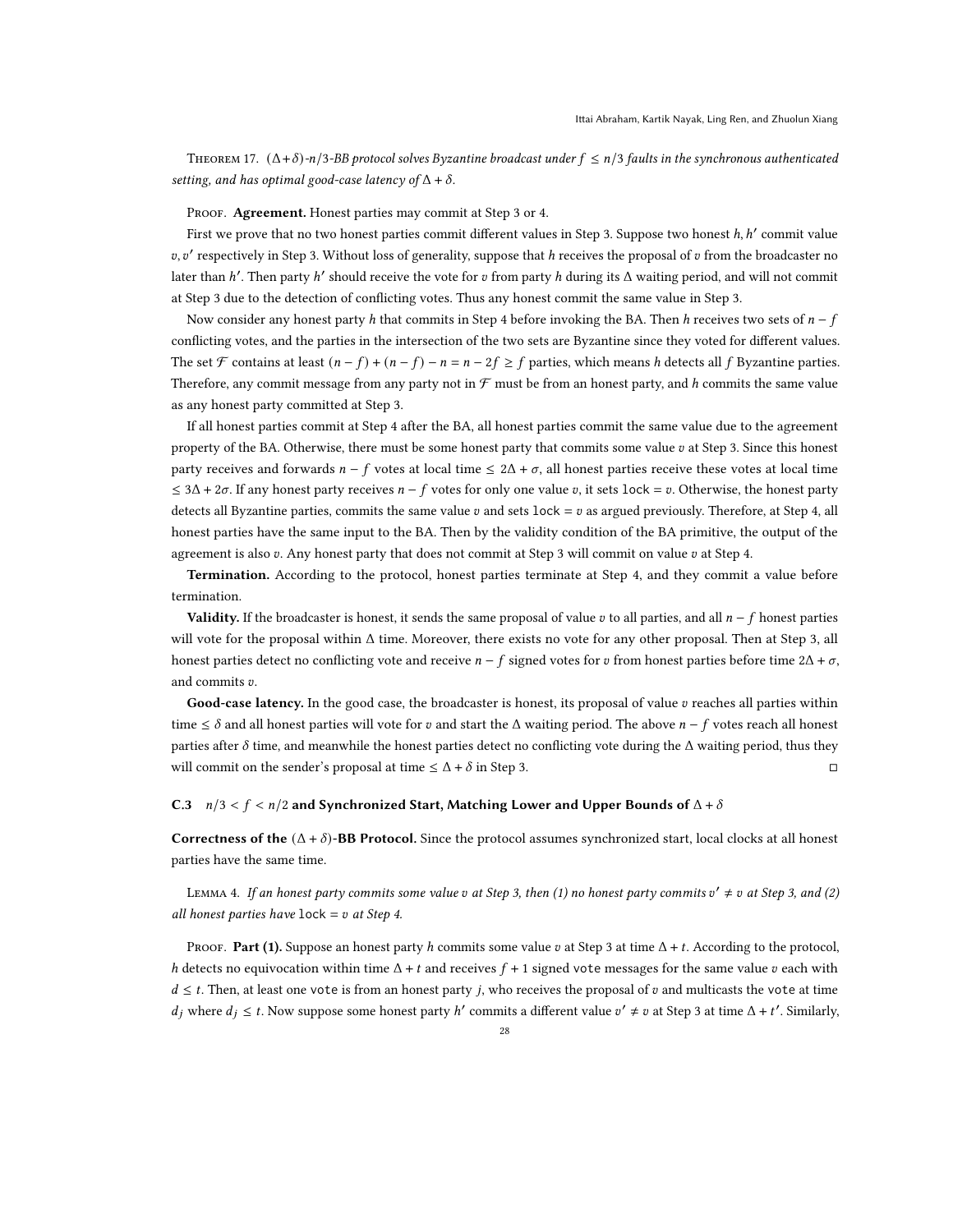at least one honest party  $k$  receives the proposal of  $v'$  and multicasts the vote at time  $d_k$  where  $d_k \leq t'$ . Without loss of generality, assume  $d_j \leq d_k$ . Then the vote from party j will reach party k within time  $d_j + \Delta \leq d_k + \Delta \leq t' + \Delta$ , and prevents  $h'$  from committing due to equivocation detection. This is a contradiction, and thus no honest party commits  $v' \neq v$  at Step [3.](#page-14-3)

Part (2). Suppose an honest party h commits some value v at Step [3](#page-14-3) at time  $\Delta$  + t. Since h forwards the  $f + 1$  vote messages at time  $\Delta + t$ , all honest parties will receive these vote messages within time  $2\Delta + t$ . According to the protocol, all honest parties will update their  $lock = v$ , unless they are locked on some value  $v' \neq v$  with rank  $\leq t$ . Hence, it is sufficient to show that there exists no  $f + 1$  vote messages for any  $v' \neq v$  each has  $d \leq t$ . First we show that there is no vote with  $d \leq t$  for any  $v' \neq v$  sent by an honest party. Otherwise, this vote will reach party h within time  $d + \Delta \leq t + \Delta$  and prevent h from committing h due to equivocation detection. Since there are at most f Byzantine parties, there exists no  $f + 1$  vote messages for any  $v' \neq v$  each has  $d \leq t$ .

<span id="page-28-0"></span>THEOREM 18.  $(\Delta + \delta)$ -BB protocol solves Byzantine broadcast tolerating  $n/3 < f < n/2$  faults under synchronized start in the synchronous authenticated setting, and has optimal good-case latency of  $\Delta + \delta$ .

PROOF. Agreement. If all honest parties commit at Step [4,](#page-14-4) all honest parties commit on the same value due to the agreement property of the BA. Otherwise, there must be some honest party that commits at Step [3.](#page-14-3) By Lemma [4,](#page-27-1) no honest party commits  $v' \neq v$  at Step [3](#page-14-3) and all honest party have lock =  $v$  at Step [4.](#page-14-4) Since all honest parties have the same input  $v$  for the BA, according to the validity condition of the BA, the output of the agreement is  $v$ . Then any honest party that has not committed will commit  $v$ .

Termination. According to the protocol, honest parties invoke a BA instance at time 4Δ, and terminate after the BA at Step [4.](#page-14-4) The parties commit a value before termination at Step [4](#page-14-4) or [3.](#page-14-3)

Validity and good-case latency. If the broadcaster is honest, it sends the same proposal of value  $v$  to all parties, and all honest parties receive the proposal within time  $\delta$ . All  $n - f \geq f + 1$  honest parties will send vote with  $d \leq \delta$  for the proposal at Step [2,](#page-14-5) and there exists no valid vote for any  $v' \neq v$ . Then at Step [3,](#page-14-3) within time  $\Delta + \delta$ , all honest parties detect no equivocation and receive  $f + 1$  signed vote messages for v with  $d \leq \delta$  from the honest parties, and commit v. Thus the good-case latency of the protocol is  $\Delta + \delta$ .

#### <span id="page-28-1"></span>C.4  $n/3 < f < n/2$  and Unsynchronized Start, Matching Lower and Upper Bounds of  $\Delta + 1.5\delta$

#### BRB lower bound  $\Delta$  + 1.5 $\delta$  under unsynchronized start and  $f > n/3$

Proof of Theorem [10.](#page-14-2) The proof is illustrated in Figure [11.](#page-29-0) Assume there exists a BRB protocol Π that has good-case latency  $\langle \Delta + 1.5\delta \rangle$ , under clock skew  $\sigma$  and  $f > n/3$  Byzantine faults. As mentioned in Section [2,](#page-2-0) we assume the clock skew  $\sigma = 0.5\delta$  due to the lower bound for clock skew [\[6\]](#page-20-14). We divide *n* parties into 5 disjoint groups A, B, C, g, h, where g, h each contain a single party, and A, B, C each evenly contains the remaining  $n - 2 < 3f - 2$  parties so that each of  $A, B, C$  contains  $\leq f - 1$  parties.

We construct four executions below. The honest parties have the same initial state at any executions constructed. When any party starts the protocol, it also starts the local clock at the same time. For brevity, we often use the group to refer all the parties in that group.

(1) Execution 1. The message delay bound is  $\delta$ , and the message delay is  $\delta$  between all pairs of honest parties. The broadcaster is honest and sends value 0 to all parties. All parties start the protocol at time 0, and receive the broadcaster's proposal at time  $\delta$ .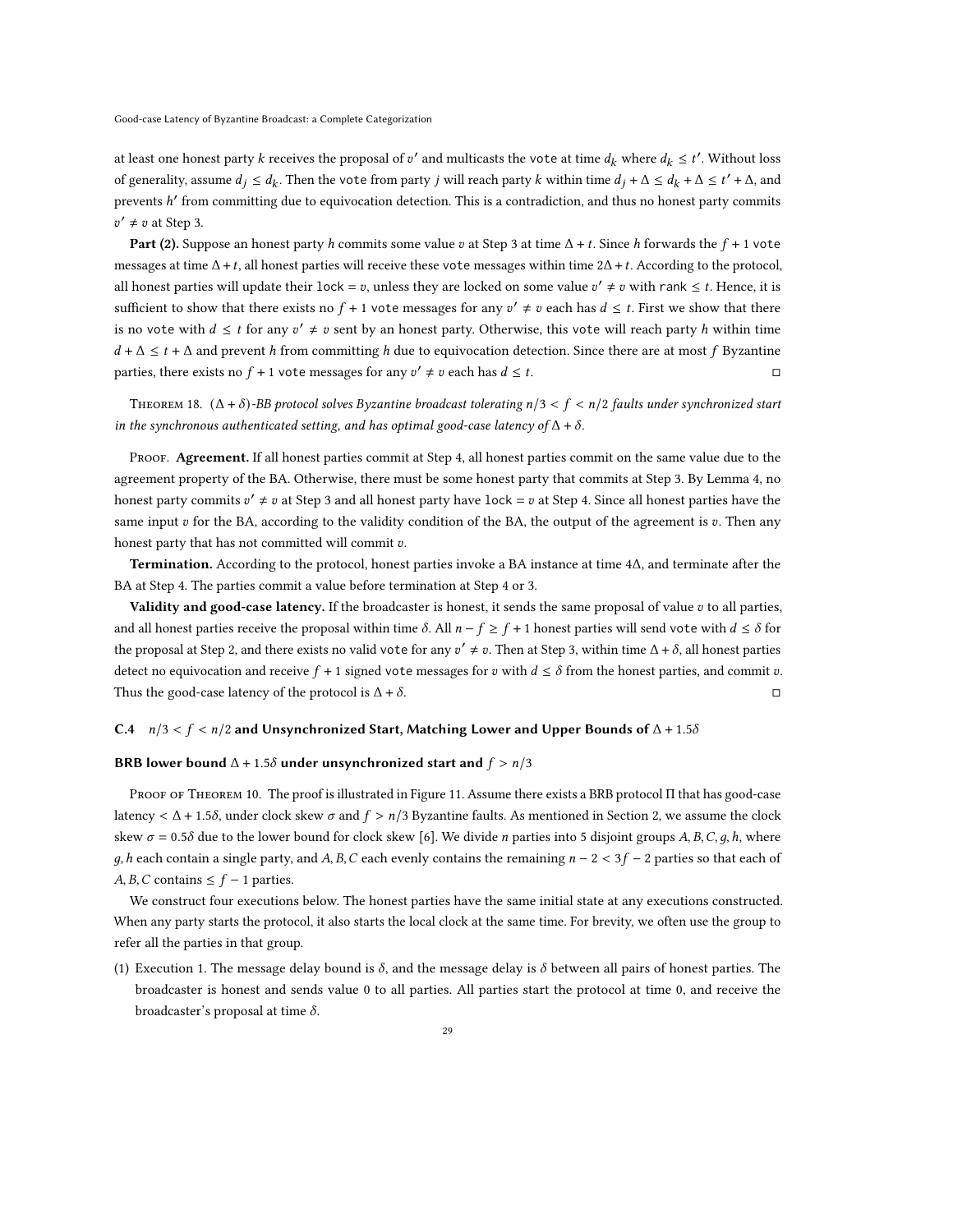<span id="page-29-0"></span>

Fig. 11. BRB good-case latency lower bound:  $Δ + 1.5δ$  with unsynchronized start. Dotted circles denote Byzantine parties.

- $g$ ,  $A$ ,  $B$  are honest.
- Parties in C are Byzantine. They behave honestly except that they control the message delays to be  $\Delta$  + 0.58 from C to  $q$ ,  $\Delta$  – 0.5 $\delta$  from C to A, and  $\Delta$  – 0.5 $\delta$  from  $q$ , A to C.
- h is Byzantine, it behaves honestly except that it controls the message delay to be  $\Delta 0.5\delta$  from h to  $A, \Delta + 0.5\delta$ from *A* to *h*, and  $\infty$  between *h* and *g*.

Since the broadcaster is honest, the honest parties in  $g$ , A, B will commit 0 at time  $\langle \Delta + 1.5 \delta \rangle$  by assumption.

- (2) Execution 4. This Execution is a symmetry of Execution 1. The message delay is  $\delta$  between all pairs of honest parties. The broadcaster is honest and sends value 1 to all parties. All parties start the protocol at time 0, and receive the broadcaster's proposal at time  $\delta$ .
	- $h, C, B$  are honest.
	- Parties in A are Byzantine. They behave honestly except that they control the message delays to be  $\Delta$  + 0.58 from A to  $h$ ,  $\Delta$  – 0.5 $\delta$  from A to C, and  $\Delta$  – 0.5 $\delta$  from  $h$ , C to A.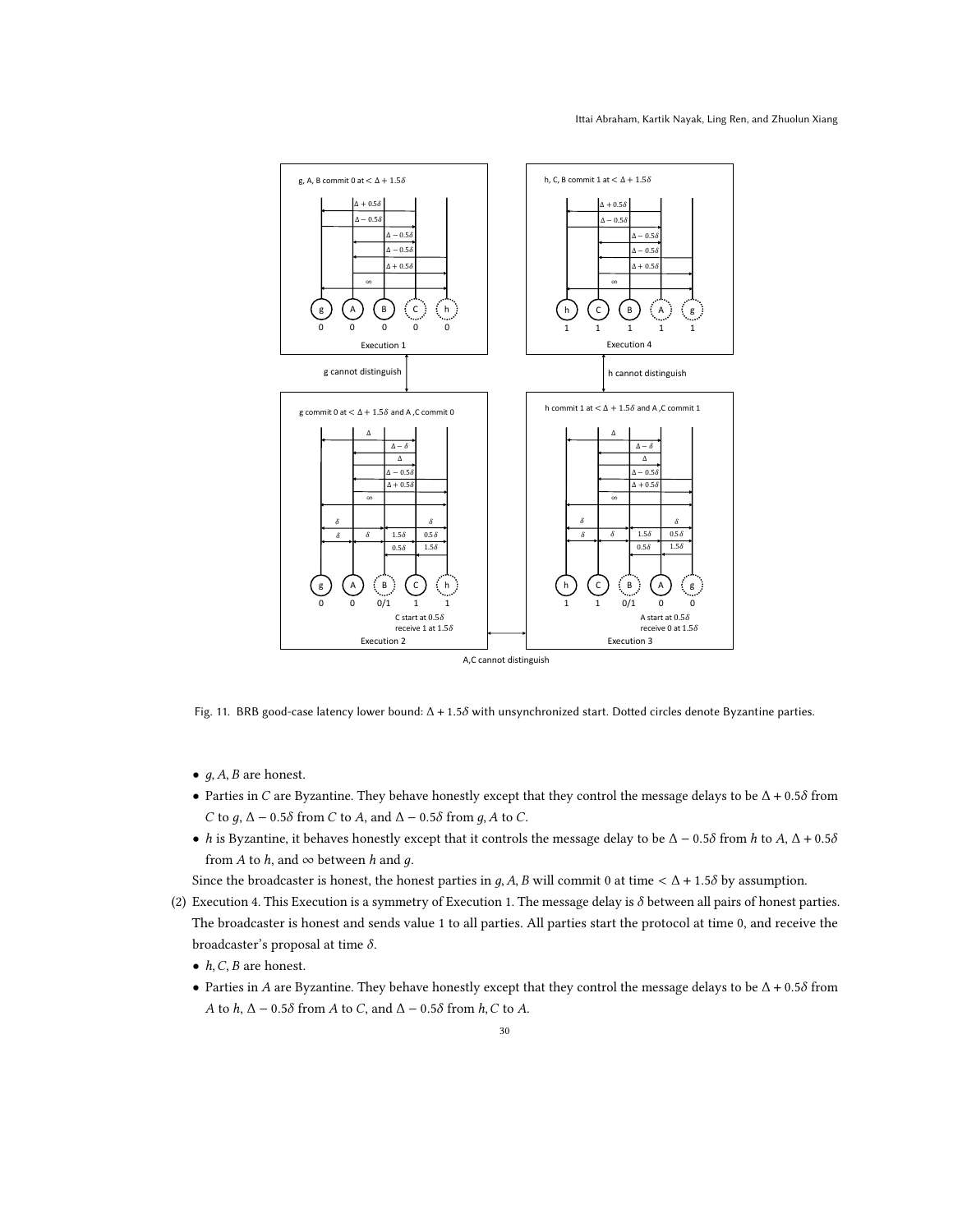• *g* is Byzantine, it behaves honestly except that it controls the message delay to be  $\Delta$  – 0.5 $\delta$  from *g* to C,  $\Delta$  + 0.5 $\delta$ from *C* to *q*, and  $\infty$  between *q* and *h*.

Since the broadcaster is honest, the honest parties in  $B, C, h$  will commit 1 within time  $\Delta + 1.5\delta$  by assumption.

- (3) Execution 2. The message delay bound is Δ, and thus the adversary can control the message delay to be any value in  $[0, \Delta]$  between any pair of honest parties. The broadcaster is Byzantine, it sends 0 to *g*, *A*, *B*, and 1 to *B*, *C*, *h*. Let  $\delta$ denote the message delay bound in Execution 1 and 4. All parties start the protocol at time 0 except that the parties in C start at time 0.5 $\delta$ . All parties receive the broadcaster's proposal at time  $\delta$ , except that C receive at time 1.5 $\delta$ .
	- $g, A, C$  are honest. The message delay is  $\delta$  between g, A, and  $\Delta$  between g, C. The message delay is  $\Delta \delta$  from C to A, and  $\Delta$  from A to C.
	- The parties in B are Byzantine, they behave to  $q$ , A the same as that in Execution 1, and to C, h the same as that in Execution 4, but they control the message delay to be 1.58 from B to C and 0.58 from C to B.
	- h is Byzantine, it behaves honestly except it controls the message delays as follows: ∞ between  $g, h, \delta$  between  $B, h, 0.5\delta$  from C to h, 1.5 $\delta$  from h to C,  $\Delta + 0.5\delta$  from A to h, and  $\Delta - 0.5\delta$  from h to A.
- (4) Execution 3. This Execution is the symmetry of Execution 2. The message delay bound is  $\Delta$  and let  $\delta$  denote the message delay bound in Execution 1 and 4. The broadcaster is Byzantine, it sends 0 to g, A, B, and 1 to B, C, h. All parties start the protocol at time 0 except that the parties in A start at time 0.58. All parties receive the broadcaster's proposal at time  $\delta$ , except that A receive at time 1.5 $\delta$ .
	- $h, A, C$  are honest. The message delay is  $\delta$  between  $h, C$ , and  $\Delta$  between  $h, A$ . The message delay is  $\Delta \delta$  from A to C, and  $\Delta$  from C to A.
	- The parties in  $B$  are Byzantine, they behave to  $q$ ,  $A$  the same as that in Execution 1 but control the message delay to be 1.5 $\delta$  from  $B$  to  $A$  and 0.5 $\delta$  from  $A$  to  $B$ , and to  $C$ ,  $h$  the same as that in Execution 4.
	- g is Byzantine, it behaves honestly except it controls the messages delays as follows:  $\infty$  between g, h,  $\delta$  between  $B, q, 0.5\delta$  from A to q, 1.5 $\delta$  from q to A,  $\Delta + 0.5\delta$  from C to q, and  $\Delta - 0.5\delta$  from q to C.

# Claim 1: The party in g cannot distinguish Execution 1 and 2 before time  $\Delta + 1.5\delta$ , and thus it commits 0 in both executions. Similarly, h cannot distinguish Execution 3 and 4 before time  $\Delta + 1.5\delta$ , and it commits 1 in both executions.

We need to show that before  $\Delta$  + 1.5 $\delta$ , the party in q receives the same set of messages at the same corresponding time points by its local clock in both Execution 1 and 2. According to the construction of the executions, we have the following observation.

- By construction,  $B$ ,  $h$  behave to  $g$  the same in both Execution 1 and 2.
- For A, we show that the local history of A before time  $\Delta$  + 0.58 is identical in both Execution 1 and 2. Then, any message from A to q before time  $\Delta$  + 1.5 $\delta$  is identical in both executions since the message delay between q, A is  $\delta$  in both executions.
	- A start the protocol at time 0 with the same initial state, and receive proposal of value 0 at time  $\delta$  from the sender in both executions.
	- By construction,  $B$  behave the same to  $A$  in both Execution 1 and 2.
	- The messages from C to A before time  $\Delta + 0.5\delta$  are identical in Execution 1 and 2. In Execution 1, C start at time 0, receive from the broadcaster at time  $\delta$ , and behave honestly but simulate a message delay of  $\Delta$  − 0.5 $\delta$  to A. In Execution 2, C start at time 0.5 $\delta$ , receive from the broadcaster at time 1.5 $\delta$ , and behave honestly. Since the message delay from C to A is  $\Delta$  – 0.5 $\delta$  in Execution 1 and  $\Delta$  –  $\delta$  in Execution 2 (0.5 $\delta$  faster than Execution 1), and the local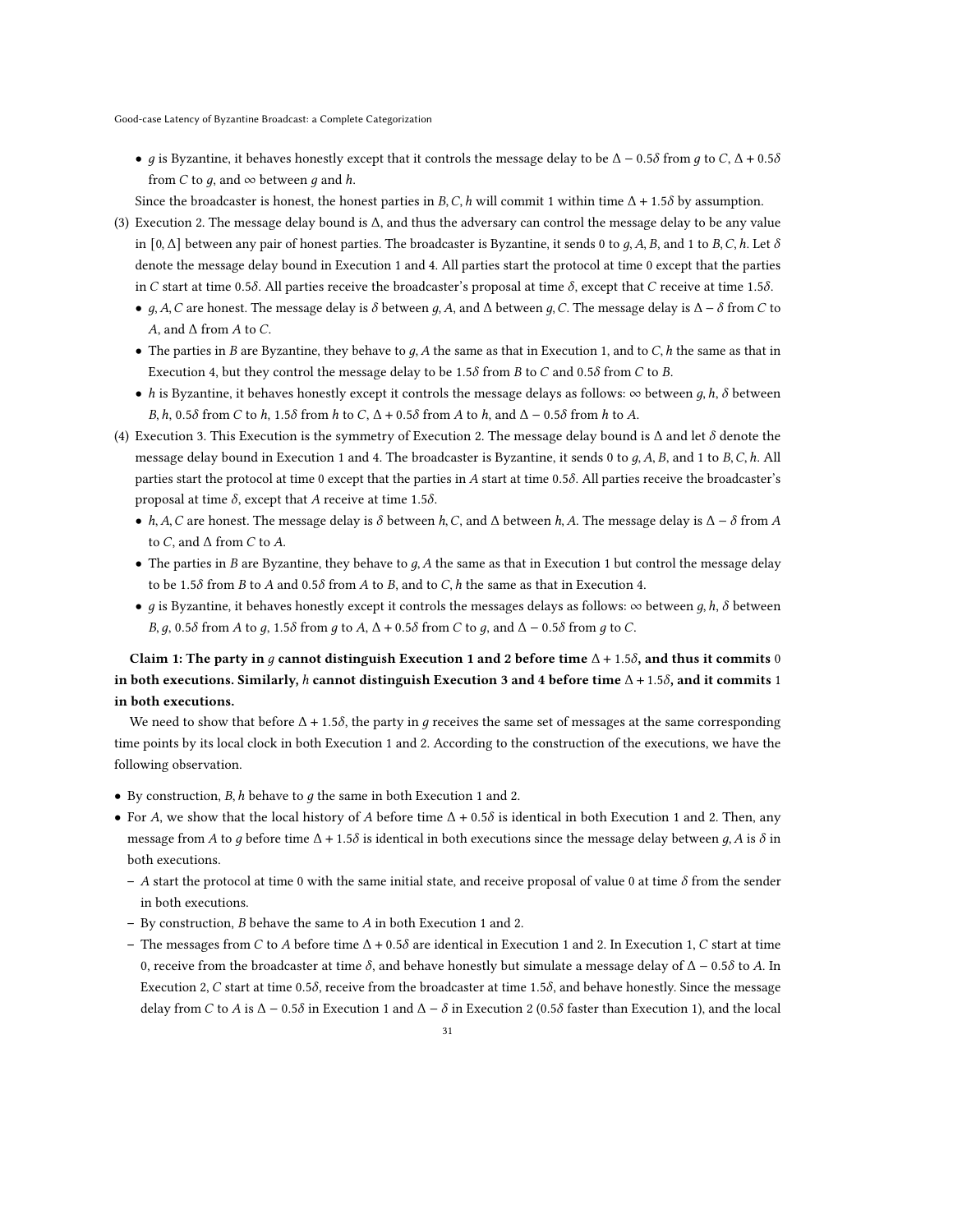history at C in Execution 2 from time 0.58 to 1.58 is identical to that in Execution 1 from time 0 to  $\delta$ , the set of messages q received from C before time  $\Delta$  + 0.5 $\delta$  is the same in both executions.

- The message delay from h to A is  $\Delta$  0.5 $\delta$  in both executions, and h has the same local history before time  $\delta$ . Hence any message from h to A received before time  $\Delta + 0.5\delta$  is the same in both executions.
- g is honest in both executions, and will behave identically to A before time  $\Delta$  + 1.5 $\delta$  unless different messages are received.
- For C, we show that the messages q received from C before  $\Delta$  + 1.58 are identical in both Execution 1 and 2. The local history of C from time 0 to time  $\langle \delta \rangle$  in Execution 1 is identical to that from time 0.58 to time  $\langle 1.5\delta \rangle$  in Execution 2, since C receive from the broadcaster at time  $\delta$  in Execution 1, and at time 1.5 $\delta$  in Execution 2. Moreover, the message delay from C to q is  $\Delta$  + 0.5 $\delta$  in Execution 1, and  $\Delta$  in Execution 2, which implies the claim.

By the argument above, the party in q cannot distinguish Execution 1 and 2 before time  $\Delta + 1.5\delta$ , and thus it commits 0 in both executions. Similarly, h cannot distinguish Execution 3 and 4 before time  $\Delta$  + 1.5 $\delta$ , and thus it commits 1 in both executions.

## Claim 2: The parties in  $A, C$  cannot distinguish Execution 2 and 3.

We will prove that the local histories at  $A, C$  are identical in both Execution 2 and 3. By construction,  $C$  in Execution 2 start the protocol and receive from the broadcaster 0.58 time later than C in Execution 3, and A in Execution 3 start the protocol and receive from the broadcaster 0.58 time later than A in Execution 2. As for the message delays between A, C, the delay from A to C is  $\Delta$  in Execution 2 and  $\Delta - \delta$  in Execution 3, and the delay from C to A is  $\Delta$  in Execution 3 and  $\Delta - \delta$  in Execution 2. The differences in the message delays between A, C compensate the delays of when A, C start their protocol, and therefore, if any other receiving events at  $A, C$  are identical from their local view, then  $A, C$  will have the same local histories. For other message delays, for  $C$  in Execution 2 and  $A$  in Execution 3 that start 0.5 $\delta$  time later, all incoming message delays are  $0.5\delta$  larger and outgoing message delays are  $0.5\delta$  smaller, which also compensate the delays of when  $A, C$  start their protocol. Rest of the message delays are identical in both executions. The receiving events at  $q, A, C, h$  from B are identical in both executions, since B behave to  $q, A$  the same as that in Execution 1, and to  $h, C$  the same as that in Execution 2. The receiving events at  $A, C$  from  $g, h$  are also identical in both executions, since  $q$ , h behave honestly except that they control delays to compensate the delay of when  $A$ ,  $C$  start their protocol. Hence the local histories at  $A, C$  are identical, and thus  $A, C$  cannot distinguish Execution 2,3.

Contradiction. By Claim 1,  $q$  commits 0 in Execution 2 and  $h$  commits 1 in Execution 3. To satisfy safety,  $A$  must commit 0 in Execution 2 and  $C$  must commit 1 in Execution 3. However, by Claim 2,  $A, C$  cannot distinguish Execution 2 and 3, and they may commit different values in the same execution, violating safety. Therefore, such a BRB protocol  $\Pi$  that has good-case latency  $\langle \Delta + 1.5 \delta \rangle$  cannot exist.  $\Box$ 

# <span id="page-31-0"></span>C.5  $n/2 < f < n$ , Lower Bound of  $(\lfloor \frac{n}{n-f} \rfloor - 1)\Delta$  and Upper Bound of  $O(\frac{n}{n-f})\Delta$

For the dishonest majority case, we prove a lower bound of  $(\lfloor \frac{n}{n-f}\rfloor -1)\Delta$  on the good-case latency, and an upper bound of  $O(\frac{n}{n-f})\Delta$  can be implied by the BB protocol in [\[33\]](#page-21-0).

# BRB lower bound  $(\lfloor \frac{n}{n-f} \rfloor - 1) \Delta$  under synchronized start and  $f \ge n/2$ .

We first show that no BRB protocol can have good-case latency less than  $(\lfloor \frac{n}{n-f} \rfloor - 1)\Delta$  under  $f \ge n/2$ . The proof is inspired by the round complexity lower bound proof of Byzantine broadcast in [\[19\]](#page-20-26), where the authors show that even randomized BB protocols require at least  $2n/(n - f) - 1$  rounds to terminate.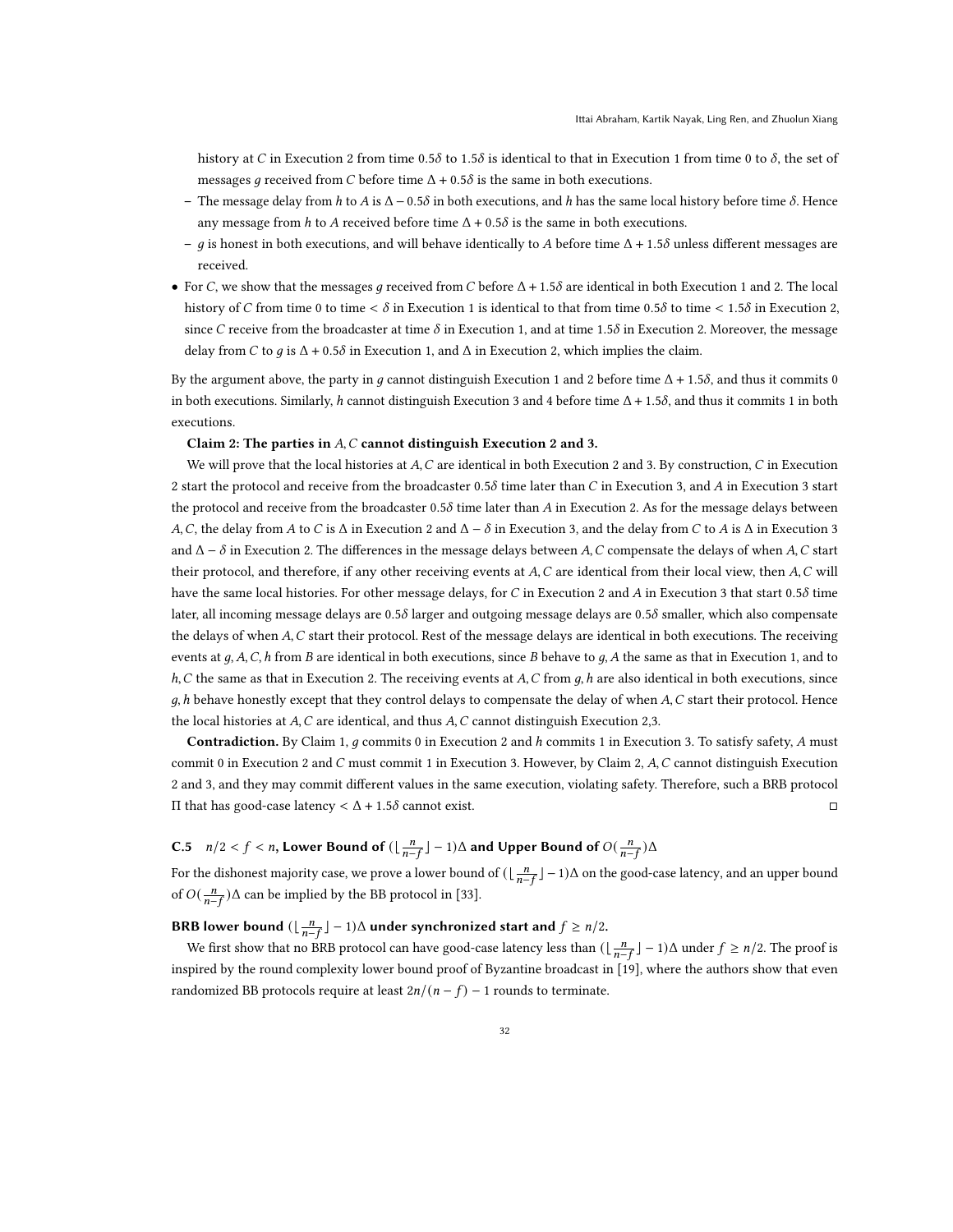THEOREM 19. Any Byzantine reliable broadcast protocol that is resilient to  $f \ge n/2$  faults must have a good-case latency at least  $(\lfloor \frac{n}{n-f} \rfloor - 1)\Delta$ , even with synchronized start.

Proof. The proof is illustrated in Figure [12.](#page-33-0) Let  $h = n - f$  denote the number of honest parties. Let  $d = 2\lfloor \frac{n}{h}\rfloor - 1$ , which is odd. We divide the parties into  $d + 1 = 2\lfloor \frac{n}{h} \rfloor$  disjoint groups  $G_0, ..., G_d$ , where  $|G_i| = 1$  for  $i = 0, 2, ..., d - 1$ ,  $|G_i| = h - 1$  for  $i = 1, 3, ..., d - 2$  and  $|G_d| \ge h - 1$ . Suppose there exists a BRB protocol  $\Pi$  that can tolerate f Byzantine faults and commit before time  $(\lfloor \frac{n}{n-f} \rfloor - 1)\Delta = (d-1)\Delta/2$  when the broadcaster is honest. For brevity, we often use group  $G_i$  to refer all the parties in  $\tilde{G}_i$ .

Considering the following executions with the party in  $G_0$  being the broadcaster. In all the executions below, any Byzantine party in group  $G_i$  behaves as honest except that it only communicates with parties in groups  $G_i$ ,  $G_{i-1}$  and  $G_{i+1}$ . For the broadcaster in  $G_0$ , when it is Byzantine, it only communicates with  $G_1$  and  $G_d$  after sending the proposal.

- Execution 0. Only the broadcaster  $G_0$  and  $G_1$  are honest, and  $G_0$  sends 0 to all parties. All Byzantine parties in  $G_2, ..., G_d$  pretends their message delay is  $\Delta$ . Since the broadcaster is honest,  $G_0, G_1$  commit 0 before time  $(d-1)\Delta/2$ .
- Execution d. Only the broadcaster  $G_0$  and  $G_d$  are honest, and  $G_0$  sends 1 to all parties. All Byzantine parties in  $G_1, ..., G_{d-1}$  pretends their message delay is  $\Delta$ . Since the broadcaster is honest,  $G_0, G_d$  commit 1 before time  $(d-1)\Delta/2$ .
- Execution *i*, where  $i = 1, 2, ..., d 1$ . Only  $G_i$ ,  $G_{i+1}$  are honest. The broadcaster in  $G_0$  is Byzantine, it sends 0 to  $G_j$  for  $1 \le j \le (d+1)/2$ , and sends 1 to  $G_j$  for  $(d+1)/2 \le j \le d+1$ .  $G_0$  behaves to  $G_1$  the same as  $G_0$  to  $G_1$  in Execution 0, and behaves to  $G_d$  the same as  $G_0$  to  $G_d$  in Execution d. All other message delays are  $\Delta$ .
- In the executions above, we argue the following indistinguishability:
	- $G_1$  cannot distinguish Execution 0 and 1 before time  $(d-1)\Delta/2$ . Any message sent by  $G_{(d+1)/2}$  takes time  $(d-1)\Delta/2$  to reach  $G_1$ . Before that the set of messages received by  $G_1$  is identical in both executions, since  $G_1, G_2, ..., G_{(d-1)/2}$  all receive 0 from the broadcaster, and any different message takes  $(d-1)\Delta/2$  to reach  $G_1$ . Thus,  $G_1$  also commits 0 in Execution 1 before time  $(d-1)\Delta/2$ . Similarly,  $G_d$  cannot distinguish Execution d and  $d - 1$ , and commits 1 in Execution  $d - 1$  before time  $(d - 1)\Delta/2$ .
	- $G_i$  cannot distinguish Execution  $i-1$  and Execution  $i$  for  $2 \le i \le d-1$ , since two executions look identical to  $G_i$ . The only difference between Execution  $i-1$  and Execution  $i$  is that the set of honest parties changes from  $G_{i-1}$ ,  $G_i$  to  $G_i$ ,  $G_{i+1}$ , but since the Byzantine parties behaves as honest except that they only communicate with neighboring parties,  $G_i$  cannot distinguish the two executions.

Contradiction. Since  $G_i$  cannot distinguish Execution  $i-1$  and Execution  $i$  for  $2 \le i \le d-1$ , by the termination property of BRB, we can infer that  $G_{(d+1)/2}$  commit 0 in Execution  $(d-1)/2$  and commit 1 in Execution  $(d+1)/2$ . However,  $G_{(d+1)/2}$  cannot distinguish these two executions, and thus will violate agreement property of Byzantine broadcast. Hence, any BRB protocol with good case latency  $\lt (d-1)\Delta/2 = (\lfloor \frac{n}{n-f} \rfloor - 1)\Delta$  cannot exist. □

BB upper bound  $O(\frac{n}{n-f})\Delta$  under unsynchronized start and  $f \geq n/2$ .

By the recent progress [\[33\]](#page-21-0) on the Byzantine broadcast protocol with expected constant round under  $f \ge n/2$ , we can directly obtain an upper bound on the good-case latency of  $O(\frac{n}{n-f})\Delta$  for BB. For brevity we will omit the floor or ceiling on the accurate latency for the discussion below, as we don't have a tight bound for the  $f \ge n/2$  case. The BB protocol in [\[33\]](#page-21-0) is bootstrapped from a primitive called *TrustCast*, which takes about  $\frac{2n}{n-f}$  rounds and can guarantee